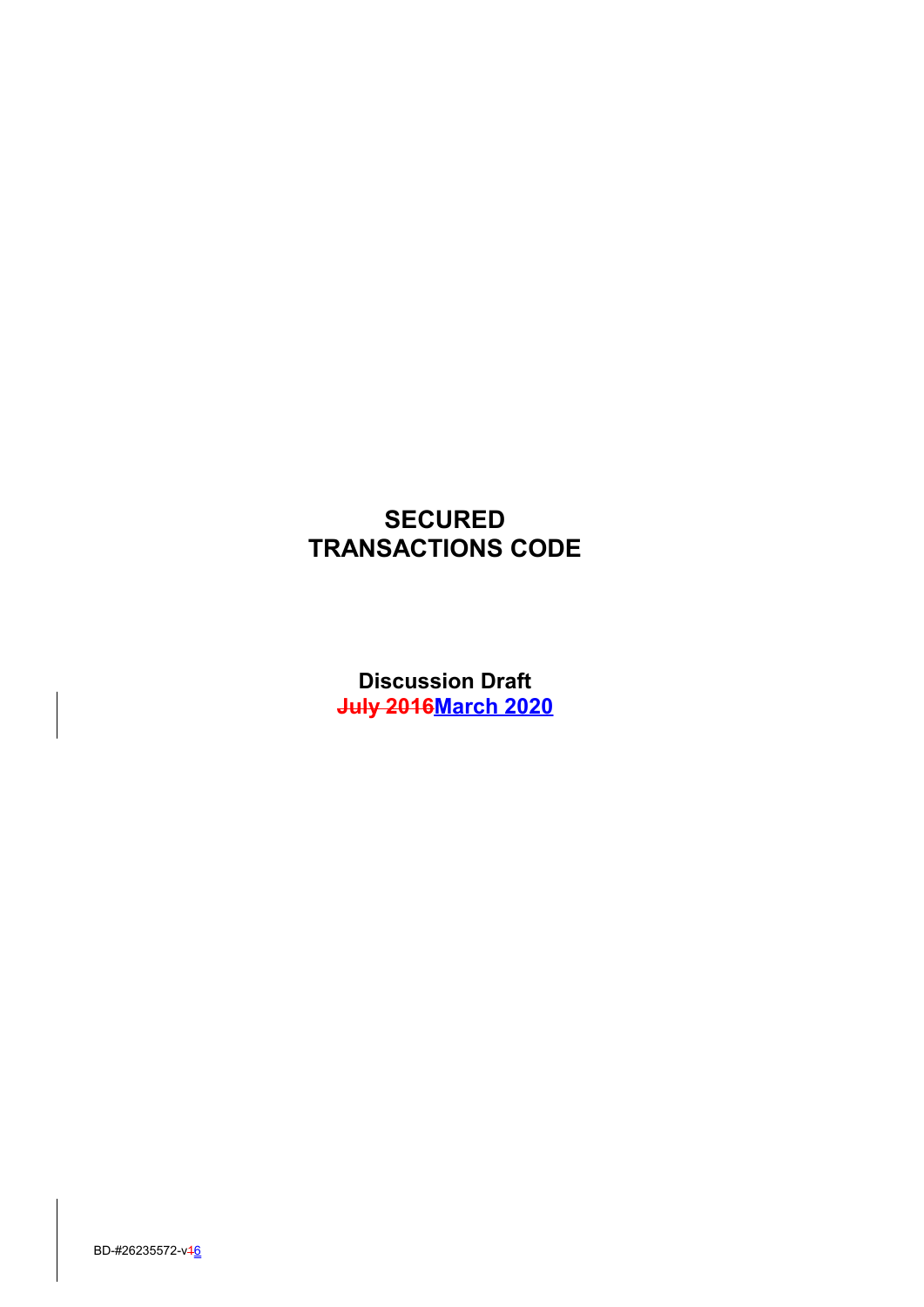## **CONTENTS**

## **Page**

|                  | PART 1: WHAT IS A CHARGE?CHARGES                                                                                                                                                                                                                         |                        |   |
|------------------|----------------------------------------------------------------------------------------------------------------------------------------------------------------------------------------------------------------------------------------------------------|------------------------|---|
|                  | The nature of a charge <b>contract of a charge</b> and a structure of a charge of a charge of a charge of a charge of a charge of a charge of a charge of a charge of a charge of a charge of a charge of a charge of a charge of a                      |                        |   |
| $\overline{2}$   | The power to create a charge                                                                                                                                                                                                                             |                        |   |
|                  | The nature of a charge <b>communication in the contract of a charge</b> of the contract of the contract of the contract of the contract of the contract of the contract of the contract of the contract of the contract of the cont                      |                        |   |
| 3                | Legal and equitable charges <b>Exercise 2</b> 2 The effect of a charge                                                                                                                                                                                   |                        |   |
| 4                | The chargor's equityattributes of redemptiona charge manuscreated and contain the charge of the charge of the                                                                                                                                            | $\overline{2}$         |   |
| 5                | <u>3The duration of a charge 35 metals and the set of a set of a set of a set of a set of a set of a set of a set of a set of a set of a set of a set of a set of a set of a set of a set of a set of a set of a set of a set of</u><br><b>Intention</b> |                        |   |
| 6                | Distinguishing a charge from an outright interest [11] Distinguishing a charge from an outright interest                                                                                                                                                 |                        |   |
|                  | Treating other forms of security as charges Treating Contract 2                                                                                                                                                                                          |                        |   |
|                  | <b>Extent of the Code</b>                                                                                                                                                                                                                                | $\overline{3}$         |   |
|                  | <b>PART 2: CREATION</b>                                                                                                                                                                                                                                  | 64                     |   |
| 79               | Creating a charge <b>contract of the contract of the contract of the contract of the contract of the contract of the contract of the contract of the contract of the contract of the contract of the contract of the contract of</b>                     | <u>64</u>              |   |
|                  | Time of creation                                                                                                                                                                                                                                         | -6                     |   |
| 10               | Identification                                                                                                                                                                                                                                           | $\overline{4}$         |   |
| 911              | Formalities-and other requirements <b>Example 24</b> 24                                                                                                                                                                                                  |                        |   |
| 40-              | Recharacterisation                                                                                                                                                                                                                                       | 8                      |   |
|                  | <b>PART 3: CHARGED ASSETS</b>                                                                                                                                                                                                                            | 96                     |   |
| <u> 4412 </u>    | Charged assets in general                                                                                                                                                                                                                                | 9and charged interests | 6 |
| 13               | <b>Types of asset</b>                                                                                                                                                                                                                                    | $\underline{6}$        |   |
| <b>1214</b>      | Future assets                                                                                                                                                                                                                                            | 106                    |   |
| <del>13</del> 15 | Part of an asset                                                                                                                                                                                                                                         | 40Z                    |   |
| <b>4416</b>      | Extent of charged assets                                                                                                                                                                                                                                 | 40Z                    |   |
| <u>4517</u>      | Receivables                                                                                                                                                                                                                                              | <u> 448</u>            |   |
| <u> 18</u>       | Other assets                                                                                                                                                                                                                                             | 9                      |   |
| <u>4619</u>      |                                                                                                                                                                                                                                                          | <u>139</u>             |   |
| <b>4720</b>      |                                                                                                                                                                                                                                                          | 4310                   |   |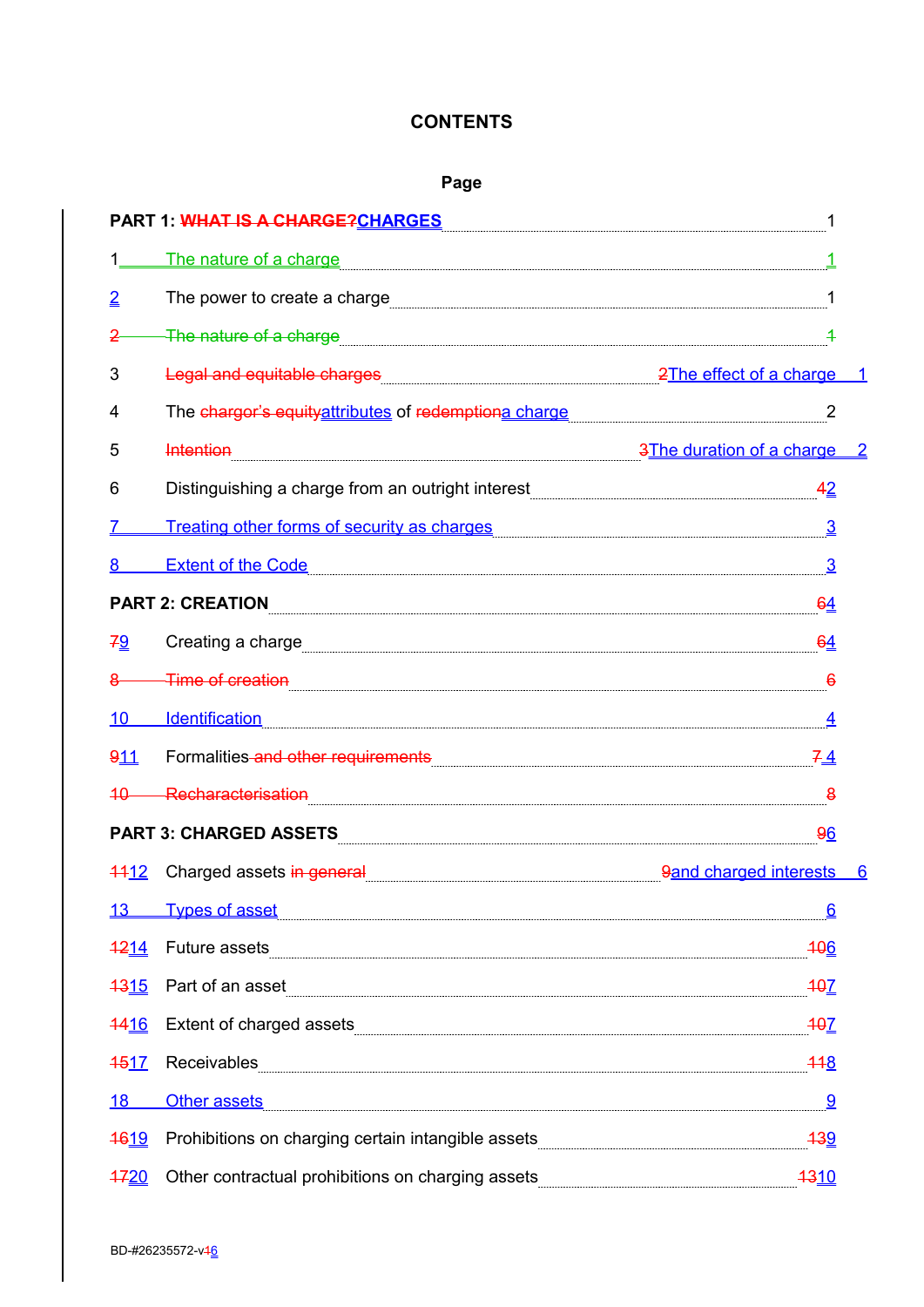|               | PART 4: SECURED OBLIGATIONS PART 2014                                                                                                                                                                                                | <b>4513</b>      |            |
|---------------|--------------------------------------------------------------------------------------------------------------------------------------------------------------------------------------------------------------------------------------|------------------|------------|
|               | 1821 Secured obligations <b>Manual Community Community</b> Secured obligations<br><del>1513</del>                                                                                                                                    |                  |            |
|               | <b>PART 5: THE PARTIES TO A CHARGE</b>                                                                                                                                                                                               | <del>16</del> 14 |            |
|               | 19 The parties                                                                                                                                                                                                                       | 46               |            |
| <u> 2022 </u> | The chargor                                                                                                                                                                                                                          | <b>1614</b>      |            |
|               | 21 Resident natural persons as chargors exchanged and all the Resident natural and the contract of the Resident                                                                                                                      |                  |            |
|               | 2223 The chargee <b>1714</b>                                                                                                                                                                                                         |                  |            |
|               | PART 6: <del>THE</del> TERMS OF A CHARGE <b>CONSTRUSTED BY A CHARGE</b>                                                                                                                                                              | <del>18</del> 15 |            |
|               | 2324 The terms <b>Executive Contract Contract Contract Contract Contract Contract Contract Contract Contract Contract Contract Contract Contract Contract Contract Contract Contract Contract Contract Contract Contract Contrac</b> | <del>18</del> 15 |            |
|               |                                                                                                                                                                                                                                      |                  |            |
| 25            | Clogs on the equity of redemption <b>container and all the equity of redemption</b>                                                                                                                                                  |                  |            |
|               | PART 7: REGISTRATION                                                                                                                                                                                                                 | 2016             |            |
| 26            | The scope of this part <b>contract the scope of this part</b>                                                                                                                                                                        | 20               |            |
| 25            | Registration of certain businesses                                                                                                                                                                                                   | <u>16</u>        |            |
| 26            | <b>UK Businesses</b>                                                                                                                                                                                                                 | <u>16</u>        |            |
| 27            | Registrable charges [198] [198] [198] [198] [198] [198] [198] [198] [198] [198] [198] [198] [198] [198] [198] [                                                                                                                      | <del>20</del> 17 |            |
| 28            | Possessory charge <b>Exercise Section Control</b> and Construction Construction Construction Construction Construction                                                                                                               | 2417             |            |
| 29            | Financial collateral charge                                                                                                                                                                                                          | 2218             |            |
| 30            | Rent deposit, Lloyds and central bank charges                                                                                                                                                                                        | 2219             |            |
| 31            | The effect of non-registration <b>contained a set of the effect of non-registration</b>                                                                                                                                              | <u>19</u>        |            |
| 32            | Registration procedure for charges                                                                                                                                                                                                   | 23_ <u>19</u>    |            |
| <del>32</del> | -The effect of registration                                                                                                                                                                                                          | 24               |            |
| 33            | Priority notices <b>Priority notices</b>                                                                                                                                                                                             | 20               |            |
| 34            | Amendments <del>to charges entitled and analysis and priority agreements of</del>                                                                                                                                                    |                  | <u> 21</u> |
| 3435          | Releases of charges                                                                                                                                                                                                                  | 2421             |            |
| 35-           |                                                                                                                                                                                                                                      | 25               |            |
|               | <b>PART 8: PRIORITIES</b><br>2622                                                                                                                                                                                                    |                  |            |
| 36            | The scope of this part                                                                                                                                                                                                               | 2622             |            |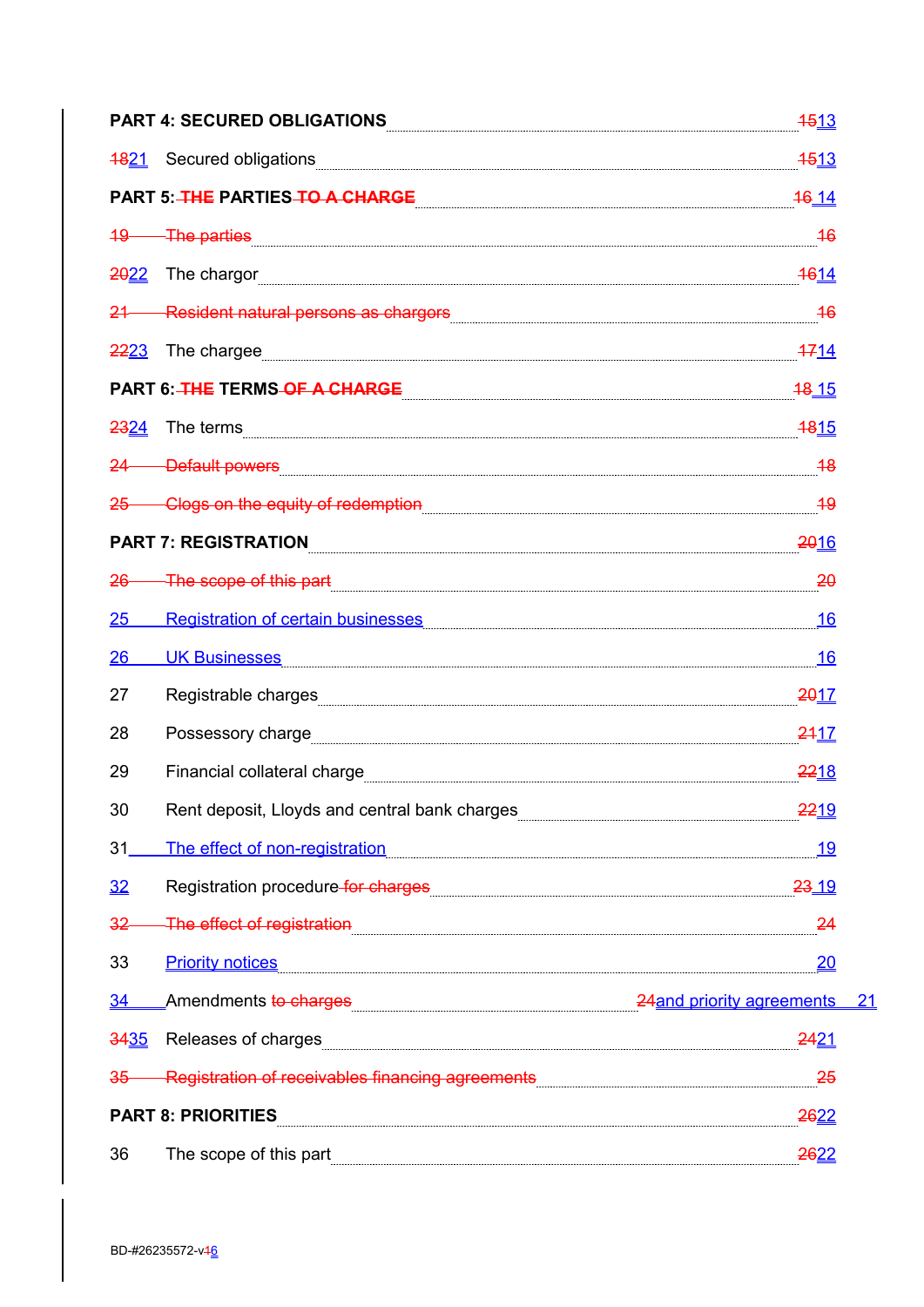| 37        | <b>Agreement</b>                                       | 22   |
|-----------|--------------------------------------------------------|------|
| <u>38</u> | Priorities between charges                             | 2622 |
| 38        | The priority of receivables financing agreements       | 28   |
| 39        | <b>Tacking further advances</b>                        | 23   |
| 40        |                                                        | 2923 |
| 40        | <b>Tacking further advances</b>                        | 29   |
| 41        | Outright dispositions of assets                        | 2924 |
| 42        |                                                        | 3024 |
| 43        | Outright dispositions of <b>fixed current</b> assets   | 3025 |
| <u>44</u> | Other priority issues                                  | 25   |
|           | <b>PART 9: ENFORCEMENT</b>                             | 3426 |
| 44        | The scope of this part                                 | 34   |
| 45        | The scope of this part                                 | 26   |
| 46        | Time for enforcement                                   | 3426 |
| 4647      | Enforcement powers                                     | 3426 |
| 4748      | Powers of administrators and receivers                 | 3227 |
| 4849      | More than one charge                                   | 3328 |
| 4950      | Effect on third parties                                | 3328 |
|           | 5051 Duties on enforcement                             | 3429 |
|           | <b>PART 10: INSOLVENCY PROCEEDINGS</b>                 | 3631 |
| 5452      | Effectiveness of charges                               | 3631 |
| 5253      | Insolvency claw-back proceedings                       | 3631 |
| 5354      | Limitations of enforcement                             | 3732 |
| 5455      | Use of charged assets by a liquidator or administrator | 3732 |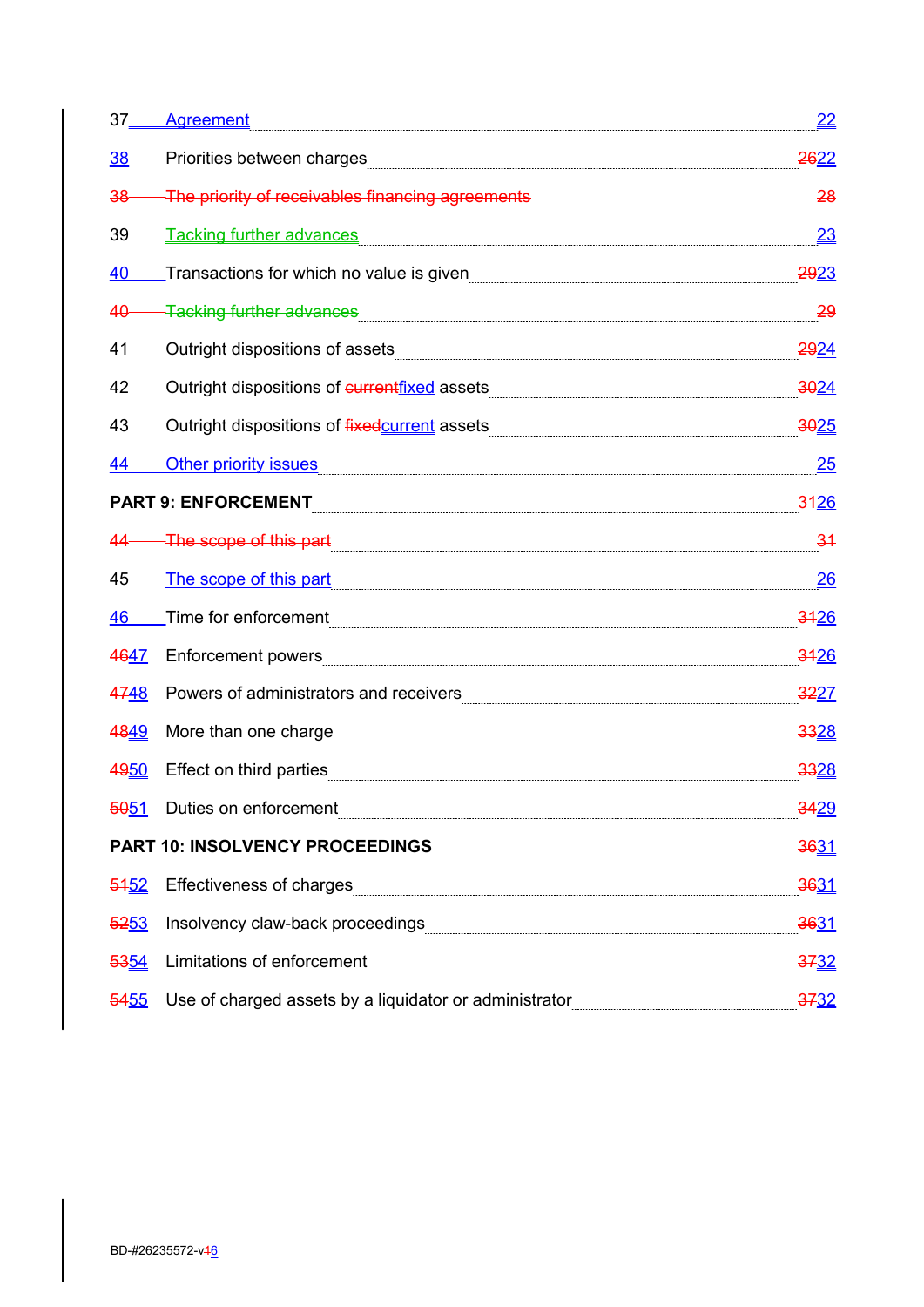#### **GLOSSARYDEFINITIONS**

#### **of some expressionsterms used in the Code**

**Expression Section term defined in** s**ection**

asset 2.4 asset registry 37.838.5 charge  $-2.11.1$  $chared$  asset  $-11.1$ chargee  $-19.1$  1.1 charged asset 2.4 charged interest 2.5 chargor $-19.4$  1.1 current asset 41.241.3 equitable charge 3.2 equity of redemption 4.1 exempt charge 27.2 financial collateral charge 29.1 fixed asset 41.341.2 future asset  $12.114.1$ goods 11.813.1(b) insolvency claw-back proceedings 51.352.3(d) insolvency legislation  $\frac{54.352.3}{a}$ insolvency officer  $51.352.3(c)$ insolvency proceedings  $54.352.3(b)$ intangible 11.8(c) intention 5 intangibles 13.1(c) interest (in an asset) 2.5 land  $44.813.1(a)$ legal charge 3.1 obligation 2.6 outright proprietary interest 41.4 payee (of a receivable) 17.1 payer (of a receivable) 17.1 possessory charge 28 receivables financing agreement 35.1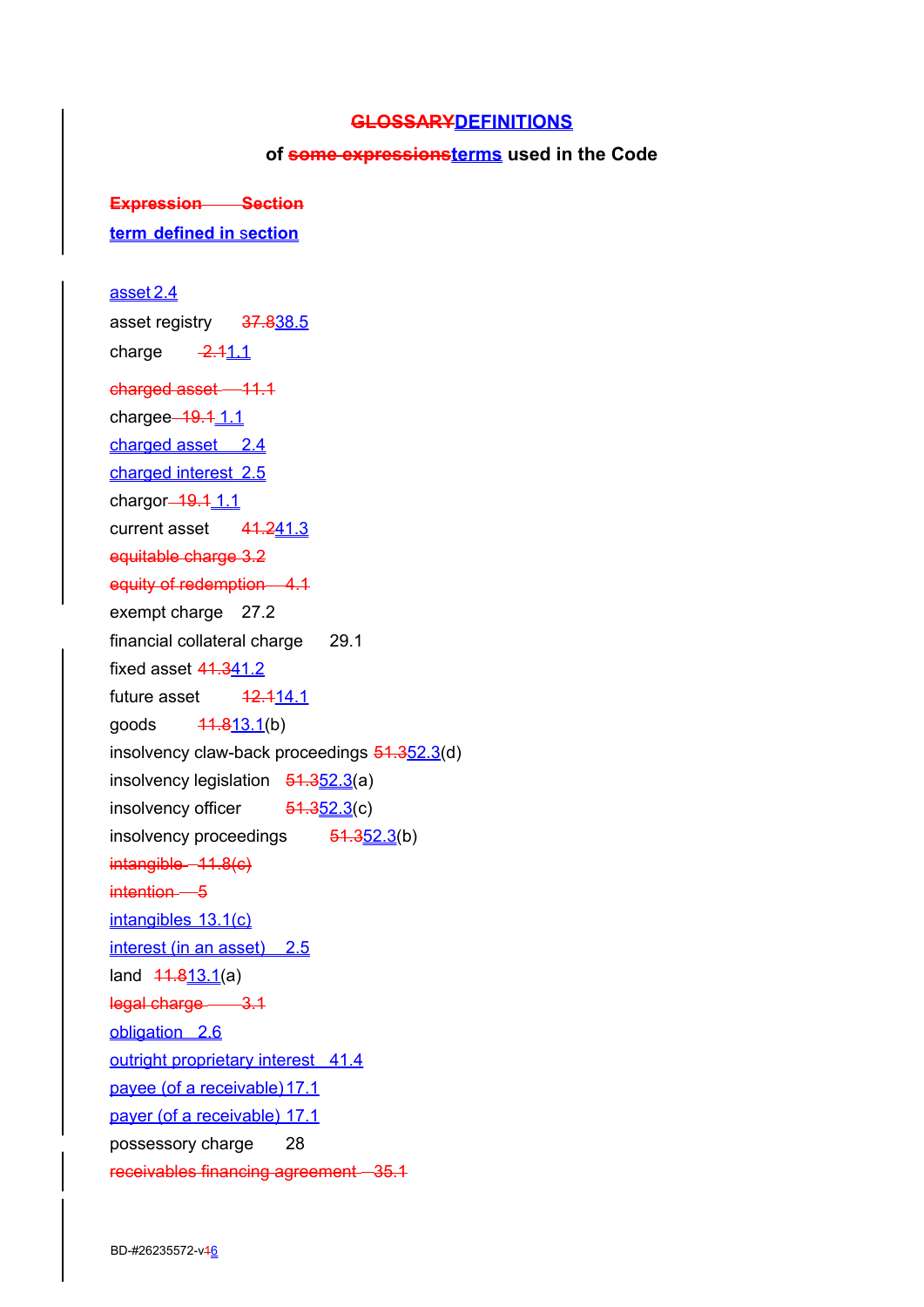priority notice 33.1 receivable 17.1 registrable charge 27.1 registrar 26.425.1 secured obligation 18.12.6 UK business 26.326.1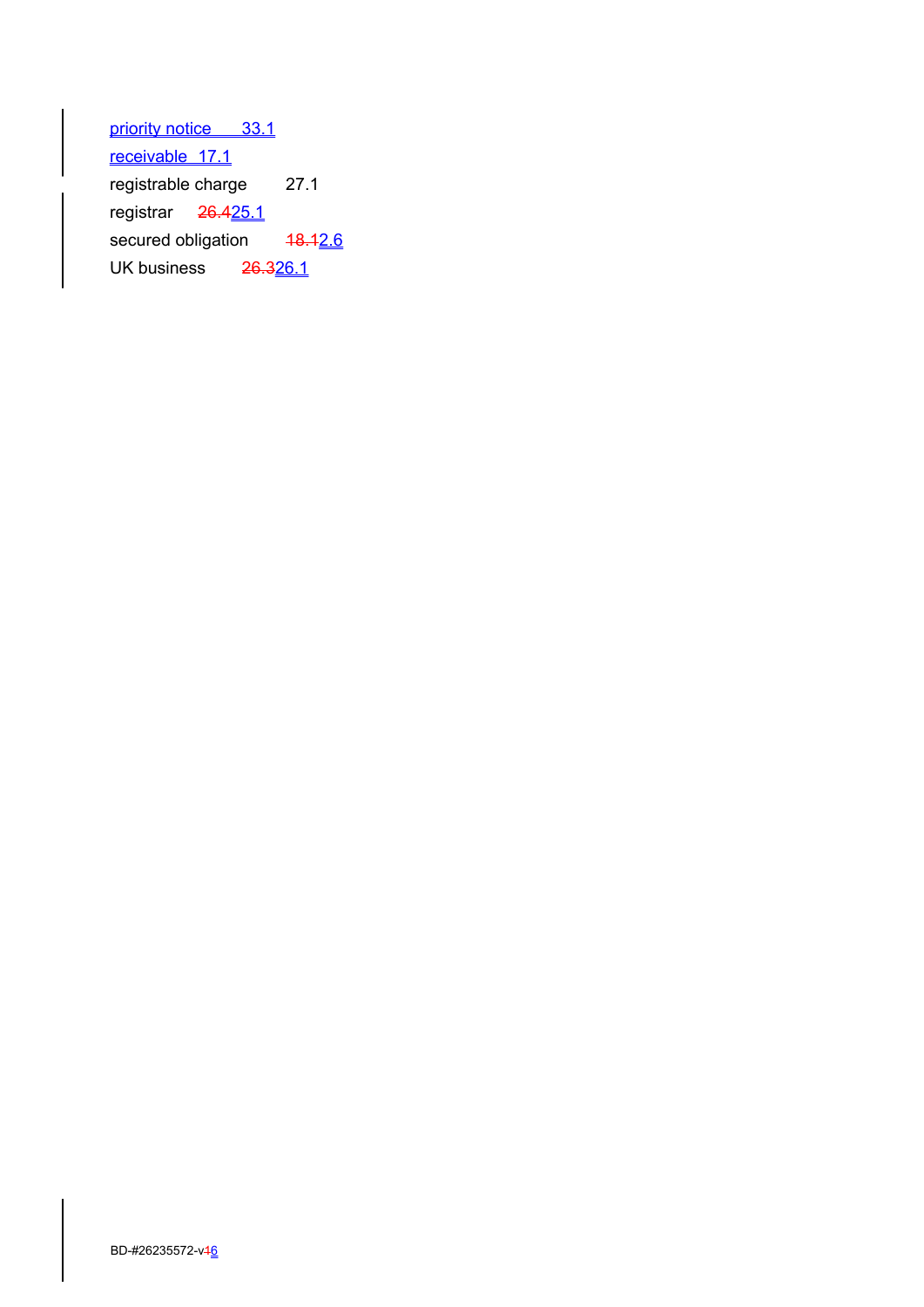## **PART 1: WHAT IS A CHARGE?CHARGES**

## **1 The nature of a charge**

1.1 A charge is a proprietary interest in an asset which secures the performance of an obligation and which is granted by a person (known as the chargor) over its interest in that asset in favour of another person (known as the chargee).

## **2 1 The power to create a charge**

2.1 4.1 A chargor can create a charge over a chargedits interest in an asset in favour of a chargee to secure the performance of a securedan obligation.

1.2 These expressions are described in more detail later. In brief:

- 2.2 (a) the The chargor can be any person, subject to the limitations described in part  $\frac{5}{2}$ , be any person;5.
- 2.3 (b) the The chargee can be the creditor or creditors to whom the secured obligation secured by the charge is owed or it may be another person (such as a trustee) for the benefit of that creditor; those creditors (see part 5).
- 2.4 (c) the charged The asset can be any presentexisting or future interest in property of any kind if the interest is capable of being transferred or if a(see part 3). When the charge is created, the asset is referred to as a charged asset.
- 2.5 The chargor's interest in the asset can be any existing or future proprietary interest canbe created over it; andof any kind (see part 3). When the charge is created, the interest is referred to as a charged interest.
	- (d) the secured obligation can be any obligation or liability of any kind, and it does not have to be owed by the chargor.
	- 1.3 This Code is concerned with charges created by a chargor. It is not concerned with charges which arise by operation of law.
- 2.6 The obligation can be any existing or future obligation or liability of any kind (see part 4). When the charge is created, the obligation is referred to as a secured obligation.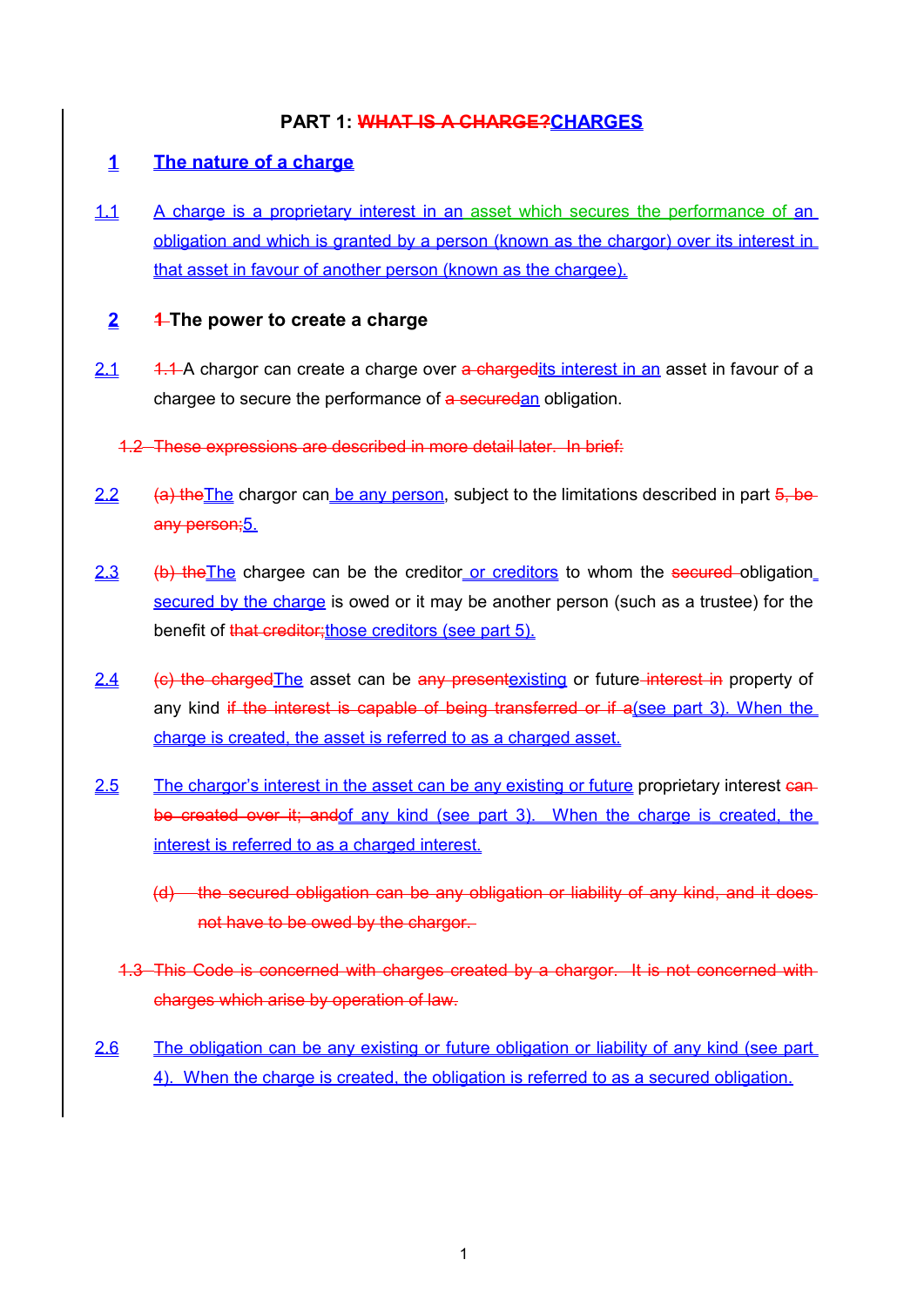## **3 The effect of a charge**

- 3.1 Once it has been created (see part 2), a charge is effective between the chargor and the chargee.
- 3.2 Once it has been created, a charge other than a registrable charge (see part 7) is effective against:
	- (a) an insolvency officer of the chargor, subject to the insolvency legislation (see part 10); and
	- (b) any other person who obtains an interest in the charged asset unless that person takes free of the charge under the priority rules (see part 8).
- 3.3 Once it has been created and registered under part 7, a registrable charge is effective against:
	- (a) an insolvency officer of the chargor, subject to the insolvency legislation; and
	- (b) any other person who obtains an interest of any kind in the charged asset unless that person takes free of the charge under the priority rules.

## **4 The attributes of a charge**

- 4.1 4.4 Any number of charges can exist concurrently over the same charged asset.An asset may be subject to more than one charge.
- 4.2 4.5 It is not necessary for the chargee to obtain possession of the charged asset but, if possession is obtained, the chargee may obtain the benefit of having a possessory charge or a financial collateral charge (see part 7).
- 4.3 4.6 A charge can be created over a chargedan asset even if the chargor has the authority to dispose of the asset concerned free from the charge or to deal with it in any other way without the consent of the chargee. The powers of the chargor (and the chargee) in respect of the charged asset are a matter to be decided between the parties (see part 6).

## **2 The nature of a charge**

2.1 A charge is a proprietary interest in a charged asset which secures the performance of a secured obligation.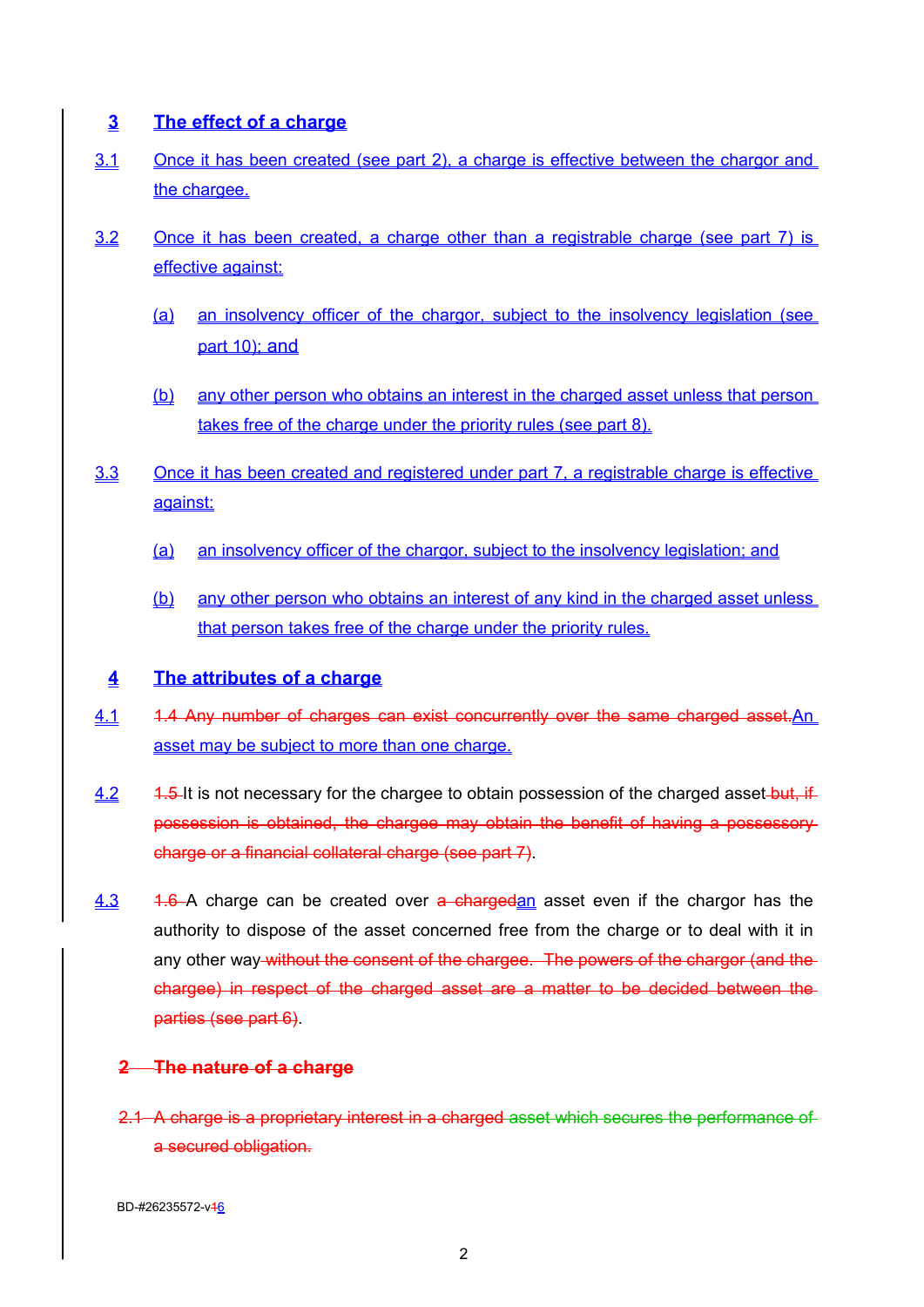2.2 Because it is a proprietary interest, a charge created by a chargor over an asset is not only enforceable against the chargor. Subject to the insolvency legislation, it is enforceable against an insolvency officer of the chargor (see part 10). It can also be enforced against other persons who obtain an interest in the asset, the extent to which it can do so depending on part 8 of this Code and the rules of property law at common law and in equity.

#### **3 Legal and equitable charges**

- 3.1 A charge is a legal interest in the charged asset concerned if:
	- (a) the chargee holds legal title to the charged asset; or
	- (b) the charged asset is an interest in registered land, and the charge is a registered charge at Her Majesty's Land Registry; or
	- (c) the charged asset is an interest in unregistered land, and the charge takes effect as a charge by way of legal mortgage; or
	- $(d)$  the charge is a possessory charge (see part  $7$ ).

A charge of this kind is described as a legal charge in this Code.

- 3.2 In any other case, a charge is an equitable interest. A charge of this kind is described as an equitable charge in this Code.
- 3.3 The rights, liberties, powers and immunities of the chargor and the chargee between themselves are the same whether the charge is an equitable charge or a legal charge. The distinction is only relevant in relation to third parties (see part 8).

#### **4 The chargor's equity of redemption**

- 4.1 The creation of a charge does not deprive the chargor of all of its interest in the charged asset. The chargor retains a proprietary interest in the charged asset. It is referred to in this Code as the equity of redemption.
- 4.2 The chargor's equity of redemption is:
	- (a) the interest which the chargor had in the charged asset before the charge was created, but which is now subject to the chargee's interest under the charge; and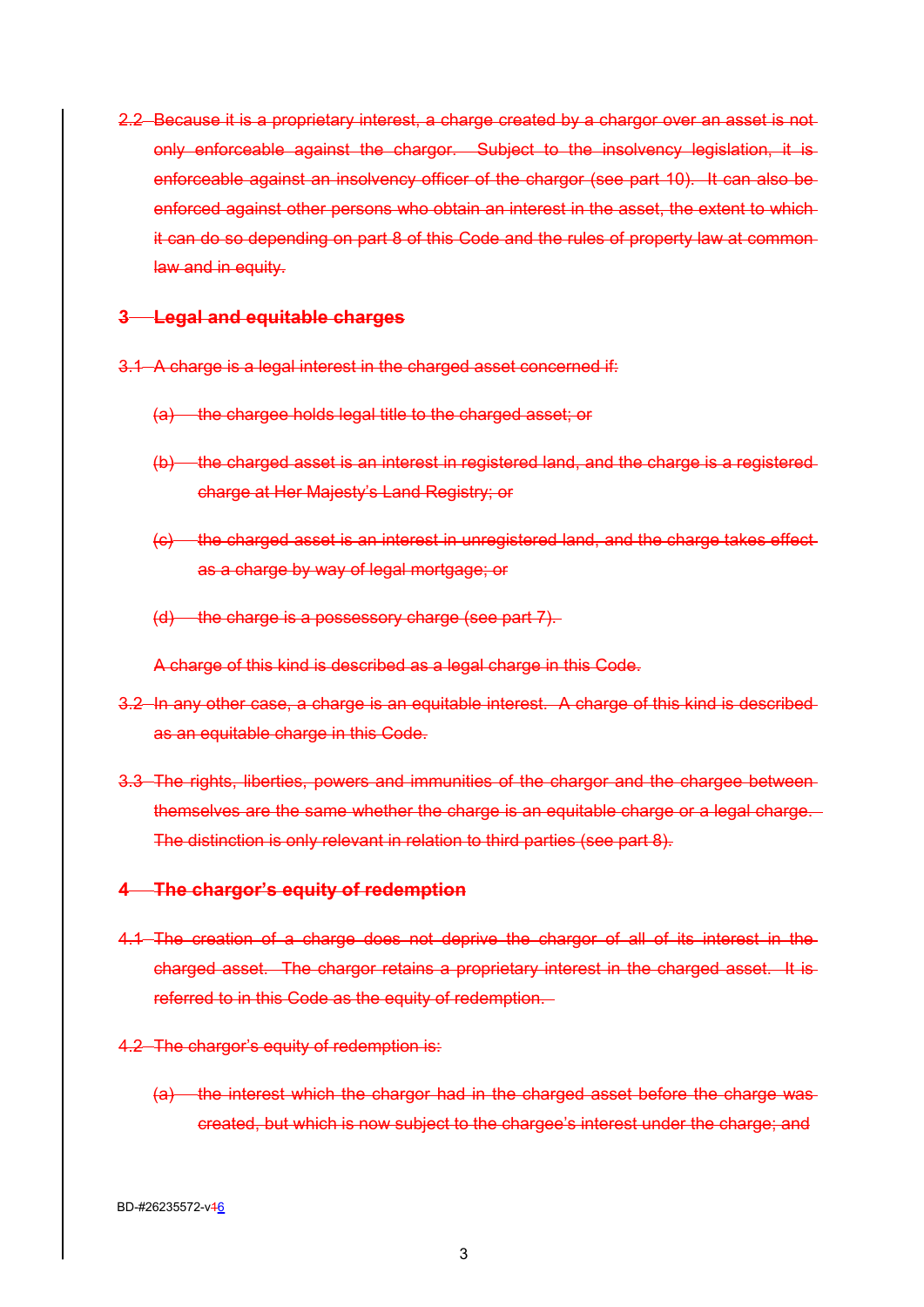- (b) the power to extinguish the charge by extinguishing the secured obligation (for instance, by payment).
- 4.3 Because it is a proprietary interest, the chargor's equity of redemption is not justenforceable against the chargee. Subject to the insolvency legislation, it is alsoenforceable against an insolvency officer of the chargee (see part 10). It can also be enforced against other persons who obtain an interest in the charged asset, the extent to which it can do so depending on the rules of property law at common law and in equity.
- 4.4 Once the secured obligation has been extinguished (for instance, by payment), the charge is automatically extinguished. If the charge is an equitable charge, no further documentation is required. If the charge is a legal charge, the chargee must transfer the legal title to the charged asset to the chargor (or, in the case of a possessory charge, return possession of the charged asset to the chargor or as it may direct). In either case, the chargee must execute a deed of release of the charge if so requested by the chargor.
- 4.5 If a charge is extinguished and a payment which had been made in reduction of the secured obligation is then set aside or reduced in any way for any reason, the chargewill automatically revive to secure the amount necessary to put the chargee in the same position as if the payment had not been set aside or reduced. This is the case even if the chargee has executed a deed of release except to the extent that the deed expressly overrides this provision.

### **5 IntentionThe duration of a charge**

- 5.1 The creation of a charge depends on the intention of the chargor. Once the secured obligation has been paid or satisfied in full, the charge is automatically extinguished.
- 5.2 Under part 7, certain charges created by UK businesses must be registered with the Registrar of Companies. Charges of this kind are described as registrable charges in the Code. A registrable charge is only created on registration. The secured obligation may consist of liabilities which are not yet in existence (see part 4). Accordingly, in the case of a running account, the charge is not extinguished just because the balance on the account is zero or the account enters into credit.
- 5.3 In particular, the following matters are determined by the intention of the chargor: If requested to do so by the chargor after the charge has been extinguished, the chargee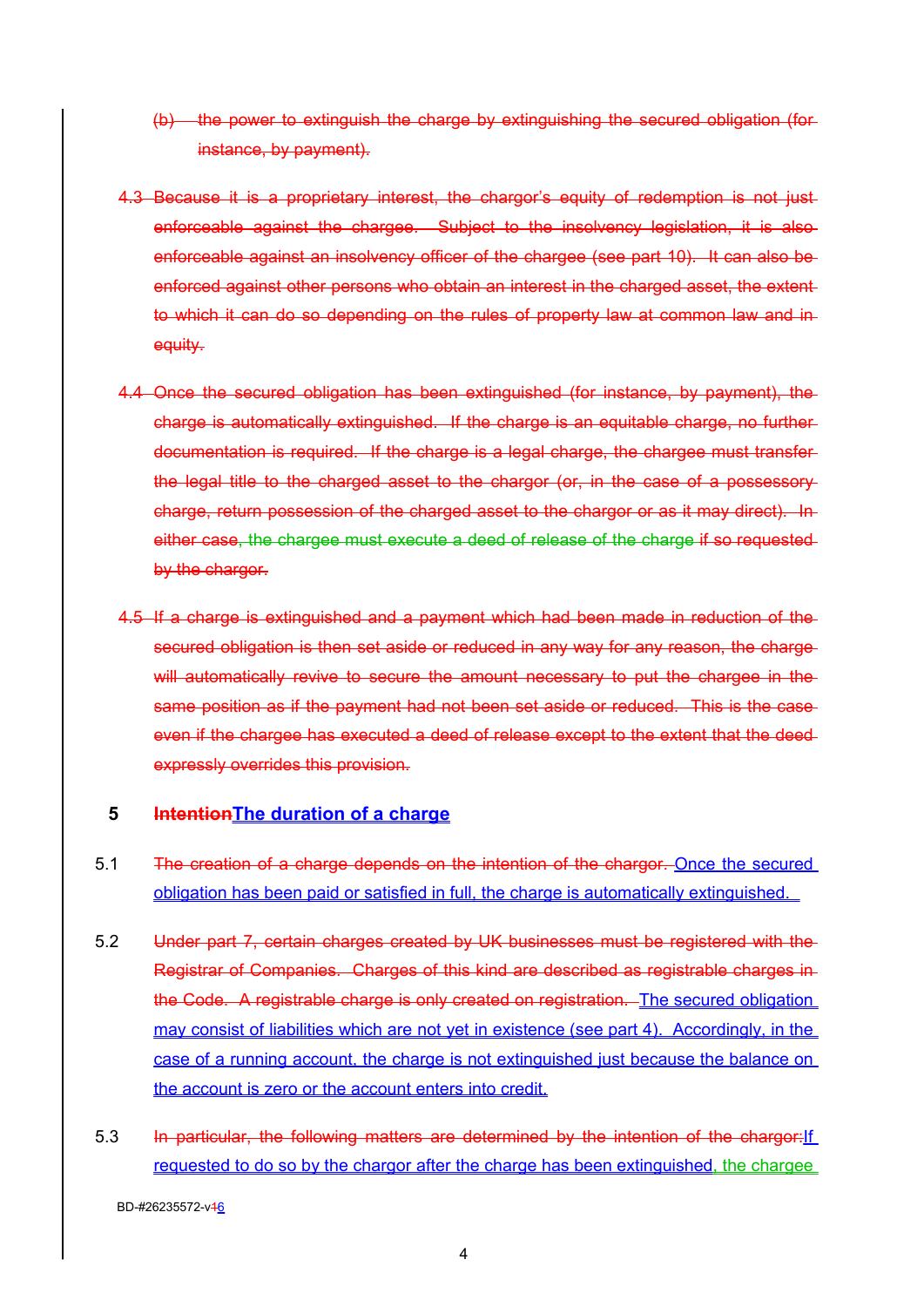must execute a deed of release of the charge and assist with anything which is necessary to release the charged asset from the charge. The chargee must do these things as soon as reasonably practicable. The chargor must pay the reasonable costs of doing them unless the parties agree otherwise.

- (a) whether a charge has been created;
- (b) (subject to registration under part 7 if it is required) when a charge has been created;
- (c) whether a proprietary interest created by the chargor is a charge or an outright proprietary interest;
- (d) the identity of the chargee;
- (e) the identity and extent of the charged asset; and
- $(f)$  the identity and extent of the secured obligation.
- 5.4 Intention is a matter of substance, not of form.
- 5.5 Intention is established objectively. The question is: what would a reasonable personconsider the intention of the chargor to be, based on what the chargor and the other parties to the transaction concerned have written, said and done?
- 5.6 A charge can be created by a document, but it does not have to be. If there is sufficient evidence of the objective intention of the chargor to create the charge, it canbe created orally or by the conduct of the chargor (for instance by delivering the charged asset, or something representing it, to the chargee). This is subject to any formal requirements imposed by other legislation (see part 2).
- 5.7 If the charge is created by a document, the objective intention of the chargor is established from the terms of the document in the context of any other relevant documents relating to the transaction concerned and any relevant background facts at the time it was entered into which are admissible in evidence for the purpose of interpreting the document.
- 5.8 Whether a person has created a charge is therefore decided (subject to registration under part 7 if required):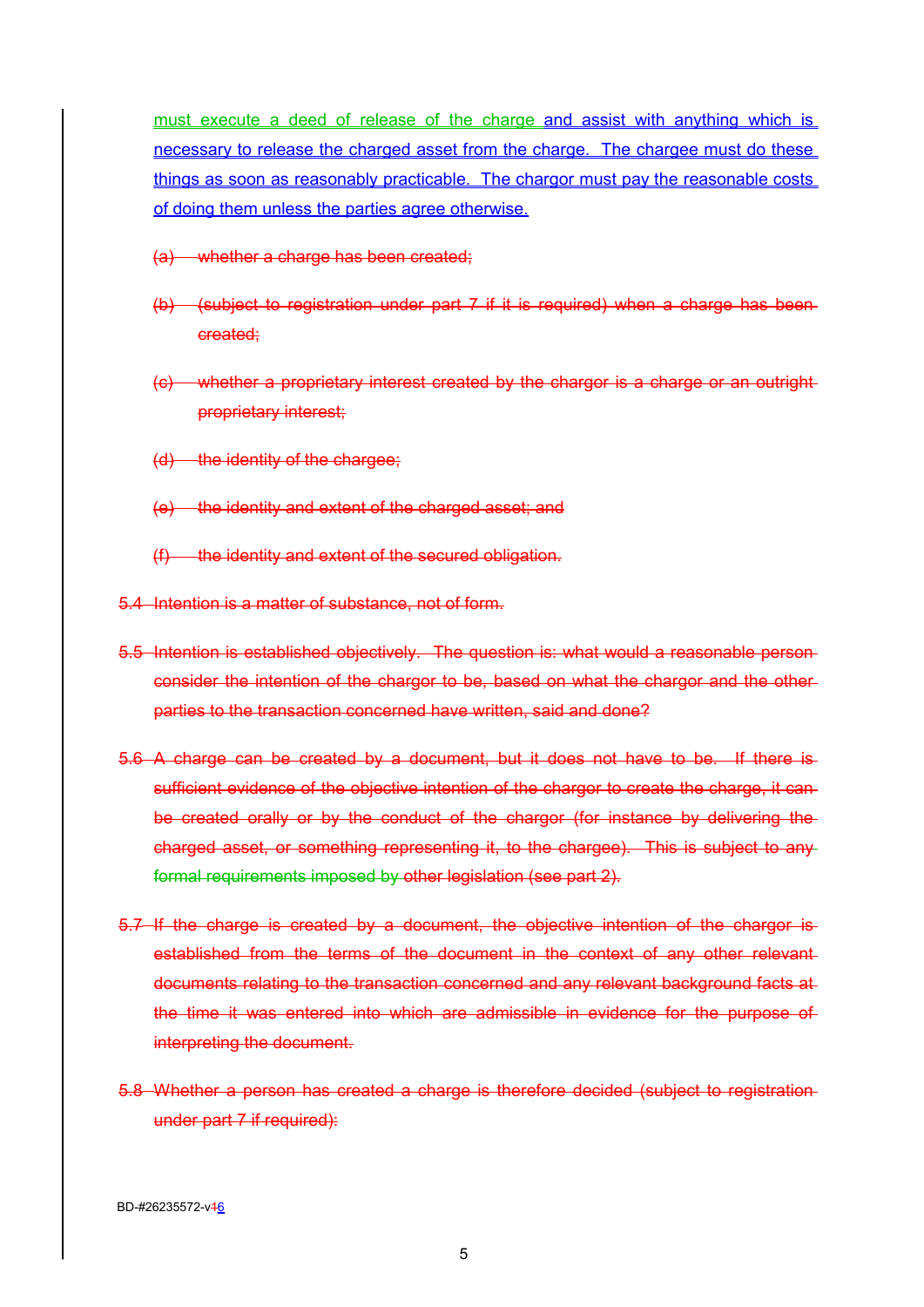- (a) first, by establishing, as a matter of fact, what the intention of that person is, based on what it and the other parties to the transaction have written, said and done; and
- (b) secondly, by determining, as a matter of law, whether that person's intention is to create a proprietary interest in a charged asset to secure the performance of a secured obligation.
- 5.9 In some parts of this Code, reference is made to the intention of a person other than the chargor or to the common intention of the parties. These are also established objectively. The question is: what would a reasonable person consider the intention of that person or the common intention of the parties to be, based on what the persons concerned have written, said and done.

#### **6 Distinguishing a charge from an outright interest**

- 6.1 What distinguishes a charge from an outright proprietary interest is that the chargee's proprietary interest in the asset concerned secures the performance of a secured obligation; and is therefore extinguished once the secured obligation has been extinguished (for instance, by payment)an obligation.
- 6.2 Whether or not a proprietary interest in an asset does secure the performance of  $a$ securedan obligation depends on the legal rights, liberties, powers and immunities of the parties to the transaction, not on the economic or functional effect of the transaction.
- 6.3 The determination of those legal rights, liberties, powers and immunities depends on the intention of the person creating the interest. Intention is established objectively.
	- 6.4 Whether a proprietary interest created by a person is a charge or an outright proprietary interest is therefore decided: $(a)$  first, by establishing, as a matter of fact, what the intention of that person is, based on what it and the other parties to the transaction have written, said and done; andterms of the transaction concerned.
- 6.4 A proprietary interest in an asset secures the performance of an obligation if the proprietary interest is granted by a person over its interest in that asset in favour of another person (the beneficiary) and, under the terms of the transaction concerned:
	- (a) a person is owed an obligation;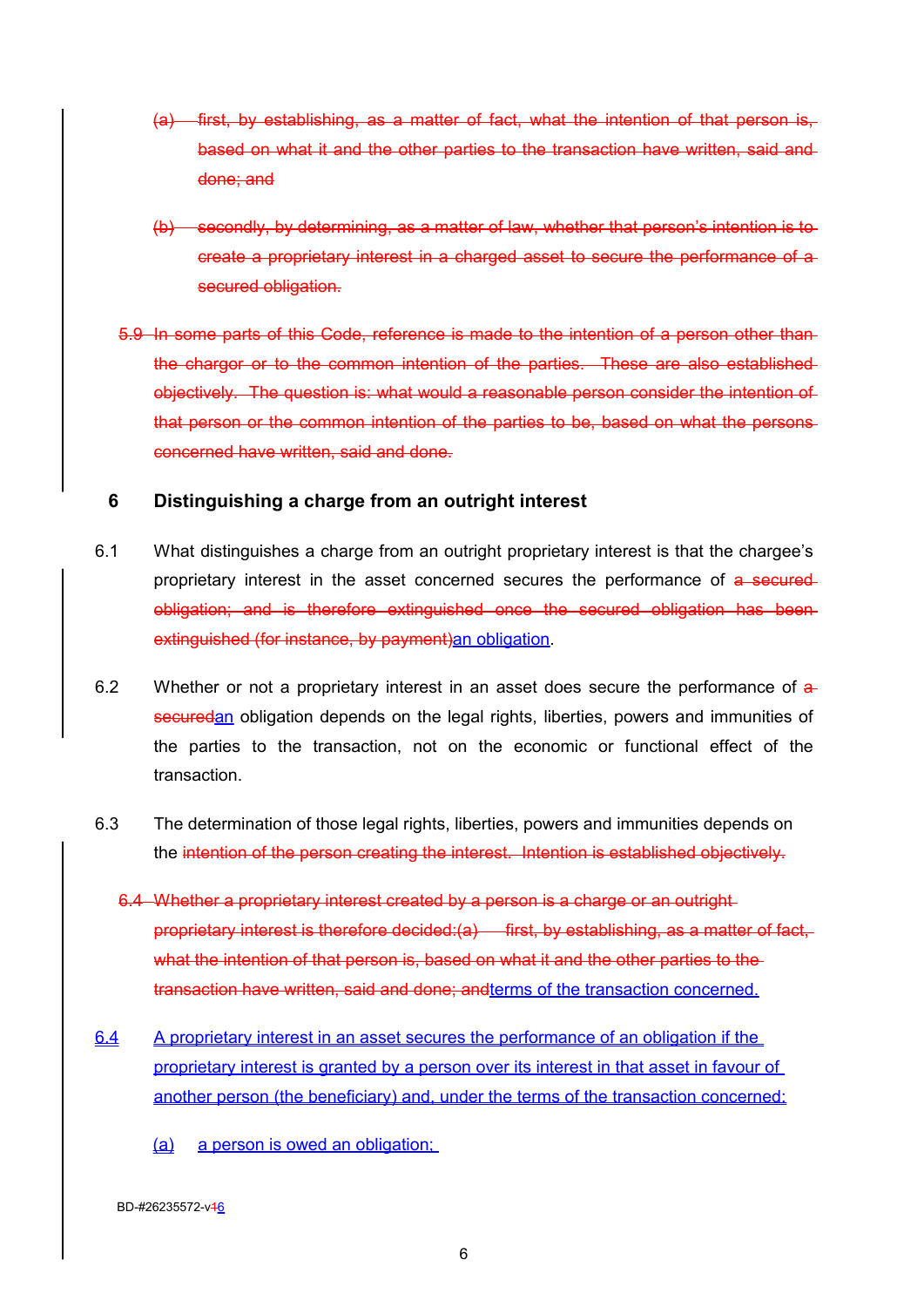(b) secondly, by determining, as a matter of law, whether that person's intention is, or is not, that the proprietary interest concerned secures the performance of a securedis an independent interest, separate from the obligation-;

6.5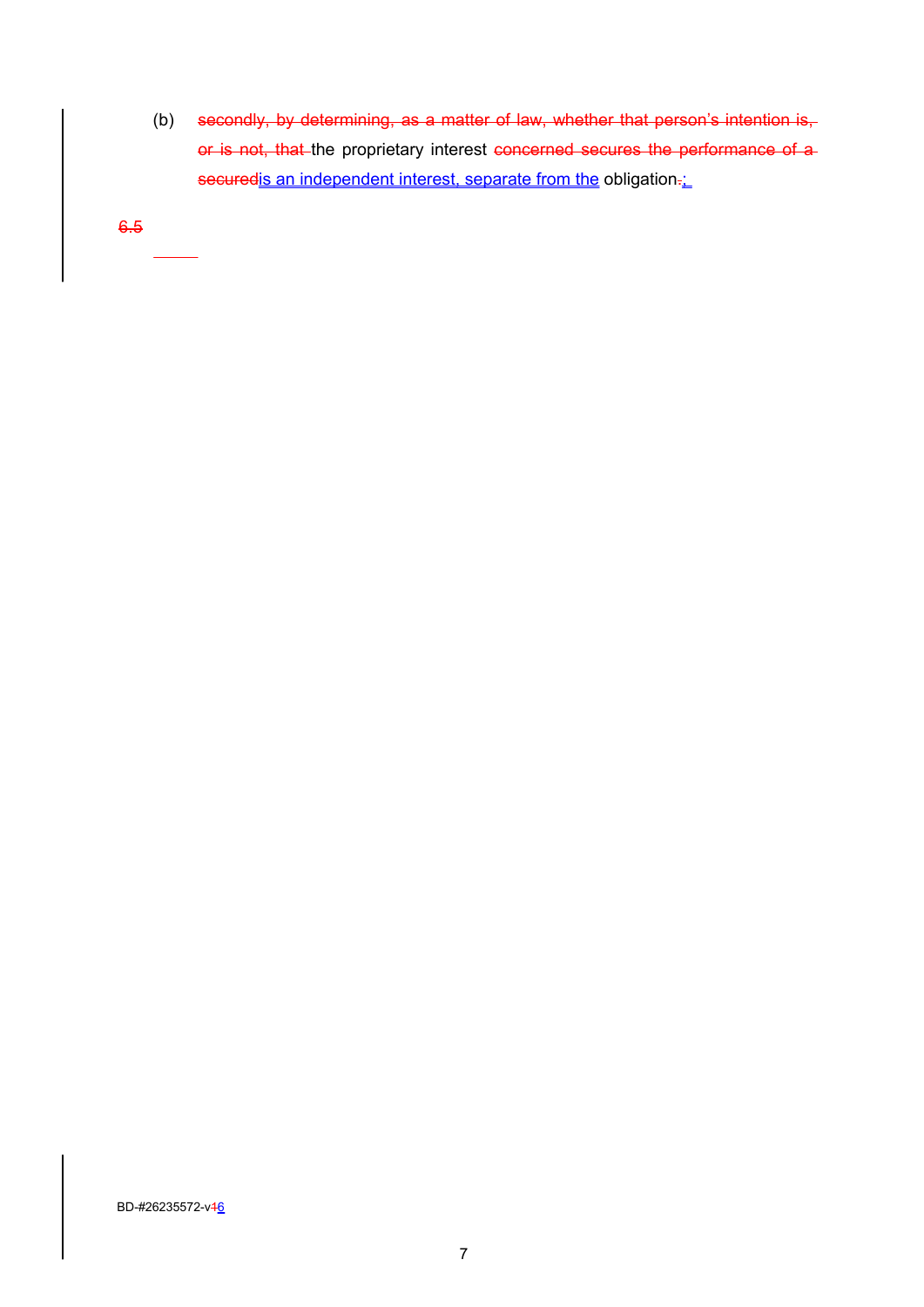#### **PART 2: CREATION**

- (c) the beneficiary is entitled to obtain payment of the obligation from the proprietary interest; and
- (d) the beneficiary cannot recover more from the proprietary interest than the amount of the obligation.

#### **7 Creating a chargeTreating other forms of security as charges**

- 7.1 A charge is created if the chargor intends to create a charge (see part 1). This will be the case if the chargor intends to create a proprietary interest over a charged asset to secure the performance of a secured obligation. Intention is established objectively (see part 1).
- 7.2 Under part 7, certain charges created by UK businesses must be registered with the Registrar of Companies. Charges of this kind are described as registrable charges in the Code. A registrable charge is only created on registration.
- 7.1 7.3 The Code distinguishes between: If:
	- (a) the charge, which is the proprietary interest in the charged asset; and
	- (b) the charge instrument, which is the document, words, act or other thing which creates or evidences the charge.
	- 7.4-The charge instrument may be a contract between the chargor and the chargee or itmay be a unilateral act of the chargor.
	- 7.5 The charge instrument may create personal obligations on the chargor (or the chargee) in addition to the proprietary interest in the charged asset constituted by the charge.
	- 7.6 The charge instrument may be in writing, but it does not have to be.

#### **8 Time of creation**

8.1 This section is concerned with the time of creation of:

 $(a)$  the charge instrument;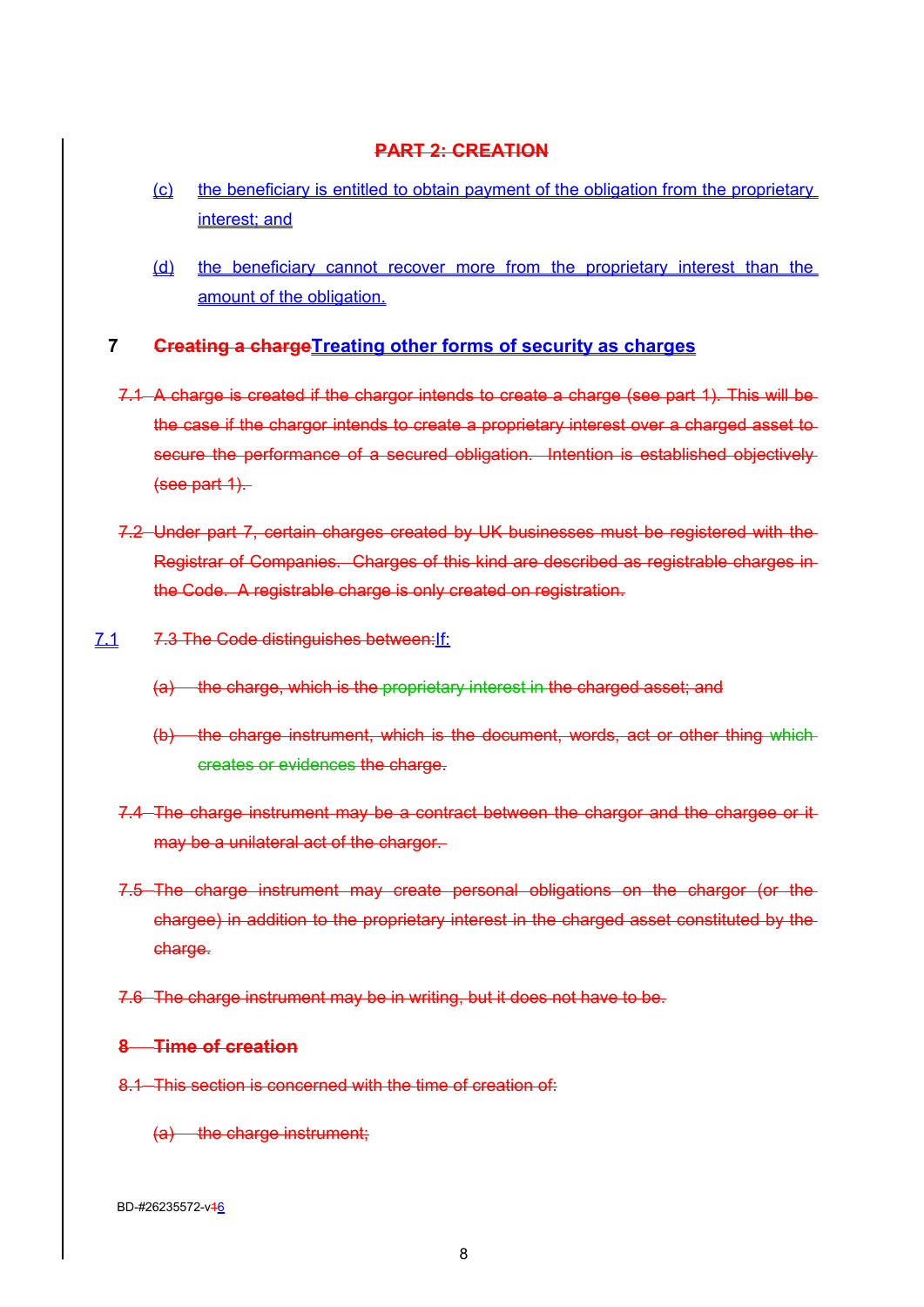(b) any personal obligations of the chargor or others under the charge instrument; and

 $(c)$  the charge.

- 8.2 The time of creation of the charge instrument depends on the general law. Accordingly, if the charge instrument is a contract, it depends on the common intention of the parties; and, if the charge instrument is a unilateral act, it depends on the intention of the chargor.
- 8.3 If the charge instrument is a contract, the time at which the personal obligations of the chargor or other parties to the contract are created depends on the law of contract. Accordingly, it depends on the common intention of the parties.
- 8.4 If the charge is not a registrable charge, it is created when the chargor intends it to be created.
- 8.5 If the charge is a registrable charge, it is created once:
	- (a) the chargor intends it to be created; and
	- $(b)$  it is registered under part 7 of the Code.
- 8.6 Intention is established objectively (see part 1).

#### **9 Formalities and other requirements**

- 9.1 This Code does not contain any formal requirements for the creation of a charge (suchas the necessity for writing, a deed or signatures).
- 9.2 To the extent that other legislation prescribes formal requirements for the creation of a charge, those requirements must be complied with unless they are overridden by the Code; and failure to do so has the consequences prescribed by the legislation concerned.
- 9.3 Under part 7, certain charges created by UK businesses must be registered with the Registrar of Companies. This is a matter of substance, not of form. A charge of this kind (known in the Code as a registrable charge) is only created on registration.
- 9.4 Where a charge is created over an asset which is registrable in an asset registry, failure to register the charge in the asset registry does not affect the validity of the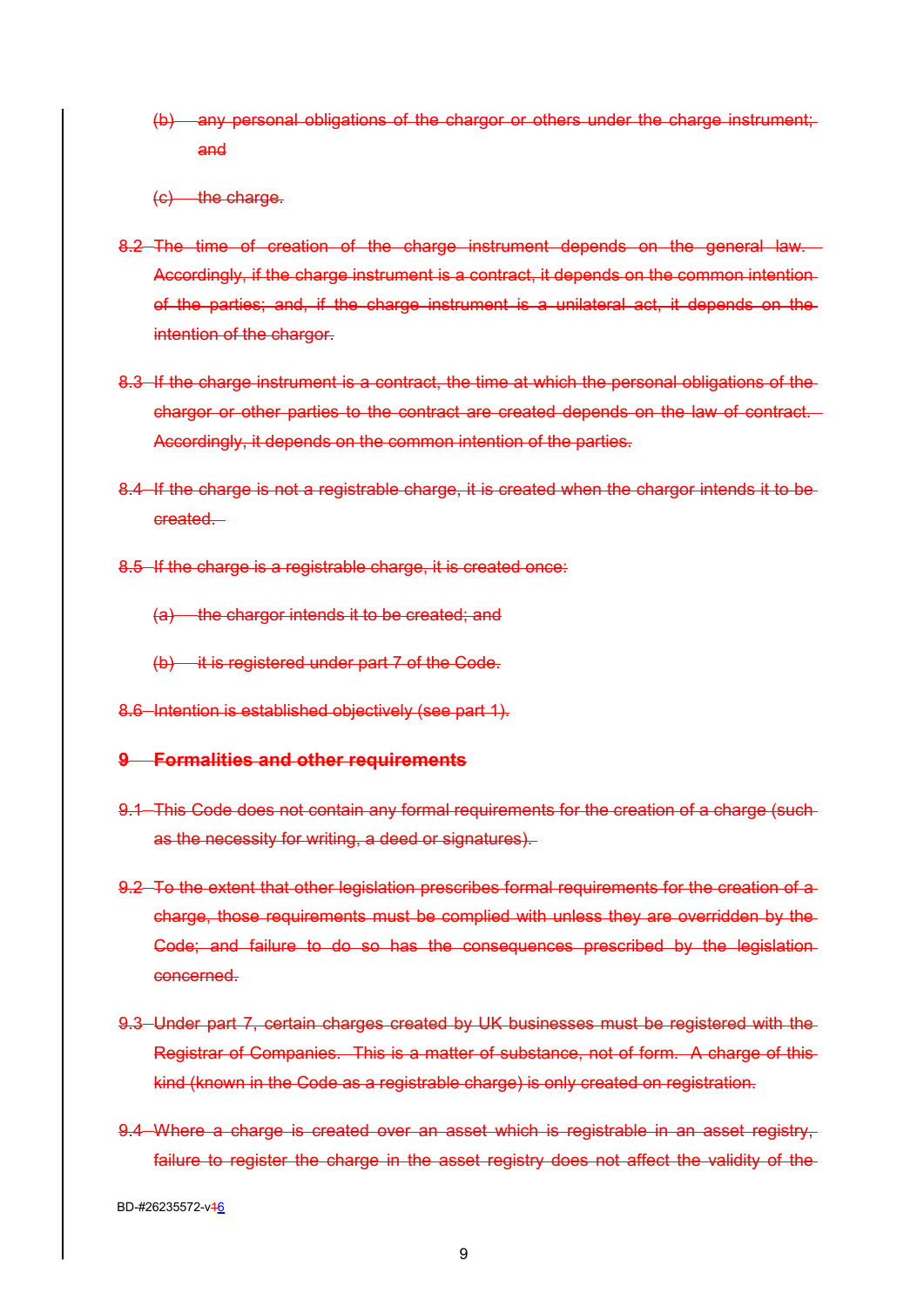charge, although it may affect the priority of the charge against other proprietary interests in the asset concerned (see part 8).

9.5 If a charge is a financial collateral charge (see part 7), certain provisions of the Code do not apply to it, including the requirement for registration under part 7 and, on an insolvency of the chargor, certain of the provisions of part 10. In order to qualify as a financial collateral charge, the charge must be created or arise under a security financial collateral arrangement, as that expression is defined in the Financial Collateral Arrangements (No. 2) Regulations 2003 (SI 2003/3226) as amended from time to time.

#### **10 Recharacterisation**

- 10.1A charge is now the only type of security interest which can be created by a person under English law.
- 10.2Mortgages, security assignments, pledges and contractual liens can no longer be created, but will be treated as charges.

10.3Accordingly, if:

- (a) A purports to:a person transfers a proprietary interest in an asset to another person or creates a proprietary interest over an asset in favour of that other person; and
	- $(i)$  transfer a proprietary interest in an asset to B, or,
	- (ii) create a proprietary interest over an asset in favour of B; and
- (b) that proprietary interest secures the performance of  $\alpha$  securedan obligation,

then it is a charge, regardless of its characterisation by the parties.

- 7.2 Accordingly mortgages, security assignments, pledges and contractual liens will be treated as charges.
	- **8 Extent of the Code**
- 8.1 Part 7 of this this Code applies throughout the United Kingdom. The rest of the Code applies in England and Wales.
- 8.2 10.4 This section Code does not affectapply to: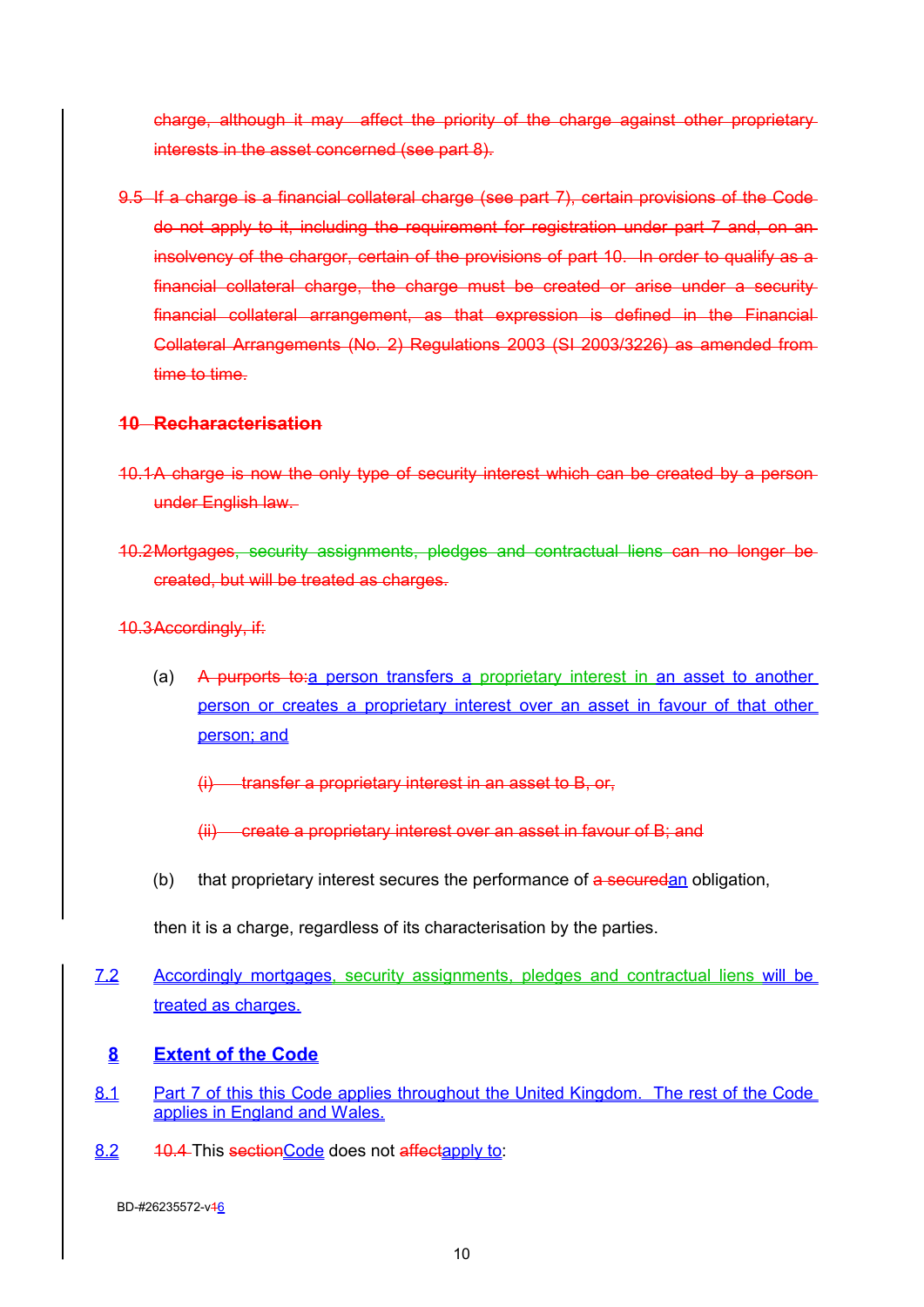- (a) [*Cape Town mortgages*]; orinternational interests under the International Interests in Aircraft Equipment (Cape Town Convention) Regulations 2015 (SI 2015/912); or
- (b) security which arises by operation of law; or
- $(c)$  security created before the Code came into force.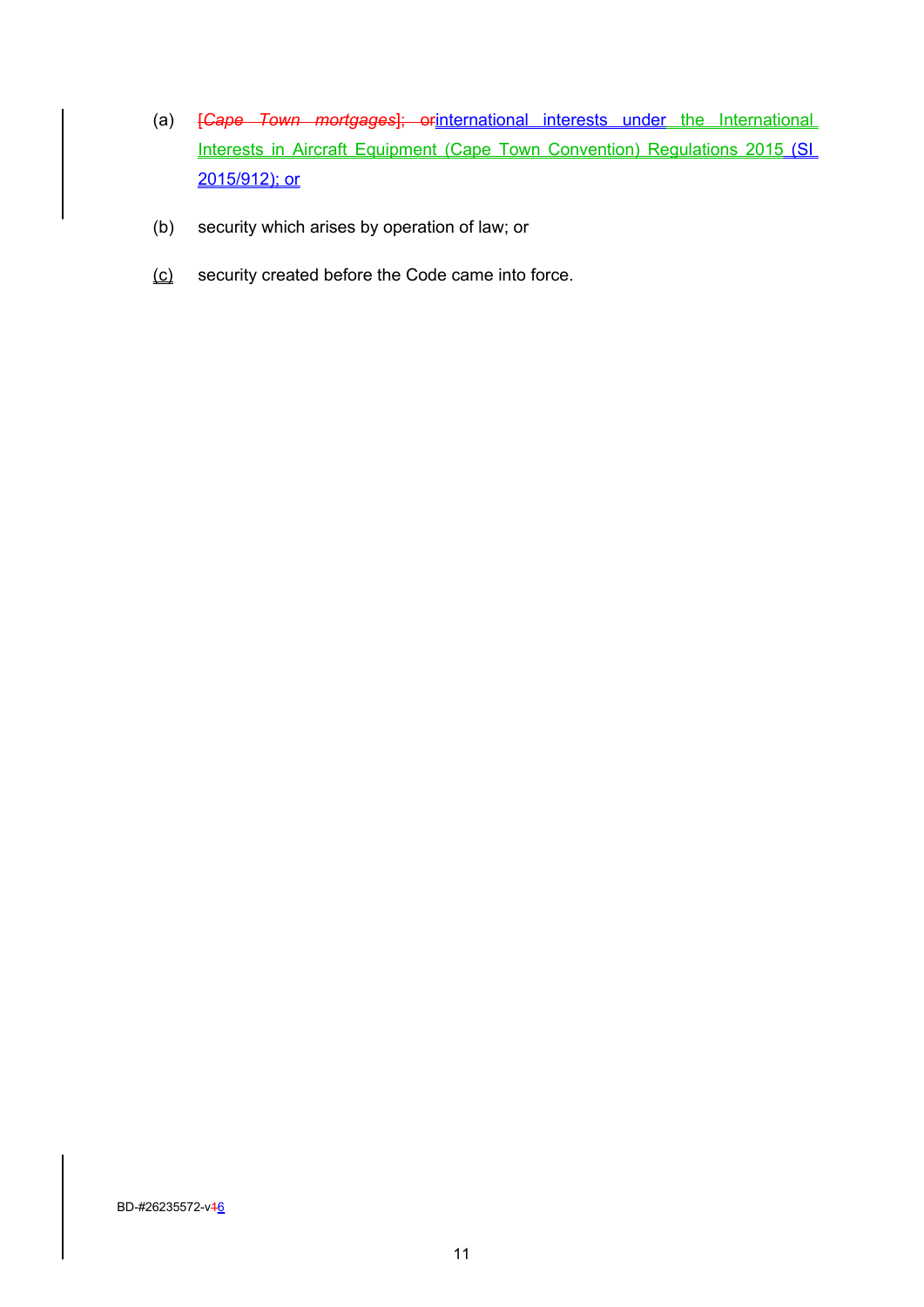## **PART 2: CREATION**

## **9 Creating a charge**

- 9.1 A charge is created if a chargor intends to create a charge over its interest in an asset in favour of a chargee to secure the performance of an obligation.
- 9.2 A charge is created when the chargor intends it to be created.
- 9.3 The intention of the chargor is established objectively, based on the terms of the transaction concerned.

## **10 Identification**

- 10.1 The terms of the charge must identify the charged asset and the secured obligation.
- 10.2 This requirement is satisfied if, when the charge comes to be enforced, it is possible to establish whether or not:
	- (a) a particular asset falls within the scope of the assets which are charged by the terms of the charge; and
	- (b) a particular obligation falls within the scope of the obligations which are secured by the terms of the charge.

## **11 Formalities**

- 11.1 If the charged interest consists of or includes an interest in land, the charge must be created or evidenced by a document executed by the chargor.
- 11.2 If a charge is created by a consumer, all formal requirements imposed by consumer protection laws must be complied with.
- 11.3 If a charge is to be registered in an asset registry (see part 8), it must comply with the requirements of the asset registry concerned.
- 11.4 It is not necessary for any other charge to be created or evidenced in writing.
- 11.5 It is not necessary for the chargee to execute any document creating or evidencing a charge. Section 2 of the Law of Property (Miscellaneous Provisions) Act 1989 is amended accordingly.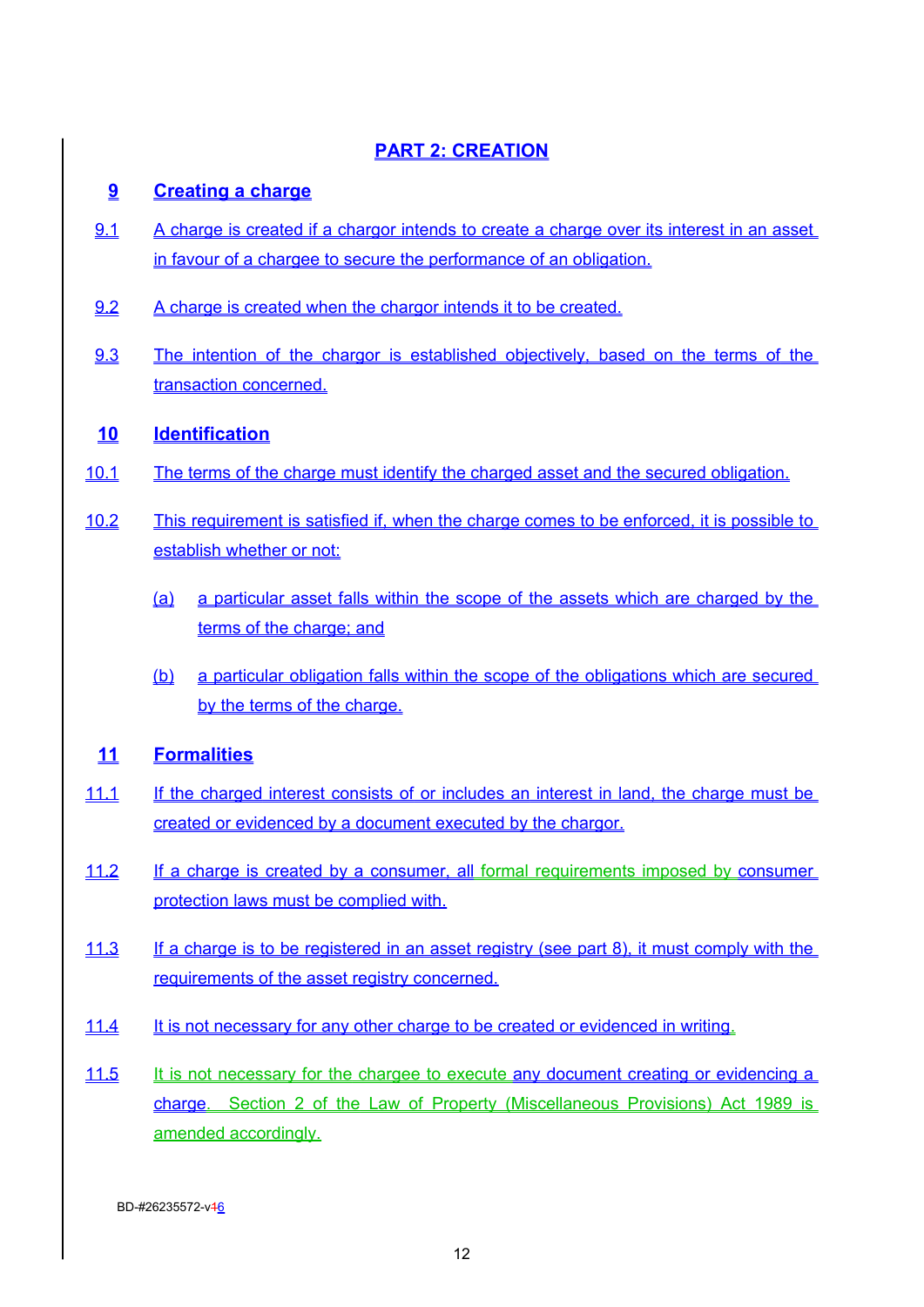- 11.6 It is not necessary for any document creating or evidencing a charge to be executed as a deed. Any legislation which requires a deed is amended accordingly.
- 11.7 Any power of attorney contained in a document which creates or evidences a charge will be effective if the document concerned is executed by the chargor. It does not have to be executed as a deed, and the Powers of Attorney Act 1971 is amended accordingly.
- 11.8 A document creating or evidencing a charge can be executed electronically.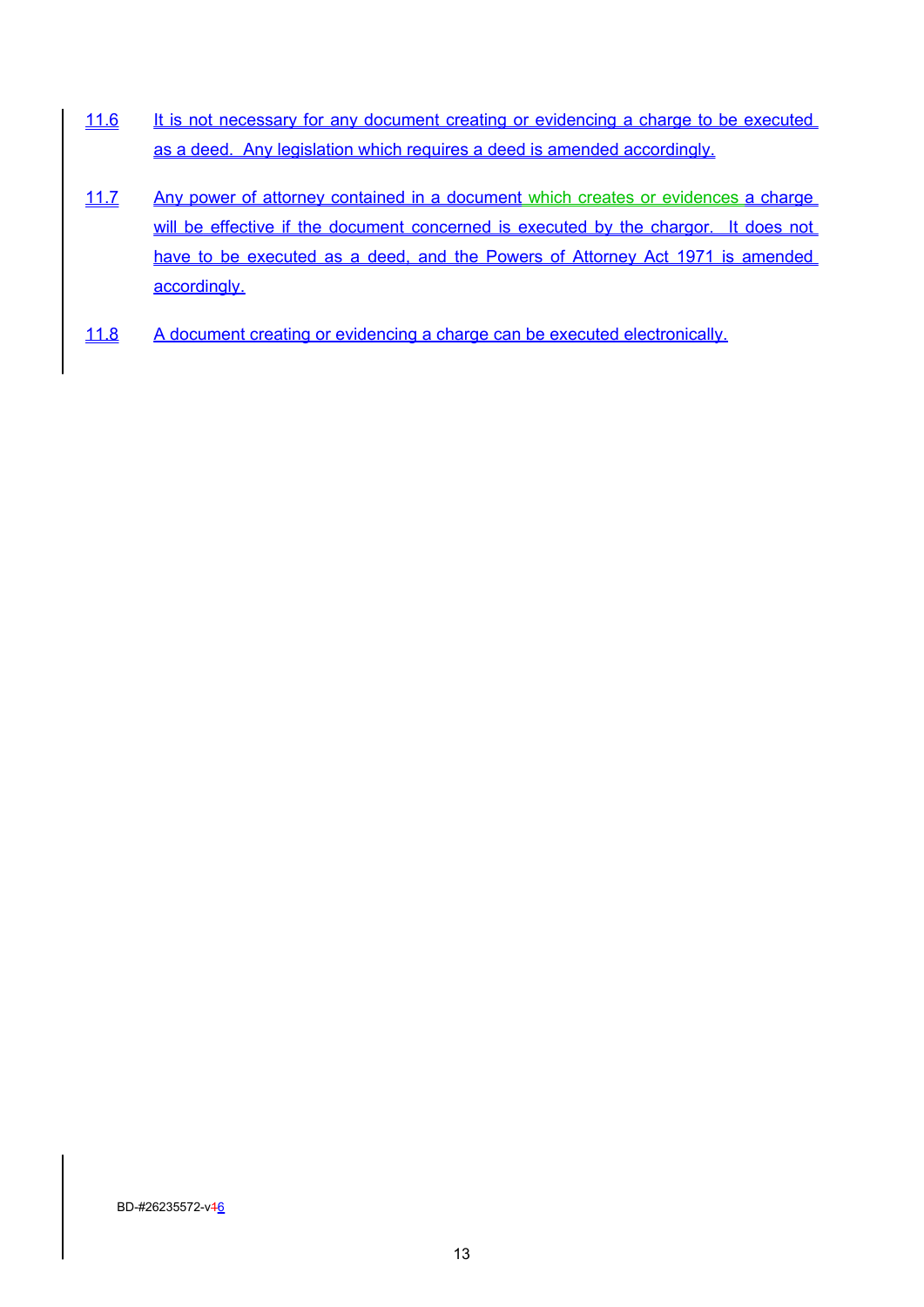## **PART 3: CHARGED ASSETS**

#### **12 11 Charged assets in generaland charged interests**

- 12.1 41.1 The charged asset can be any interest which the chargor has, or may have in the future, in property of any kind (whether or. It does not it ishave to be located in England and Wales or governed by English law)the laws of England and Wales. It does not have to be in existence at the time the charge is created.
- 12.2 11.2 The charged interest which the chargor has in the property can be any collectionof rights, liberties, powers and immunities which is capable of being transferred or over which acan be any proprietary interest can be created.  $11.3$  The interestof any kind. It does not, therefore, have to amount to ownership. It can be legal or equitable. It can be outright or by way of security. **11.4** The charge instrument must identify the charged asset. What this requires is that, when the charge comes to be enforced over an asset, it is possible to establish whether or not that asset falls within the scope of the charged asset described in the charge instrument. It is not necessary to do so at any earlier stage. It does not have to be in existence at the time the charge is created.
- 12.3 11.5 A personchargee can create a charge over the benefit of a charge (in other words, a sub-charge).
- 12.4 11.6 A personchargor can create a charge in favour of a chargee over a receivable (see section 17) owing by the chargee to the chargor.
- $12.5$  11.7 A company's uncalled capital is property of the company and the company's interest in it can be charged by it the company.
- **13** 11.8 Any number of charges can exist concurrently over the same**Types of asset**.
- 13.1 41.9 In this Code, property is assets are, for certain purposes, divided into:
	- (a) land: which means land andincludes fixtures;
	- (b) goods: which means any tangible  $\frac{1}{2}$  asset property which is transferable by delivery, other than fixtures; and
	- (c) intangibles: which means any property other than land or goods (and some intangibles may constitute financial collateral).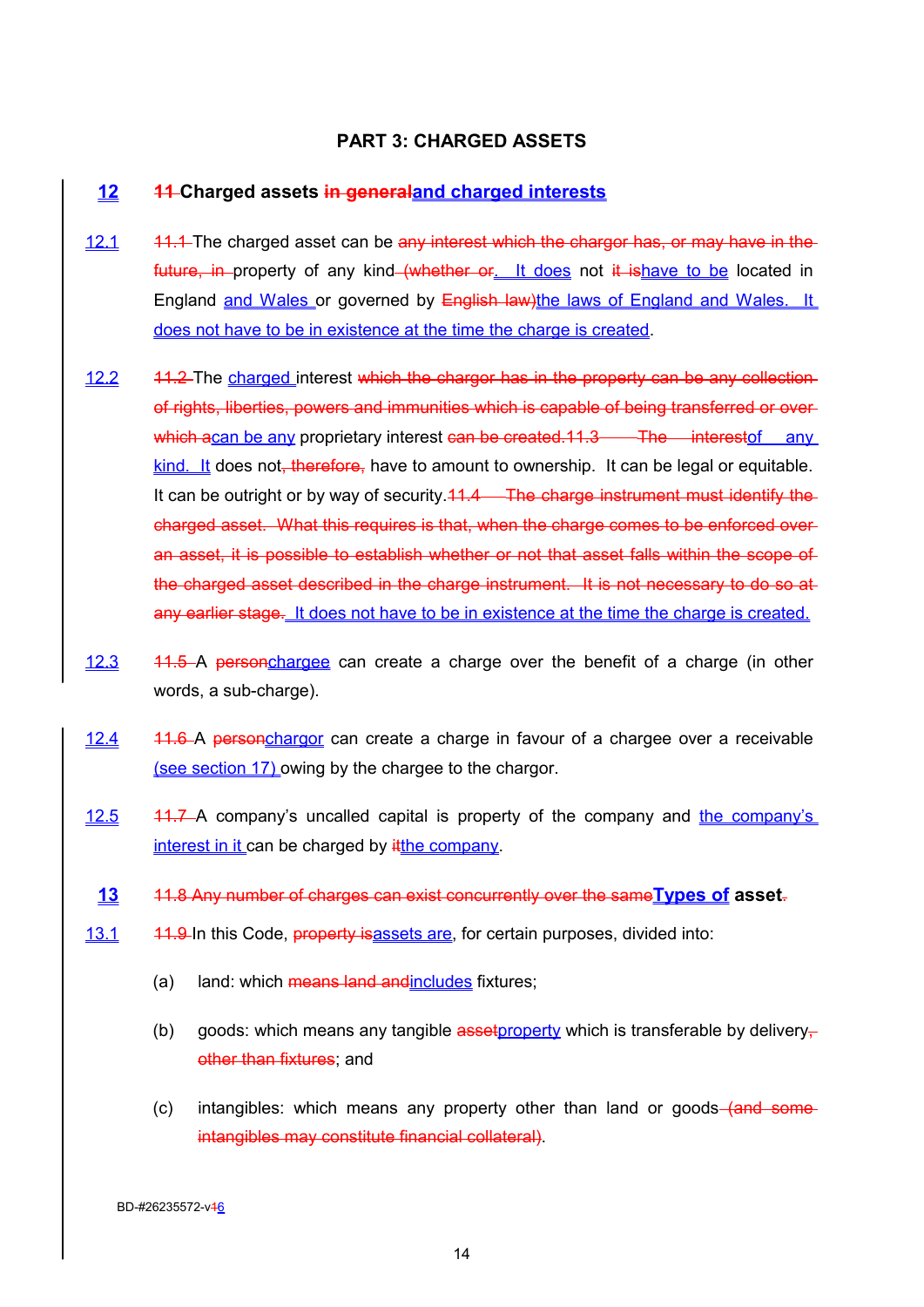## **14 12 Future assets**

14.1 12.1 A chargor can create a charge over any interest which it may subsequently have in property. An interestan asset. Assets of this kind isare described as a future assetassets in this Code.

12.2A charge over a future asset is an equitable charge.

- 14.2 12.3 If the terms of a charge instrument is expressed to charge extend to future assets, the charge will automatically extend to cover the chargor's interest in each future asset concerned once the chargor obtains an interest in the property concernedacquires it, without the necessity for any other act by the chargor or for any further registration under part 7.
- 14.3 12.4 A chargor can therefore create a charge over all or any part of its interest in its present and future assets.
- 14.4 12.5 A chargor's future assets include assets in which it acquires an interest after it has entered into insolvency proceedings. But an asset other than assets recovered in insolvency claw-back proceedings (see part  $10$ ) is not an asset of the chargor and accordingly cannot be charged by the chargor.

## **15 13 Part of an asset**

- 15.1 13.1 A charge can be created over part of an asset if that part which is charged is identifiable.
- 15.2 13.2 A charge over a particular percentage or proportion of an assetgoods or intangibles is identifiable. Unless the charge instrument provides to the contrary or the parties agree to the contrary, the chargee is entitled to all of the proceeds of the asset concerned until the chargee has received an amount equal to its percentage or proportion.

## **16 14 Extent of charged assets**

- 16.1 44.1 The identity and extent of the charged assets asset is determined by the objective intention of the chargor (see part 1). Where the charge is created by a document, this depends, based on the interpretationterms of the document.transaction concerned.
- BD-#26235572-v46 16.2 14.2 A charge over an asset extends to the proceeds of an unauthorised disposition of that asset to the extent that they are capable of being traced under the general law.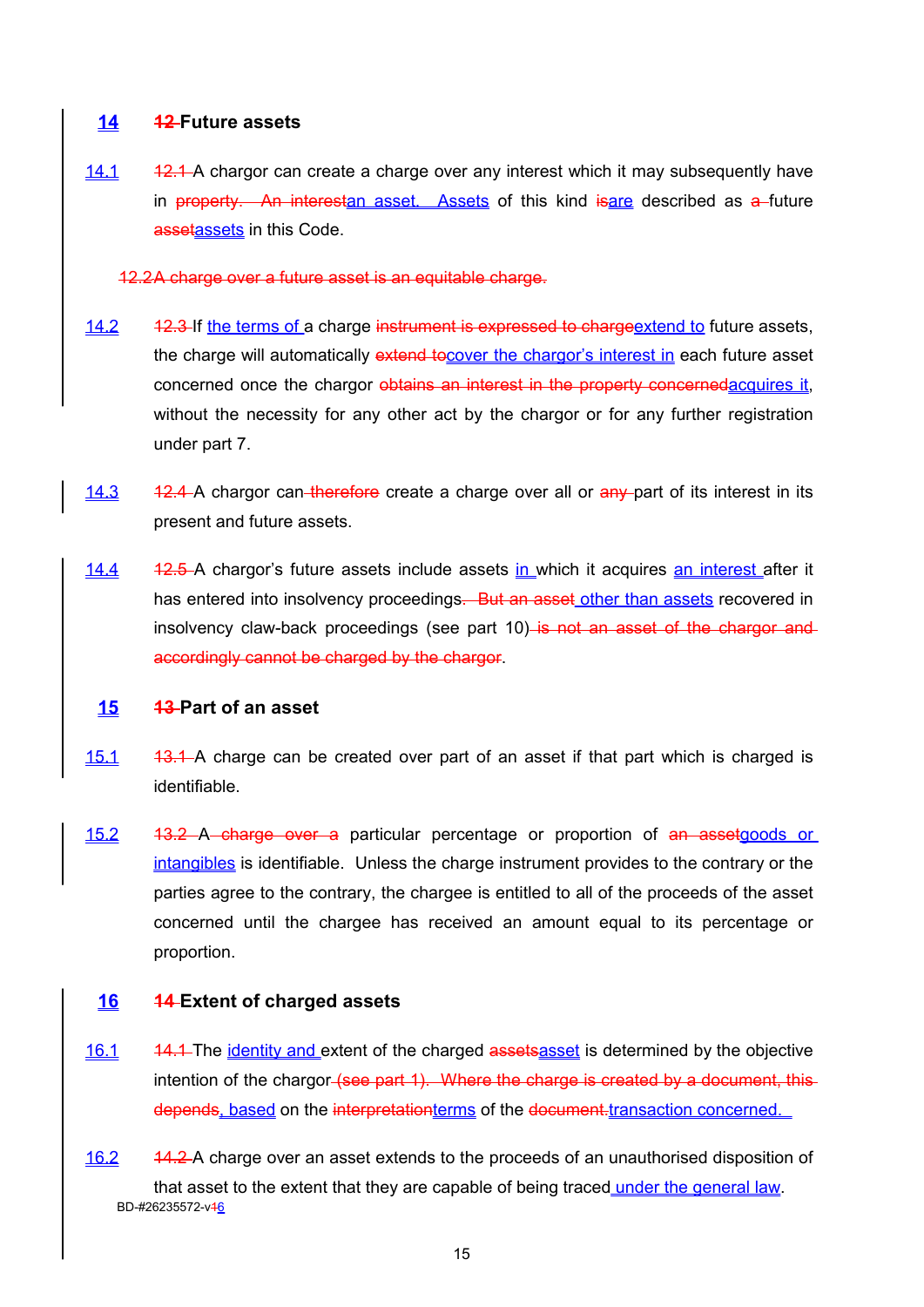- 16.3 14.3 A charge over an asset extends to:
	- (a) the benefit of any insurance contract for the benefit of the chargor relating to that asset; and
	- (b) where the asset consists of a right to receive money, any security for that right, whether that security is proprietary (such asi.e. a charge) or personal (such asfor instance a guarantee); and
	- (c) where the asset consists of the benefit of an account, the benefit of any replacement account,

except to the extent that  $\pm$ 

- $(i)$  the charge instrument provides to the contrary or the parties agree to the contrary; or
- (ii) the new asset concerned is an intangible asset which cannot be charged because it is prohibited by the terms on which that asset was created (see section 19).
- 16.4 14.4 A charge over land extends to fixtures on the land.

#### **17 15 Receivables**

- 17.1  $\div$  15.1 A receivable is the right which one person (the payee) has to be paid money by another person (the payer). The right can arise under a contract or in any other way; and it can be present, future or contingent. It includes the right to payment of a debt and a claim for damages.
- 17.2 15.2 If a payee creates a charge over a receivable, the chargee obtains all of the payee's rights in relation to the receivable until the charge is extinguished, subject to the terms of the charge instrument and the provisions of this Code.
- 17.3 45.3 It is not a requirement for the creation of a charge over a receivable that notice of the charge is given to the payer. But notice may be given if the parties to the charge wish.
- 17.4 15.4 For the purpose of this section, a payer only haspeceives notice of a charge **ifonce** it is actually aware of it. No formalities are required, but constructive notice is not sufficient.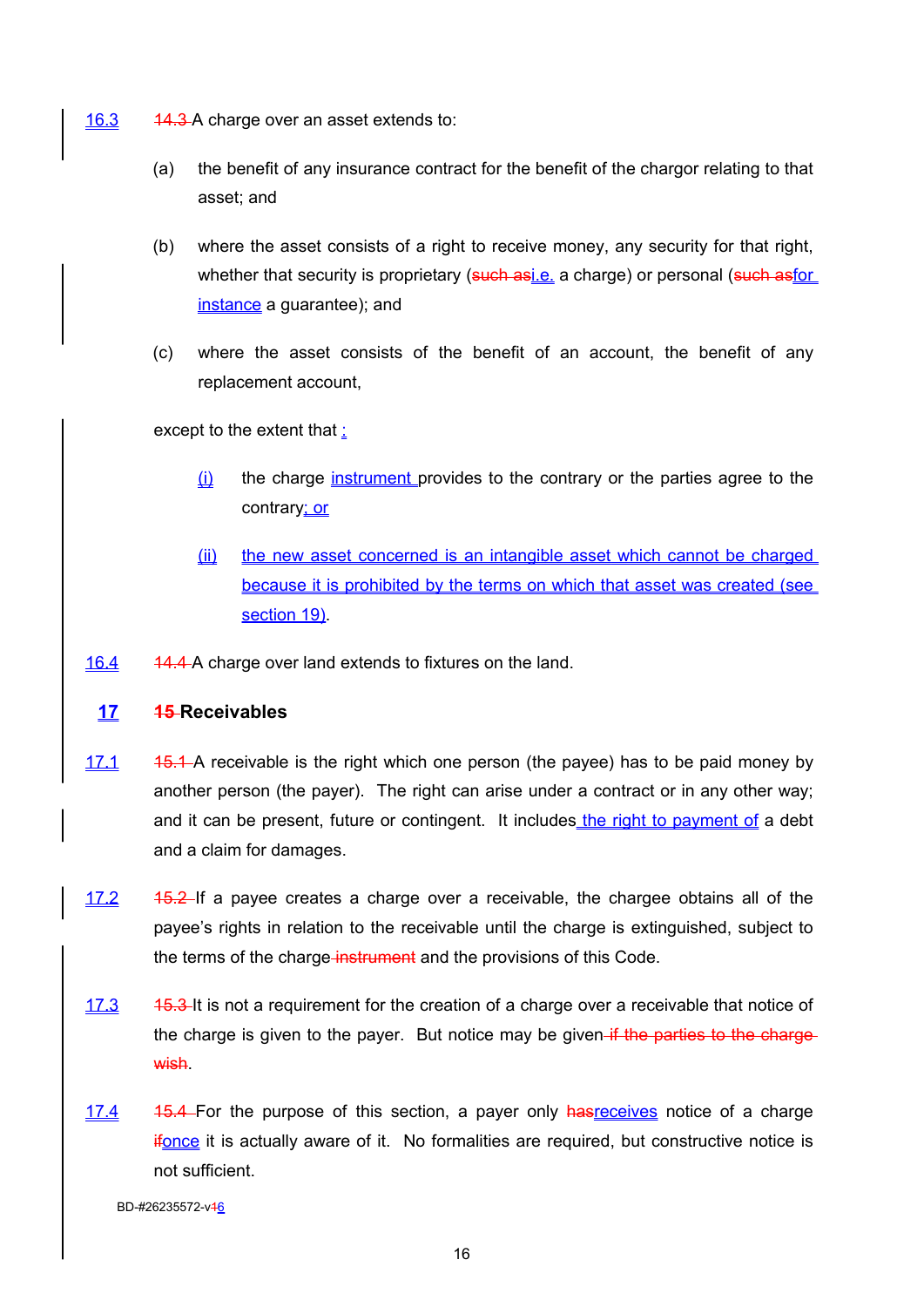- 17.5 45.5 Until the payer has received notice of a charge, it will obtain a good discharge by paying the payee or as the payee has directed. Once the payer has received notice of a charge, it can only obtain a good discharge by paying the chargee or as the chargee has directed.
- 17.6  $\div$  15.6 To the extent that, as a result of payment, the chargee receives more than is necessary to pay the secured obligationsobligation, it holds the balance on trust for the chargor under the equity of redemption (see part 1)or whoever else is entitled to it.
- 17.7 45.7 Once the payer has received notice of a charge, the chargee can bring legal or arbitration proceedings in its own name against the payer without the involvement of the chargor, except to the extent that the chargee has directed the payer to paysomeone elseparties to the charge have agreed otherwise. To the extent necessary to resolve the proceedings, the tribunal concerned will join the chargor to the proceedings; and any costs of doing so are payable by the chargee (although it may recover them from the payee if the payee has agreed to pay them or is otherwise liable for them).
- 17.8 45.8 The chargee obtains no greater rights to the receivable than the payee has. For instance, if the payment of the receivable is subject to a condition or to a right of set-off under the contract, then the chargee is subject to them in the same way as the payee is. Accordingly, the payer cannot be required to pay a greater amount than the contract provides or (except for the identity of the payee) to pay on different terms than the contract provides.
- 17.9 45.9 In addition, the payer can set off against the chargee any other cross-claim which it has against the payee if:
	- (a) the cross-claim arises under a contract or other transaction entered into before the payer has received notice of the charge (even if the cross-claim was future or contingent at the time notice was received); or
	- (b) the cross-claim is so closely connected with the chargee's claim against the payer that it would clearly be unfair for it not to be taken into account.
- 17.10 15.10 15.10 The rights, powers, liberties and immunities of the payer, the payee and the chargee under this section can be varied by agreement between the relevant parties.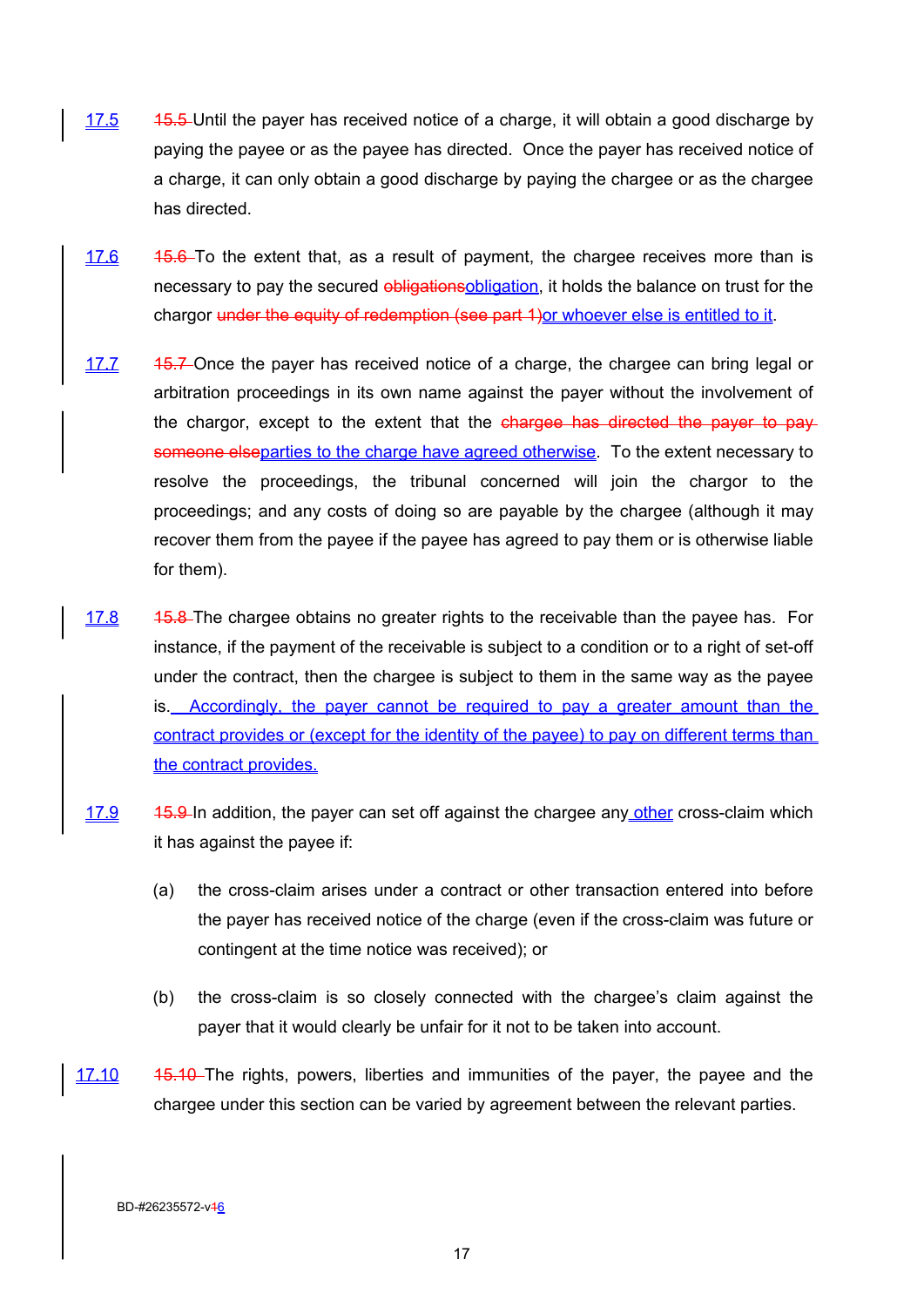### **18 Other assets**

15.11*Provisions relating to specific types of asset can be addressed here if required, for instance in relation to registered land, ships and aircraft, intellectual property and particular categories of goods and intangiblesfinancial collateral.*

#### 15.12 *For instance:*

#### *Aircraft Equipment*

*To the extent that a charge is created over an asset to which the International Interests in Aircraft Equipment (Cape Town Convention) Regulations 2015/912 apply, this Code is subject to those Regulations.*

#### **19 16 Prohibitions on charging certain intangible assets**

- 19.1 46.1 The benefit of an intangible asset (for instance, a contract) cannot be charged if it is prohibited by the terms on which the asset is created (for instance, the terms of the contract which creates it), unless it is permitted by other legislation (such as the Small Business, Enterprise and Employment Act 2015).
- 19.2 46.2 This is the case even if the prospective chargee is unaware of the prohibition.
- 19.3 16.3 Whether or not the creation of a charge is prohibited by the terms of a contract is a matter of interpretation of the contract concerned. The question is whether it is the common intention of the parties that the putative charge is prohibited. Intention is established objectively (see part 1).
- 19.4 16.4 If the terms of a contract do prohibit the creation of a charge over all or any part of the benefit of a contractan intangible asset is prohibited by terms on which the asset was created, then:
	- (a) unless it is permitted by other legislation, any purported charge is, to the extent of the prohibition, invalid; and
	- (b) if the chargor has agreed to create the charge, the invalidity of the charge may result in a personal claim by the intended chargee against the chargor.
- 19.5 46.5 In this Code, a prohibition on the creation of a charge includes any limitation of any kind on the creation of the charge (including, for instance, the requirement for a consent which has not been obtained).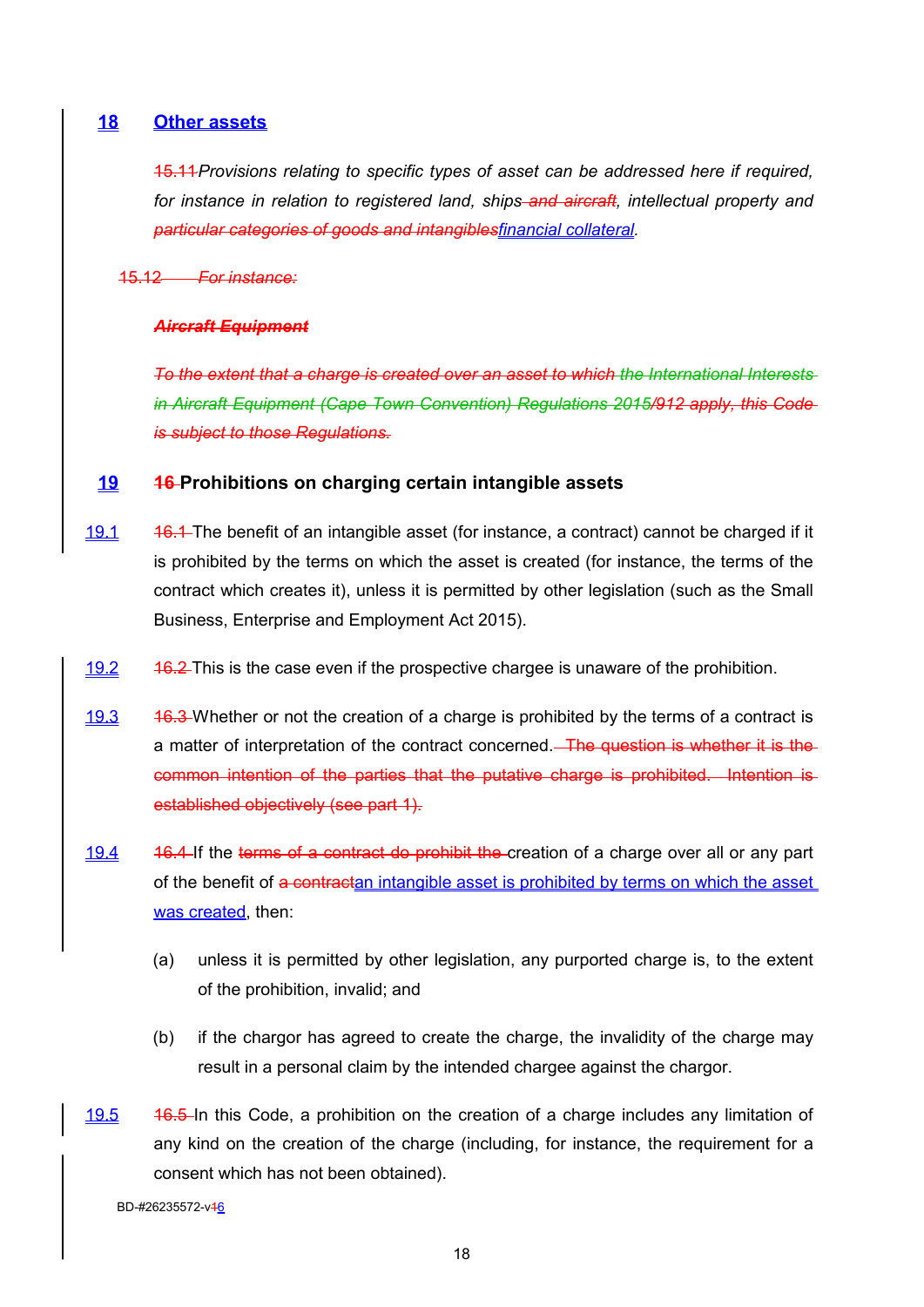19.6 16.6 This section does not apply to a contract which creates a proprietary interest inland or goods (for instance, a lease of land)the proceeds of a receivable once they have been paid.

### **20 17 Other contractual prohibitions on charging assets**

- 20.1  $\div$  17.1 Neither the validity nor the priority of a charge over an asset is affected by any contractual prohibition on the creation of a charge by a chargor, except to the extent that it is invalidated under the preceding section.
- $20.2$  17.2 This is the case even if the chargee is aware of the prohibition.
- 20.3 47.3 This does not affect any personal claim for breach of contract which the chargor may be liable for.

20.4 17.4 If:

- (a) a chargor creates a charge over an asset; and
- (b) a person with a proprietary interest in that asset has the benefit of a contractual prohibition on the creation of such a charge; and
- (c) when taking the charge, the chargee had actual knowledge of that prohibition and deliberately encouraged the chargor to breach it,

then the chargorchargee is liable in tort for the loss suffered by the person in whose favour the prohibition was given. The chargorchargee has no other liability of any kind (for instance, in tort or in equity) if it takes a charge in breach of a contractual prohibition **on** on its creation.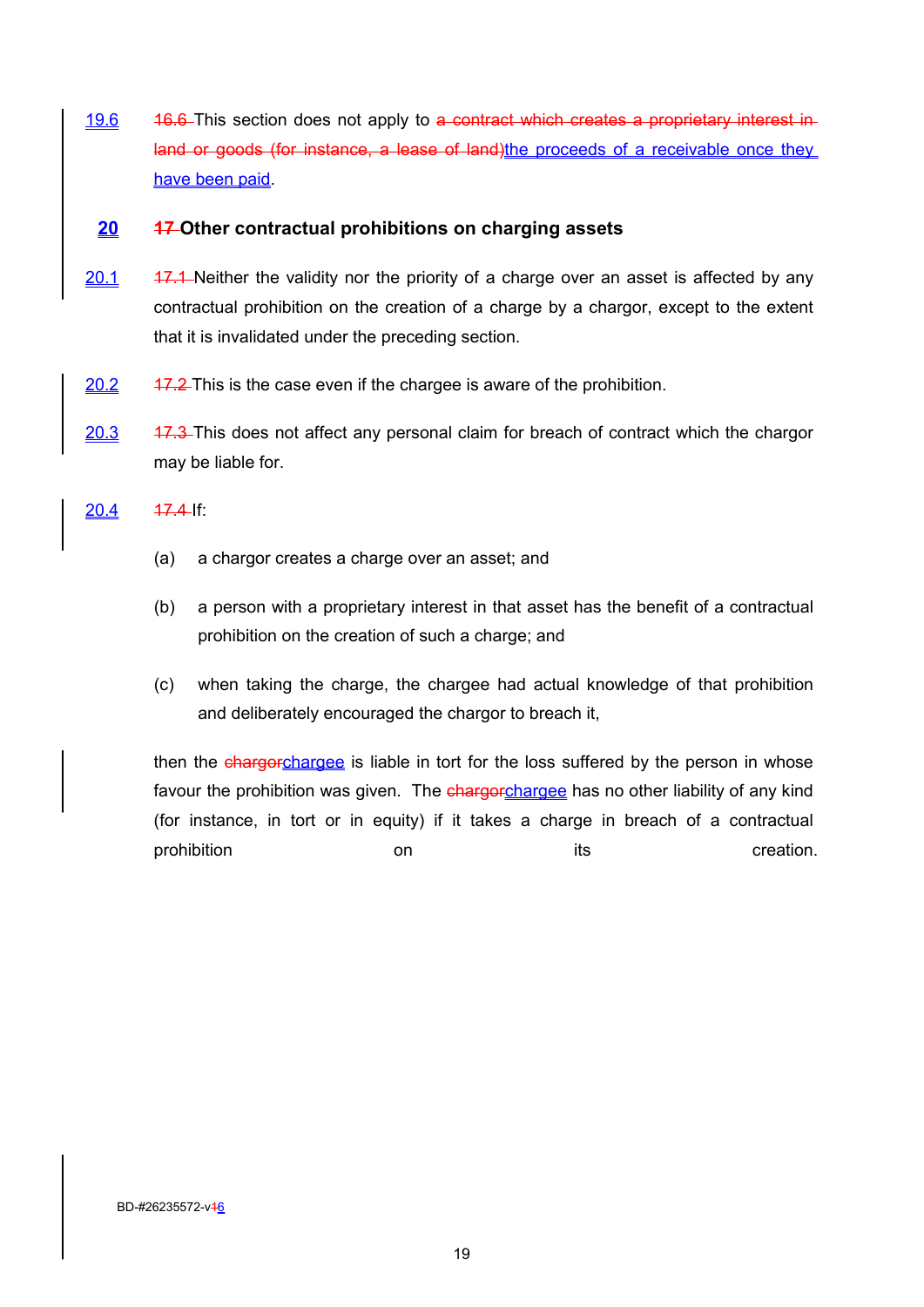BD-#26235572-v4<mark>6</mark>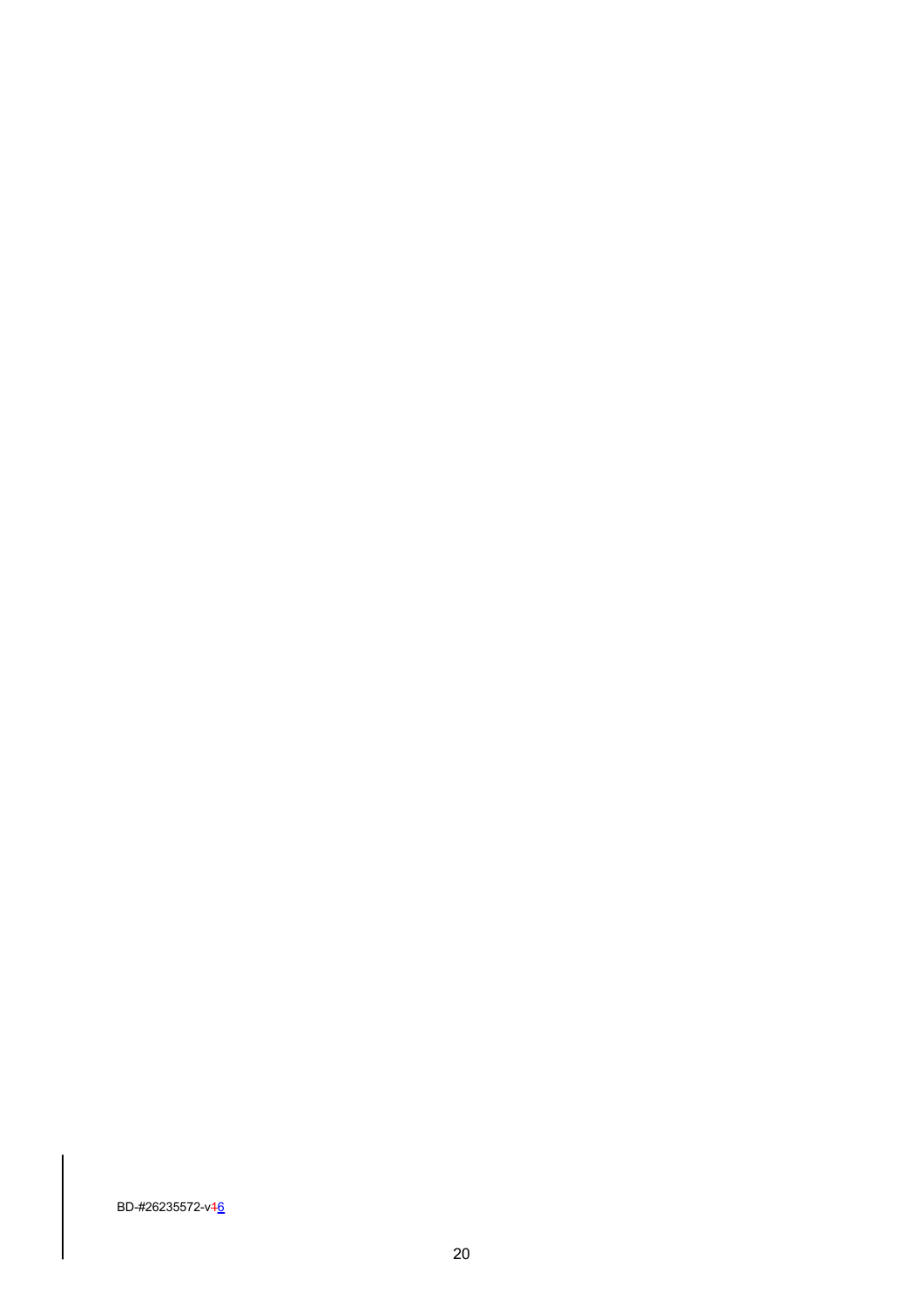## *CONTRACTUAL RESTRICTIONS ON CHARGING ASSETS: ALTERNATIVE APPROACH*

*(This would replace sections 19 and 20)*

### *19. Contractual restrictions on charging assets*

*19.1 A contractual restriction on the creation of a charge does not affect the validity of the charge. The charge is valid in spite of the restriction, even if the chargee is aware of the restriction.*

*19.2 If:* 

- (a) *the charged asset is a receivable arising under a contract (a contractual receivable); and*
- (b) *the charge breaches a restriction in that contract on the creation of the charge,*

*the payer cannot be required to pay anyone other than is provided for in the contract until the chargee enforces the charge and notifies the payer that it has done so. Once this has happened, the payer must pay the chargee (or as it directs). In addition to the set-offs available to any payer against a chargee, the payer may also set off against the chargee any monetary claim it has against the chargor at the time payment is due which it could have set off against the chargor if the receivable had not been charged. This includes insolvency set-off if the chargor, the chargee or the payer has entered into insolvency proceedings.*

*19.3 If:*

- (a) *the charged asset is an intangible arising under a contract with a third party but is not a contractual receivable; and*
- (b) *the charge breaches a restriction in that contract on the creation of the charge,*

*the third party cannot be required to do anything which would put it in a worse position than the contract provides.*

*19.4 If the chargor commits a breach of a contractual restriction on the creation of a charge by entering into the charge, the chargor is liable to the person in whose favour the restriction was given for the loss suffered by that person as a result.*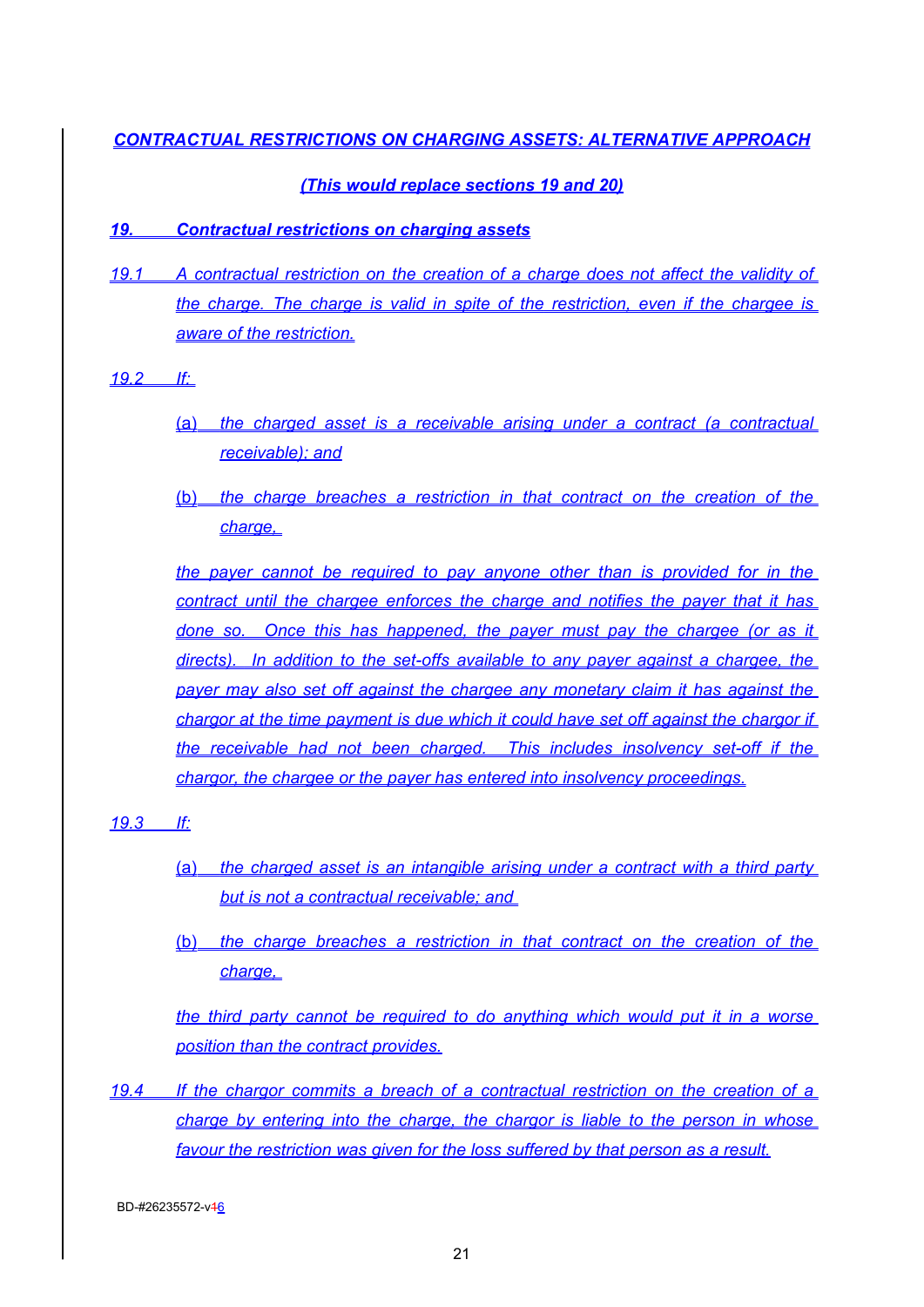*19.5 If:*

- (a) *a chargor creates a charge over an asset; and*
- (b) *a person with a proprietary interest in that asset has the benefit of a contractual restriction on the creation of such a charge; and*
- (c) *when taking the charge, the chargee had actual knowledge of that restriction and deliberately encouraged the chargor to breach it,*

*then the chargee is liable in tort for the loss suffered by the person in whose favour the restriction was given. The chargee has no other liability of any kind (for instance, in tort or equity) to any person if it takes a charge in breach of a contractual restriction on its creation."*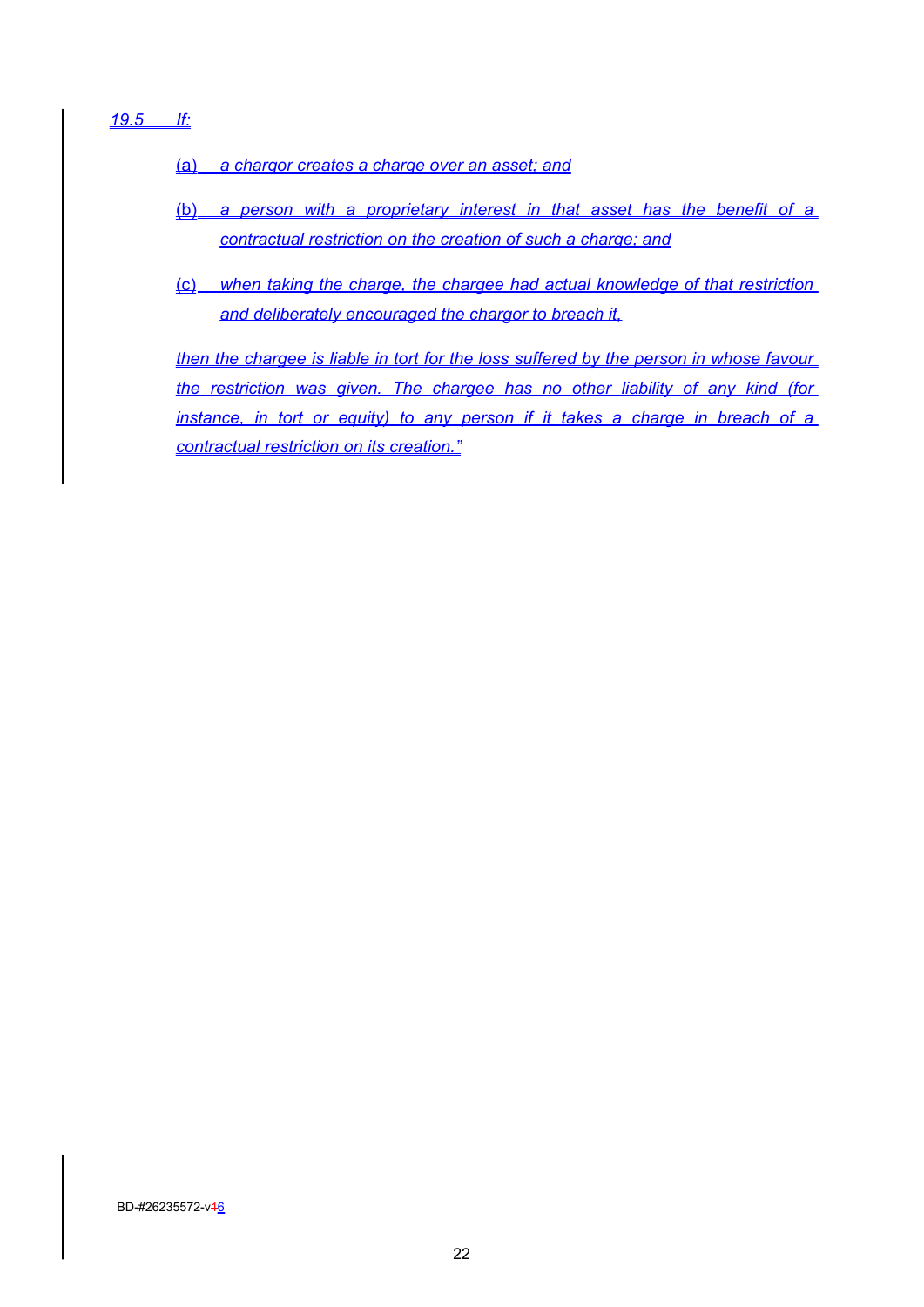## **PART 4: SECURED OBLIGATIONS**

#### **21 18 Secured obligations**

- 21.1 48.1 The secured obligation can be any obligation or liability of any kind of any person. It can be an existing liability (whether present, future or contingent) or it may be a liability which is not yet in existence (and which may, or may not, come into existence in the future).
	- 18.2The secured obligation does not have to be owed by the chargor. Nor does it have to be owed to the chargee.
	- 18.3The identity and extent of the secured obligation depends on the objective intention of the chargor (see part 1).
	- 18.4The charge instrument must identify the secured obligation. What this requires is that, when the charge comes to be enforced in relation to a particular obligation or liability, it is possible to establish whether or not that obligation or liability falls within the scope of the secured obligation described in the charge instrument. It is not necessary to do so at any earlier stage.
- 21.2 48.5 For example, a secured obligation may include a liability to pay all money from time to time owing:
	- (a) to a particular person or class of persons; or
	- (b) under a particular agreement or class of agreements.
- 21.3 The secured obligation does not have to be owed by the chargor. Nor does it have to be owed to the chargee.
- 21.4 The identity and extent of the secured obligation is determined by the objective intention of the chargor, based on the terms of the transaction concerned.
- 21.5 48.6 If the secured obligation is not an obligation to pay money, the charge secures the obligation to pay damages for breach.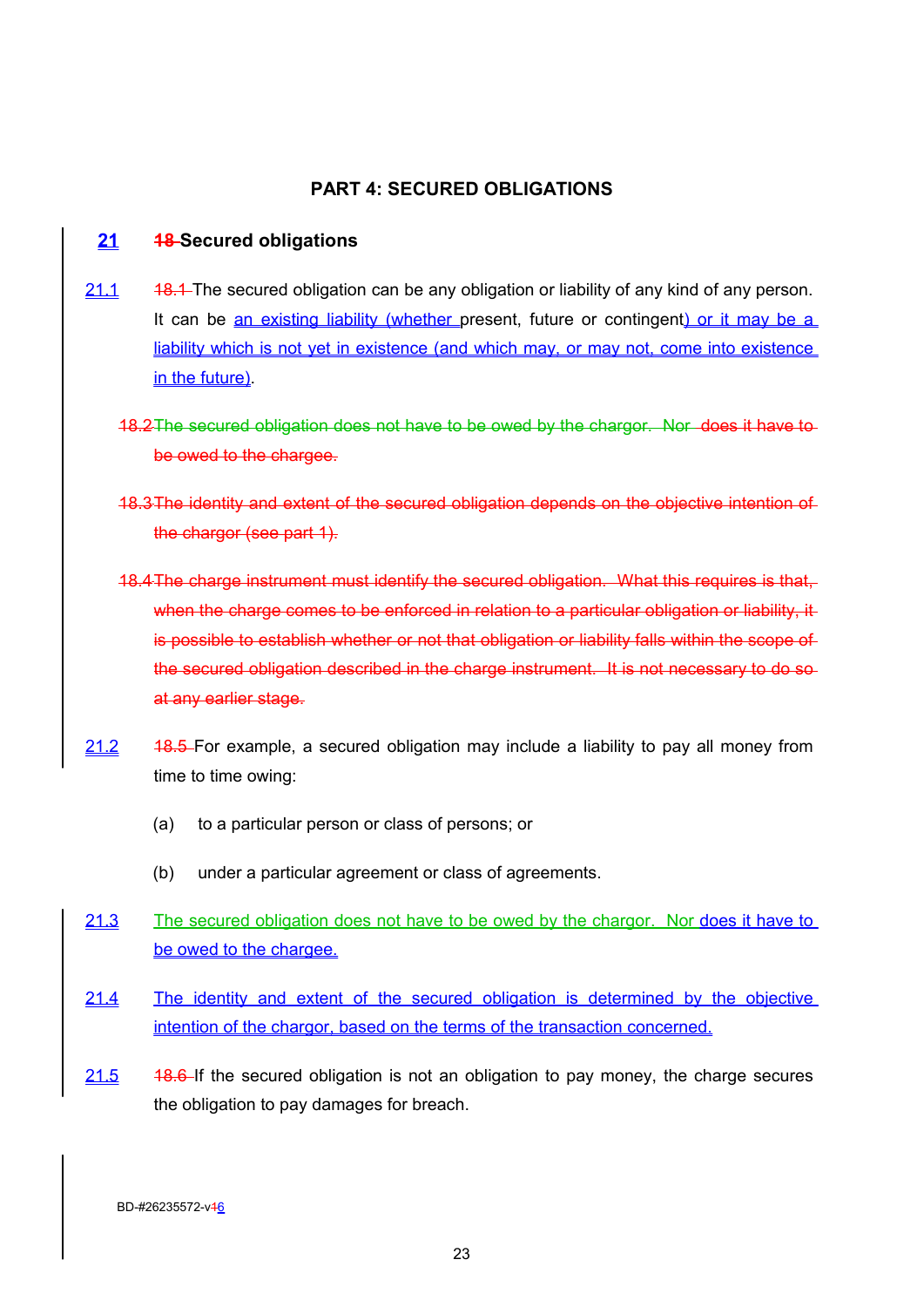#### **PART 5: THE PARTIES TO A CHARGE**

#### **19 The parties**

- 19.1The parties to a charge consist of the chargor (who creates the charge) and the chargee (in whose favour the charge is created).
- 19.2A charge instrument must be executed by the chargor, or the chargor must agree to it in some other way.
- 19.3It is not necessary for the chargee to execute a charge instrument unless the charge instrument contains an obligation on the chargee and the agreement of the chargee to that obligation is evidenced by its execution of the instrument. Section 2 of the Law of Property (Miscellaneous Provisions) Act 1989 is amended accordingly.
- 19.4Other persons may be parties to a charge instrument.

19.5The same charge instrument may contain more than one charge.

#### **22 20 The chargor**

 $22.1$  20.1 A charge can be created by any person, subject to the limitations contained in this part and to any limitations contained in other legislation.

#### **21 Resident natural persons as chargors**

- 22.2 21.1 A resident natural personAn individual cannot create a charge over an interest in goods (whether they are in the United Kingdom or elsewhere) in England and Wales unless:
	- (a) the goods are owned by the chargor at the time the charge is created; or
	- (b) the chargor is carrying on business as a sole trader and the charged assets donot extend beyond thegoods concerned are assets of the business concerned; or
	- (c) the chargor is a member of a partnership or a limited partnership and the charged assets do not extend beyond thegoods concerned are assets of the partnership concerned.
	- BD-#26235572-v46 21.2A resident natural person is a natural person who has lived in the United Kingdom for at least 200 days in the 365 days immediately preceding the creation of the charge.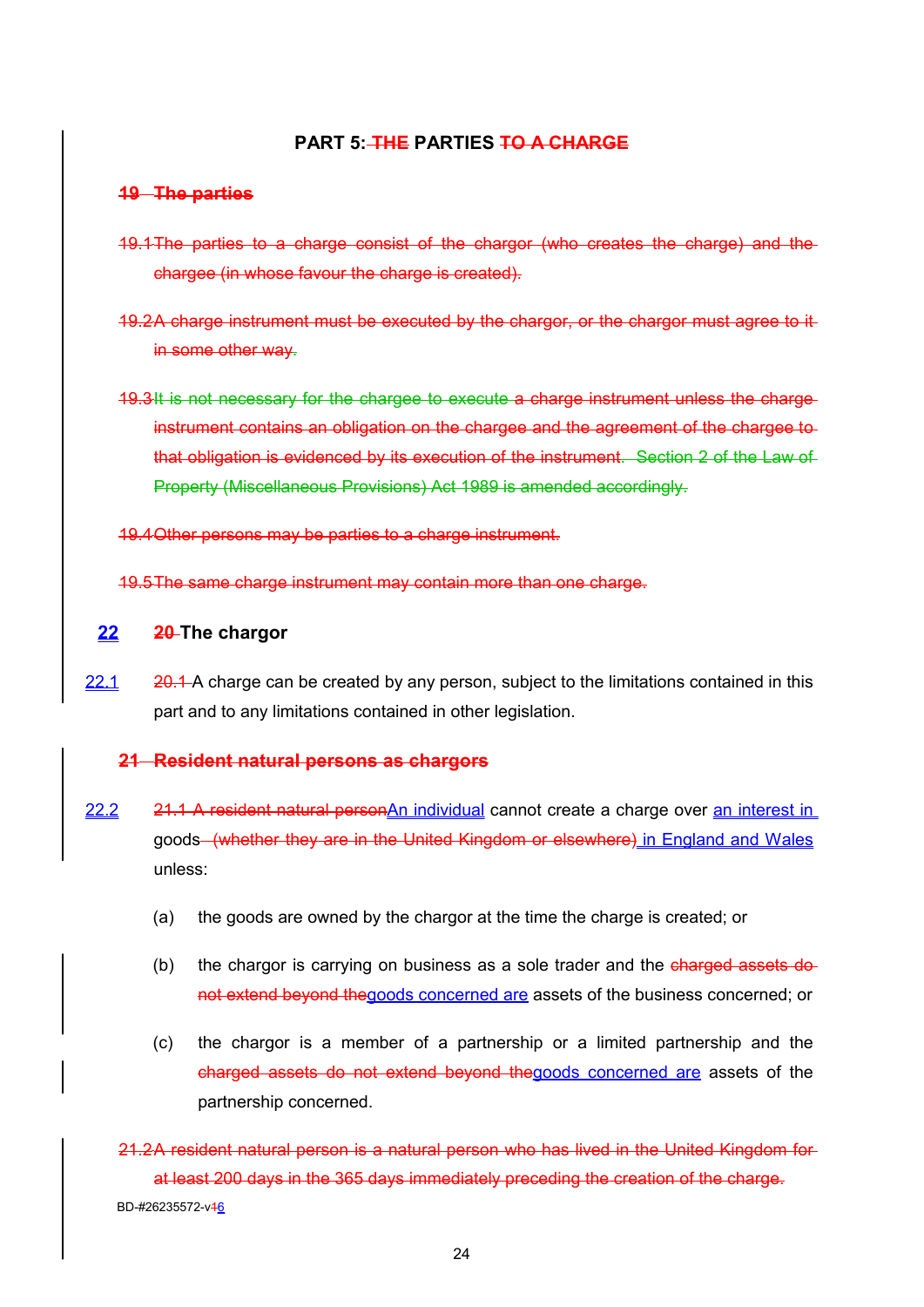## **23 22 The chargee**

#### 23.1 22.1 The chargee A charge can be created in favour of:

- (a) the creditor or creditors to whom the obligation secured by the charge is owed (the creditors); or
- (b) another person (such as a trustee) for the benefit of the creditors.
- 23.2 22.2 A person can hold the benefit of a charge on behalf of any number of present, future or contingent creditors.
- 23.3 22.3 The rights, powers, liberties and immunities of that person and the creditors between themselves can be established and varied by agreement between them.

*[Consider partnerships, trustees and agents as chargors.]*

*[Transfers?]*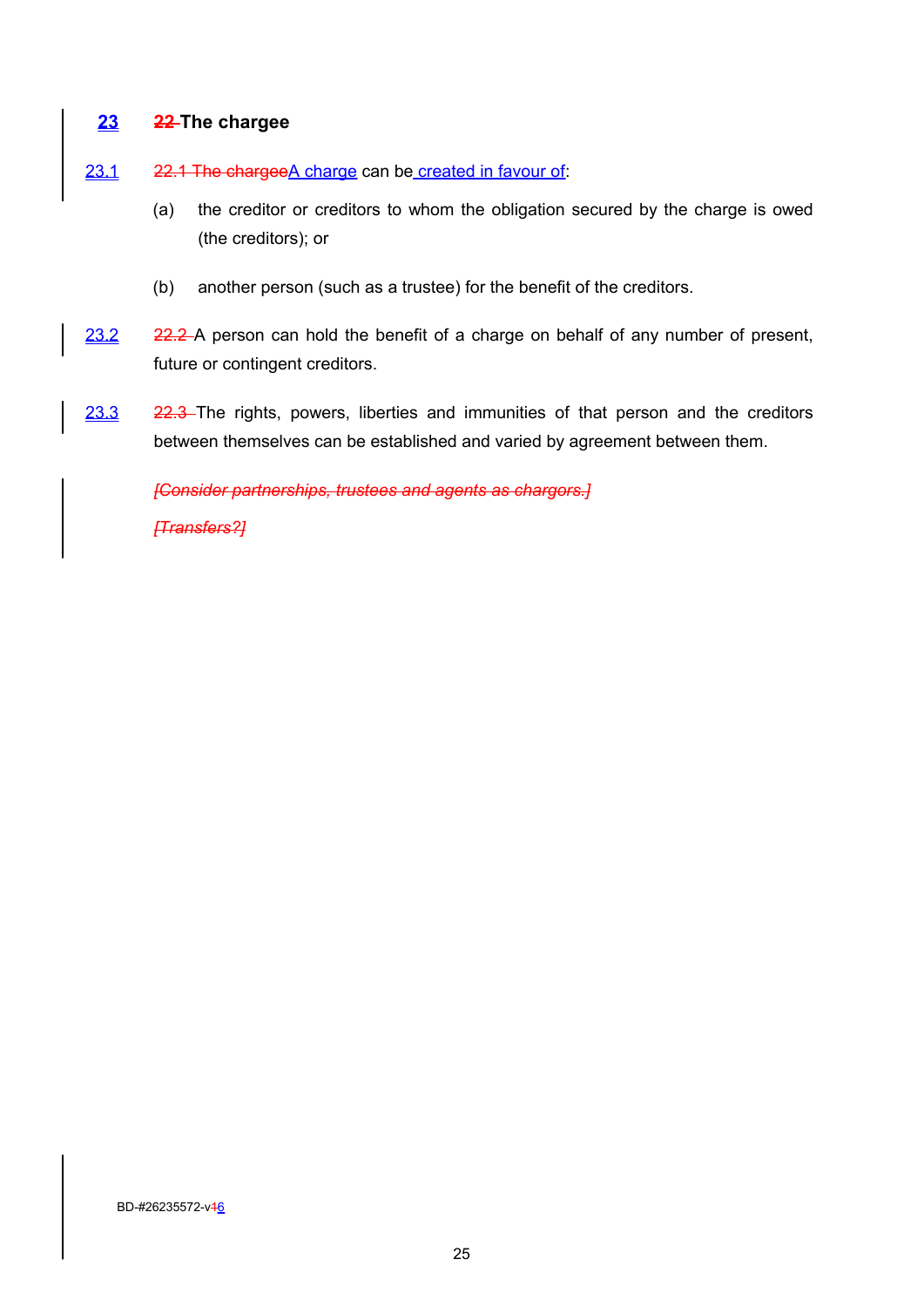#### **PART 6: THE TERMS OF A CHARGE**

#### **24 23 The terms**

24.1 23.1 Subject to the provisions of this Code and of any other relevant laws and regulations (such as those concerning consumers), the terms of the charge can be agreed between the parties from time to time.

23.2For instance, subject to those limitations, the parties can agree:

- (a) the rights, liberties, powers and immunities of the parties before enforcement;
- (b) the chargee's powers of enforcement; and
- (c) the rights, liberties, powers and immunities of the parties on and after enforcement.

#### **24 Default powers**

- 24.1The respective powers of the chargor and the chargee to deal with the charged assets during the continuance of the charge can be agreed between the parties in accordance with the preceding section.
- 24.2 In the absence of agreement, the chargor has the power tomay not do anything which materially prejudices the existence and priority of the charge, but may otherwise deal with the charged assets in any way (including by taking possession of them, using them, receiving income from them, charging them or disposing of them)asset in any way until the charge is enforced<del>, except that the chargor cannot:</del>
	- (a) where the chargor carries on a business, dispose of outright, or create an outright proprietary interest over, any of the charged assets which are fixed assets (see part 8);
	- (b) where the chargor does not carry on a business, dispose of outright, or create an outright proprietary interest over, any charged assets;
	- (c) take possession of assets which are the subject of a possessory charge; or (d) deal with the charged assets fraudulently (in the sense of dishonestly).
- 24.3 In the absence of agreement, the chargee has no power to deal with the charged assets asset until the charge is enforced.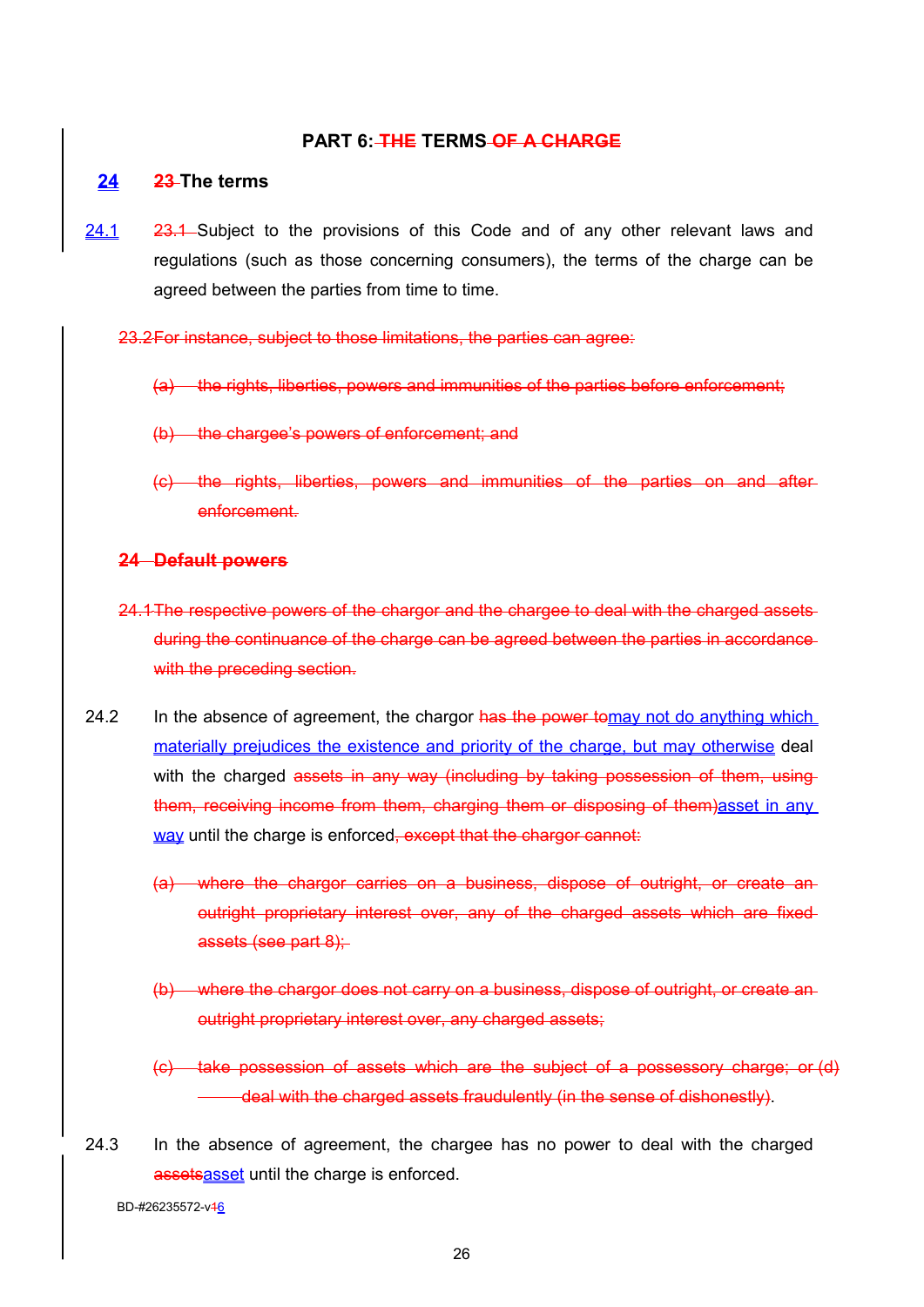## **25 Clogs on the equity of redemption**

- 24.4 25.1 The doctrine of "clogs" on the equity of redemption is abolished to the extent that it limits the freedom of the parties to a charge to determine its terms.
	- 25.2For example, neither of the following is invalid solely on the ground that it is a clog on the equity of redemption:
		- (a) an option for the chargee to purchase charged assets; or
		- (b) an undertaking by the chargor in favour of the chargee which extends beyond the period of the charge.25.3This does not affect the chargor's equity of redemption in the charged asset, including the ability of the chargor to recover the charged assets once the secured obligation has been extinguished (see part  $\rightarrow$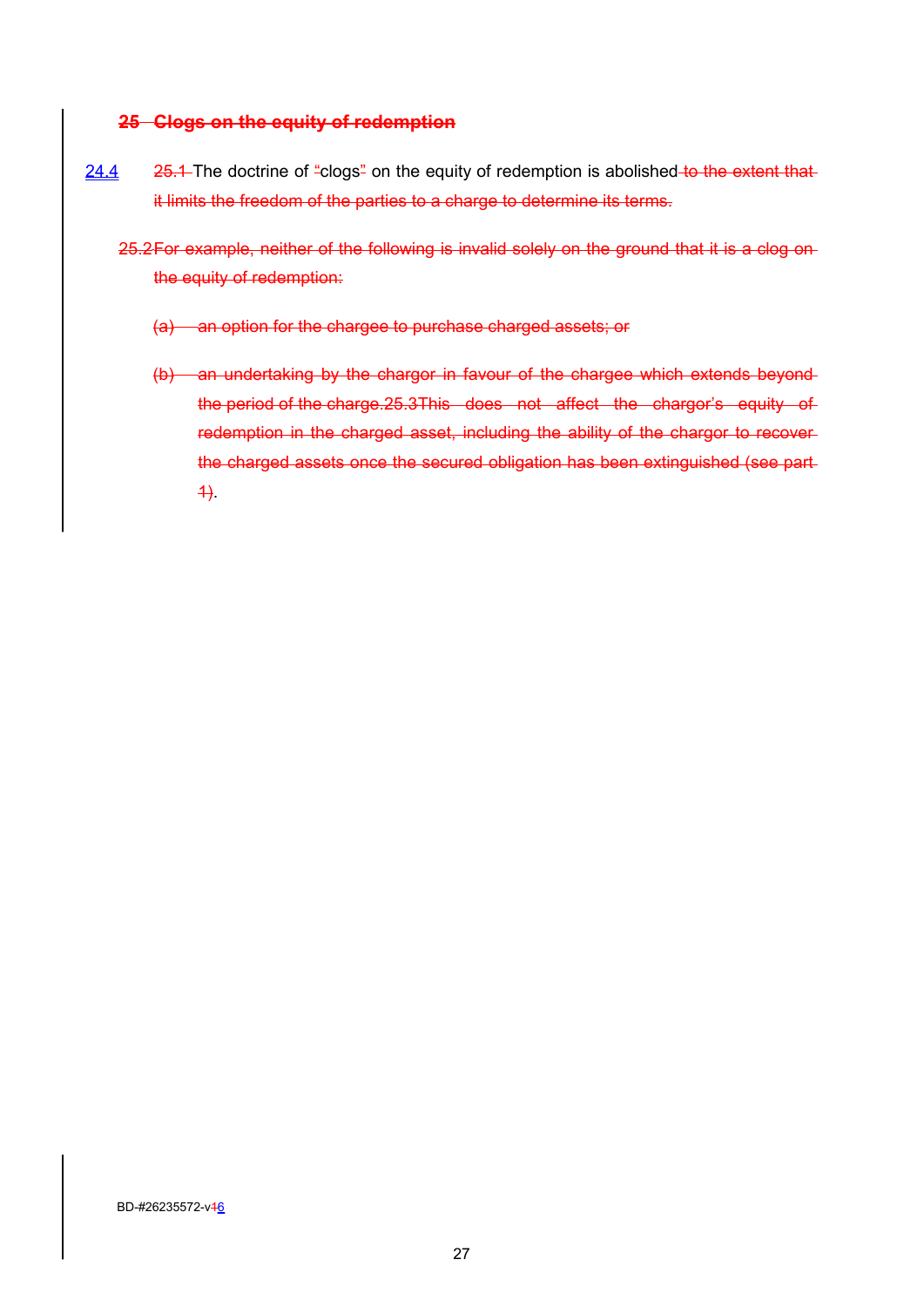## **PART 7: REGISTRATION**

#### **26 The scope of this part**

- 26.1This part provides for the registration of certain charges (described as registrable charges) created by UK businesses. Such charges are not created until they are registered.
- 26.2It also enables the registration of charges created by UK businesses which are not registrable charges, and of receivables financing agreements entered into by UK businesses. Charges and agreements of this kind do not require registration to be validly created, but they may be registered if the parties wish.

26.3A UK business is any of the following:

(a) a UK-registered company within the meaning of section 1158 of the Companies Act 2006;

#### **25 Registration of certain businesses**

- 25.1 In this Code, the registrar is the Registrar of Companies.
- 25.2 The following types of business may register at Companies House for the purposes of the Code:
	- $(a)$   $(b)$  a company or corporation incorporated by statute or created by Royal charter in any part of the United Kingdom;(c) a limited liability partnership registered in any part of the United Kingdom;
	- $(b)$  (d) a partnership or limited partnership which is created under the law of any part of the United Kingdom;
	- (c) (e) resident natural personan individual who is carrying on business as a sole trader wholly or partly in the United Kingdom.
- 25.3 Businesses of this type are described in the Code as registrable businesses.
- 25.4 The process of the registration of a registrable business will be determined by the registrar, and may be amended from time to time.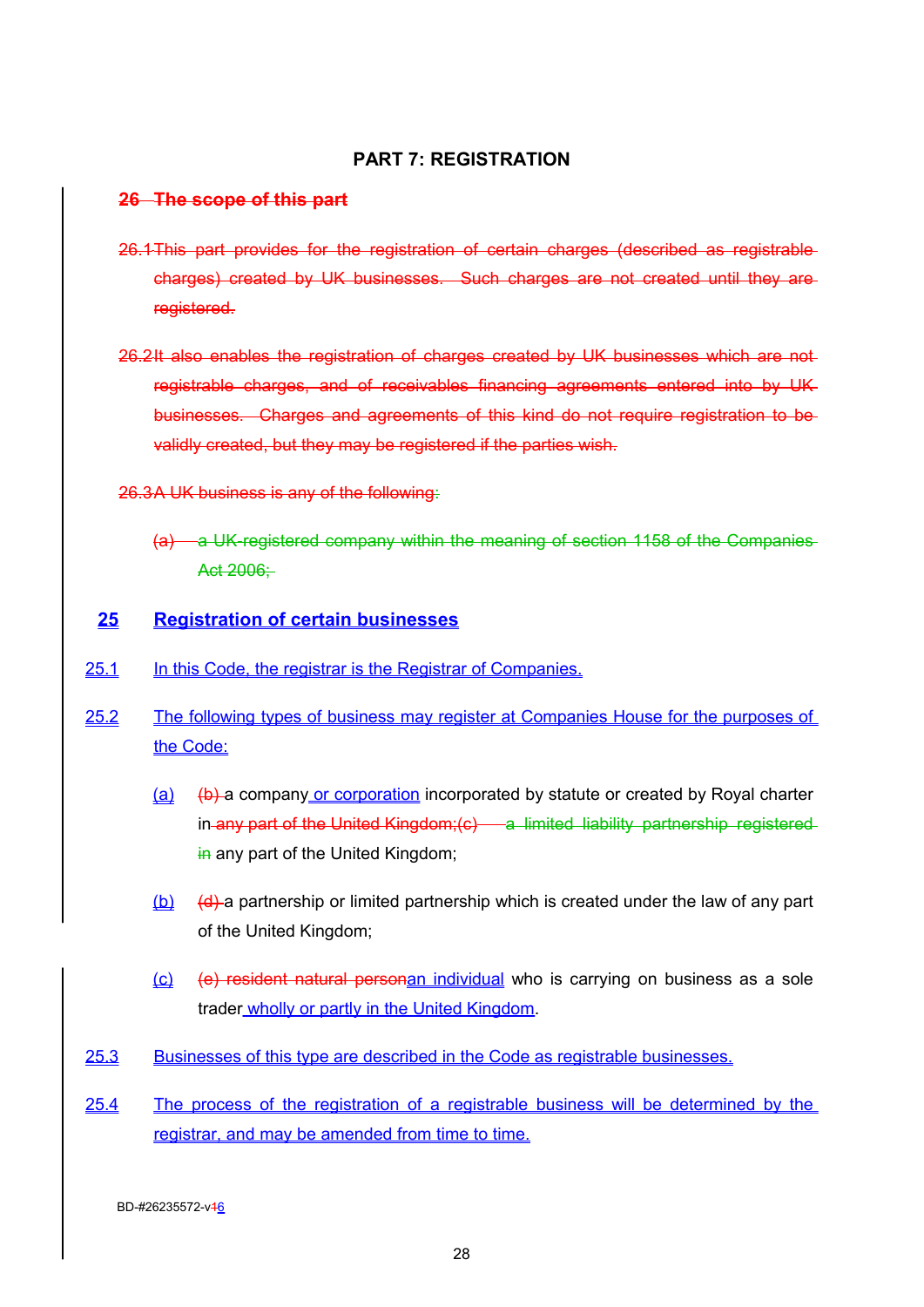- 25.5 Once the process of registration of a registrable business has been completed, the registrar will issue that registrable business with a registered number.
- 25.6 A registrable business which has been registered at Companies House is described in the Code as a registered business.
- 25.7 The only purpose of registration under this section is to enable the registration of charges by registered businesses. It has no other significance.

## **26 UK Businesses**

- 26.1 A UK business is:
	- (a) a UK-registered company within the meaning of section 1158 of the Companies Act 2006;
	- (b) a limited liability partnership registered in any part of the United Kingdom;
	- (c) 26.4 The registrar is the Registrar of Companiesa registered business.

## **27 Registrable charges**

- 27.1 Every charge created by a UK business is a registrable charge unless it is an exempt charge.
- 27.2 AnA charge is an exempt charge if it is:
	- (a) a possessory charge; or
	- (b) a financial collateral charge; or
	- (c) a rent deposit charge; or
	- (d) a Lloyd's charge; or
	- (e) a central bank charge; or
	- (f) a charge which is exempt from registration under this Code as a result of other legislation.

[*It may be helpful to add another exception to cover electronic bills of lading*]

BD-#26235572-v46 27.3 A charge created by a registrable business is only a registrable charge if it is created after that registrable business has become a registered business.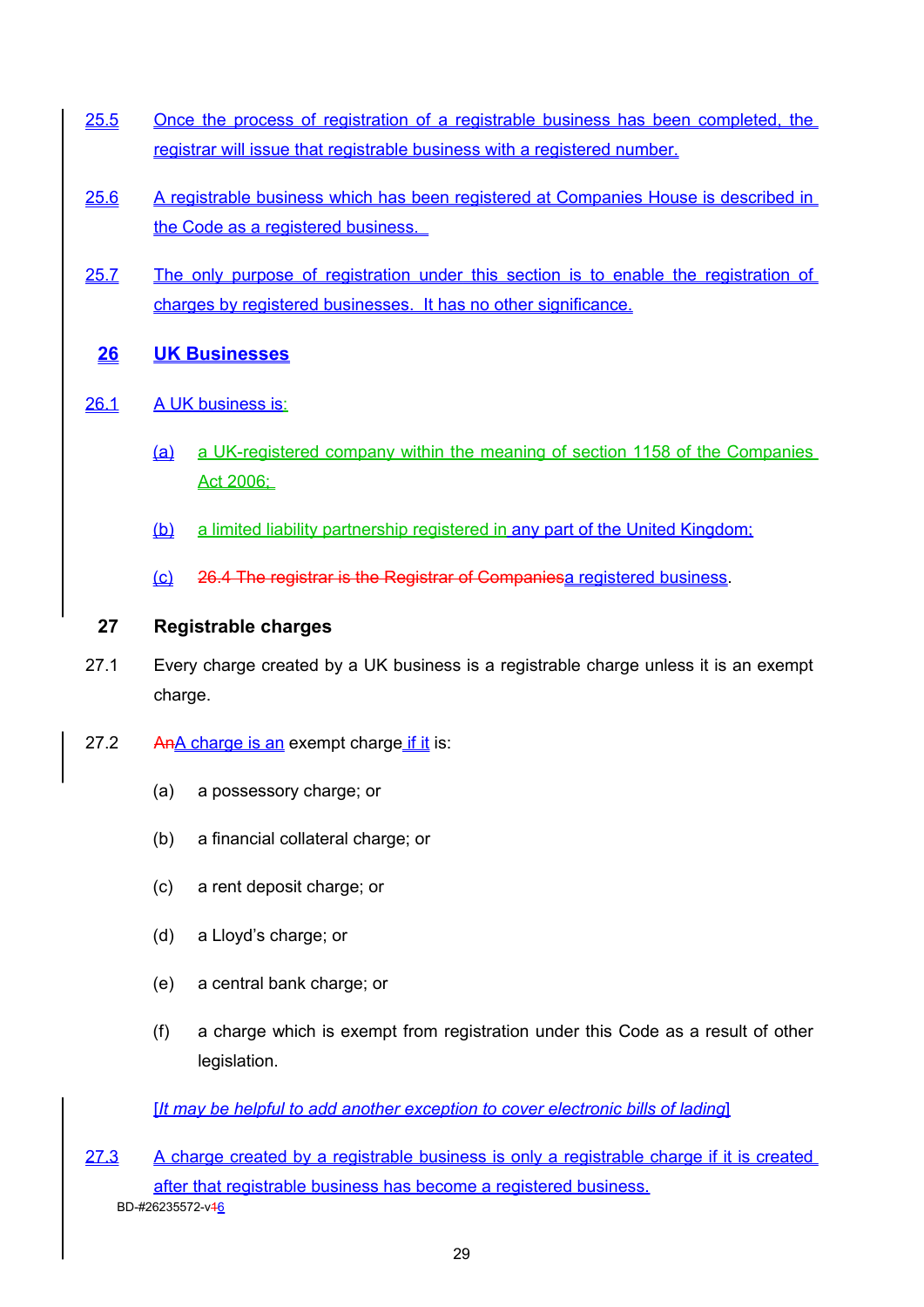- 27.4 27.3 A charge is not created by a UK business if:
	- (a) the charge arises by operation of law; or
	- (b) the UK business acquires an asset which is already subject to the charge; or
	- (c) the UK business is the owner of property and, in connection with a dealing with that property, it retains an interest in the property to secure the payment of a secured obligation.

#### **28 Possessory charge**

- 28.1 A charge is a possessory charge to the extent that the chargee has possession of the charged assetsasset at the time the issue is to be determined.
- 28.2 A person has possession of charged assets if:
	- (a) they are goods, and it has physical possession of them; or
	- (b) they are goods, and it has possession of them by attornment; or
	- (c) they are goods or intangibles, and it has documentary possession of them.
- 28.3 A person (A) has possession of goods by attornment if:
	- (a) someone other than the chargor or the chargee (B) has physical possession of them; and
	- (b)  $a$  a twith the request consent of the chargor, B has acknowledged to A that B holds them on behalf of A.

The acknowledgement can be in writing, but does not have to be.

- 28.4 A person has documentary possession of goods or intangibles if:
	- (a) it has physical possession of a document of title to them (for instance, a bill of lading, a bearer security or a negotiable instrument); and
	- (b) that document is either made out to bearer or made in favour of the person concerned (whether initially or by endorsement).
- 28.5 A person who has possession of a charged assetsasset does not lose that possessioncease to have a possessory charge only because: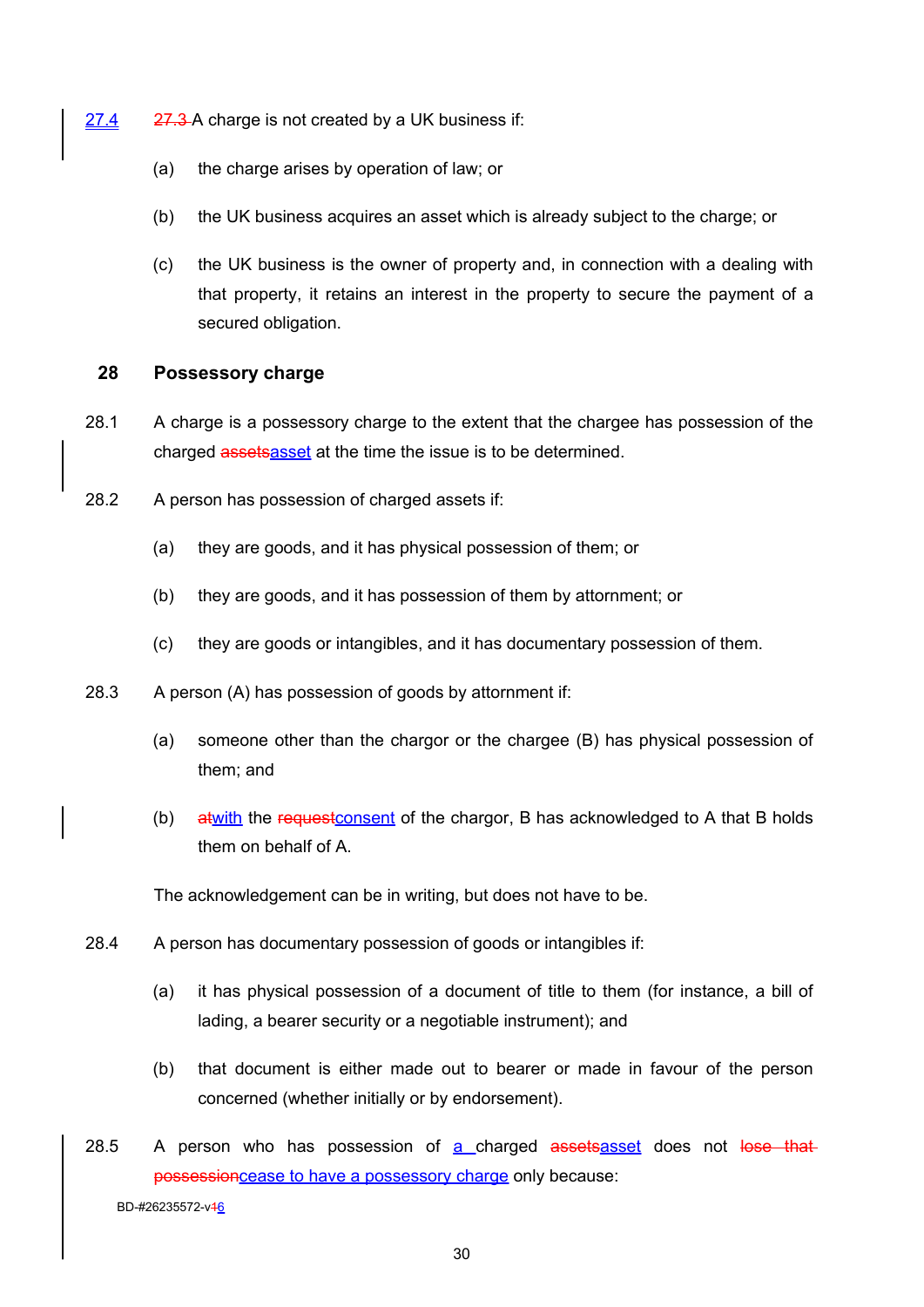- (a) the assets areasset is taken from it without its consent; or
- (b) the assets areasset is sub-charged by that person to someone other than the chargor with the consent of the chargor; or
- (c) the assets areasset is delivered to the chargor for the purpose of sale and on the basis that the net proceeds of sale are held on trust for the chargee.

## **29 Financial collateral charge**

- 29.1 A charge is a financial collateral charge if it is created or arises under a security financial collateral arrangement.
- 29.2 Security financial collateral arrangement has the meaning given to it in The Financial Collateral Arrangements (No 2) Regulations 2003 (SI 2003/3226) as amended from time to time.

## **30 Rent deposit, Lloyds and central bank charges**

- 30.1 A rent deposit charge is a charge in favour of a landlord on a cash deposit given as security in connection with the lease of land.
- 30.2 A Lloyd's charge is a charge created by a member of Lloyd's (within the meaning of the Lloyd's Act 1982) to secure its obligations in connection with its underwriting business at Lloyd's.
- 30.3 A central bank charge is a charge which falls within section 252 of the Banking Act 2009, as amended from time to time.

## **31 The effect of non-registration**

- 31.1 Until it has been registered, a registrable charge is of no effect against any person other than the parties.
- 31.2 In particular, until it has been registered, a registrable charge is of no effect against:
	- (a) an insolvency officer of the chargor (see part 10); or
	- (b) any other person who obtains an interest of any kind in the charged asset.
- 31.3 This is the case even if the person concerned was aware of the existence of the charge.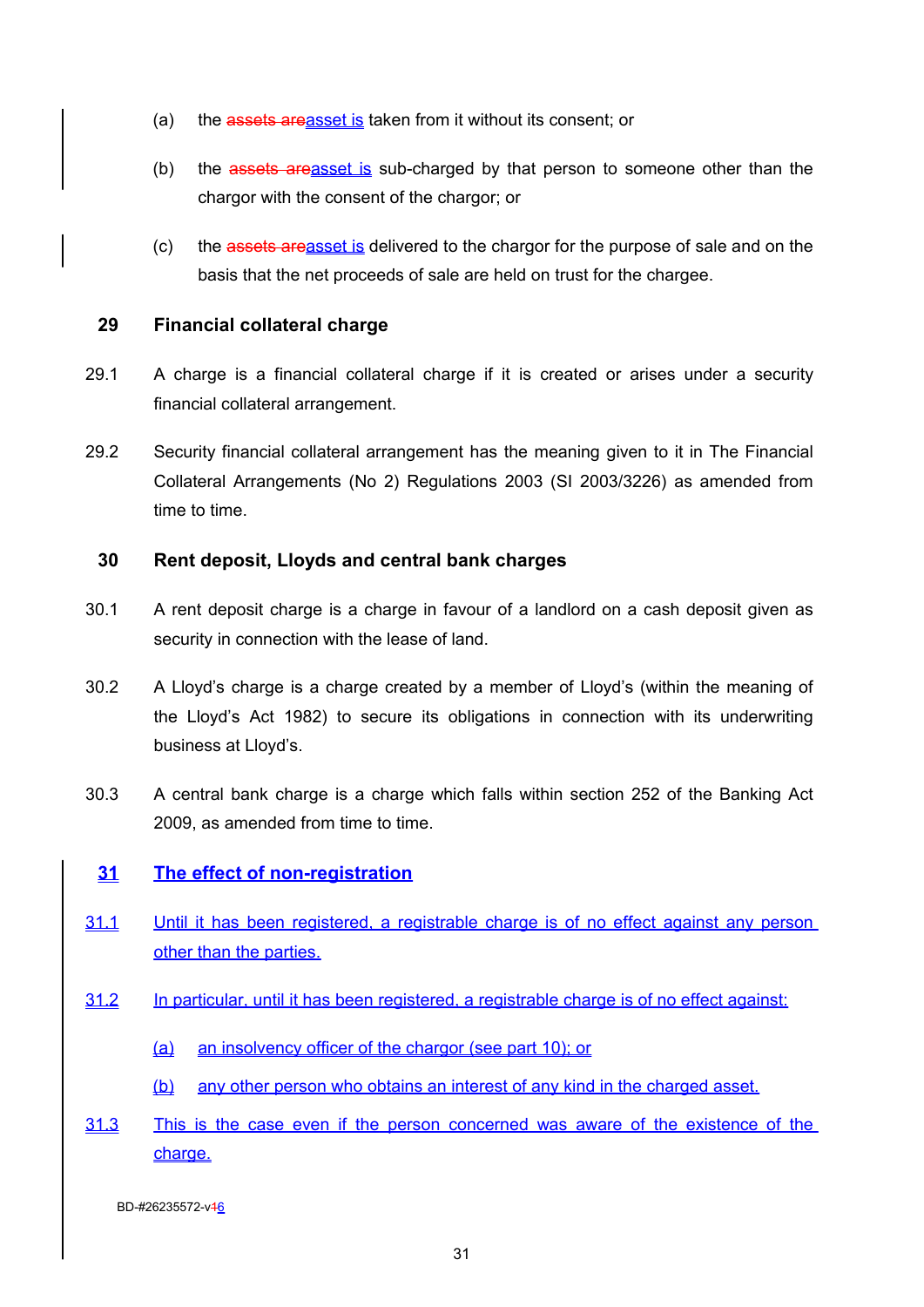## **32 31 Registration procedure for charges**

- 32.1 31.1 Where a UK business has entered intocreated a charge instrument (see part 2), the chargee, the chargor or a person acting on behalf of either of them (a registrant) may deliver to the registrar:
	- (a) a certified copy of the instrument creating the charge instrument (or, if it there is not a document instrument, evidence of the creation of the charge); and
	- (b) a document specifying:
		- (i) the registered name and number of the chargor;
		- (ii) the name of the chargee;
		- (iii) the date of creation of the charge; and
		- (iv) whether the charge is expressed to cover all, or substantially all, of the present and future assets of the chargor.
- 32.2 31.2 This can be done even if the charge concerned is an exempt charge.
- 32.3 31.3 The certified copy of the charge instrument can be redacted to omit:
	- (a) personal information relating to an individual (other than the name of the individual);
	- (b) the number or other identifier of a bank or securities account;
	- (c) a signature.
- 32.4 31.4 As soon as reasonably practicable afterOn receipt of those documents, the registrar will register them and will deliver to the registrant an electronic confirmation that the registrar has received those documents and the time of receipt.

[*It is crucialintended that the chargee receiveswill receive confirmation of registration automatically as soon as the documents are delivered to the registrar.*]

- 32.5 31.5 The charge becomes registered on receipt by the registrant of that electronic confirmation.
- BD-#26235572-v46 32.6 31.6 That confirmation is conclusive evidence that the charge has been duly registered and of the time of registration.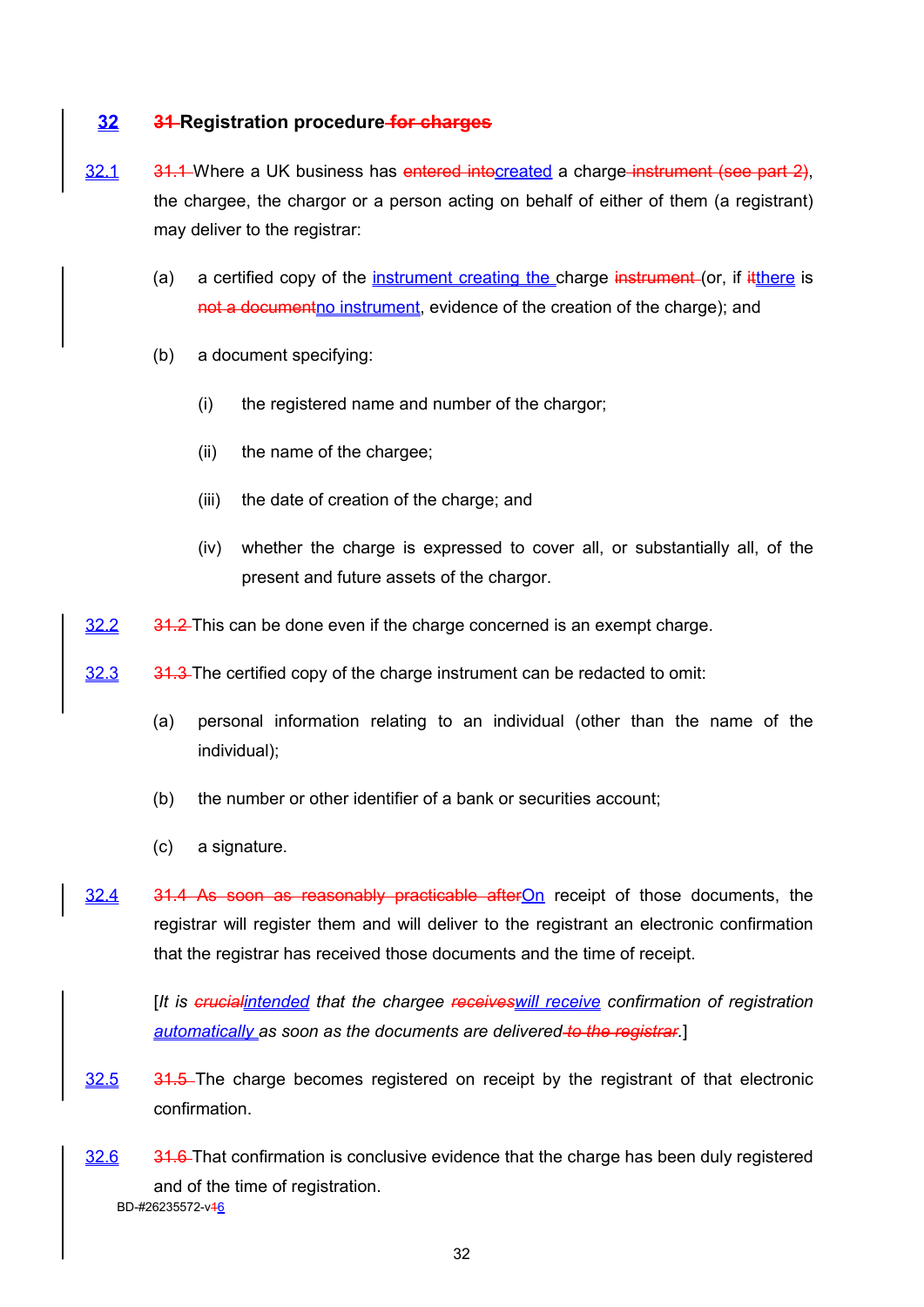## **33 Priority notices**

- 33.1 31.7 The registrant may deliver to the registrar a notice of an intention to create a charge (a priority notice) in advance of the charge instrument being entered intobeing created. That notice is described as a priority notice in this Code. The priority notice must state the registered name and number of the chargor and the name of the chargee<sub>-</sub>
- 33.2 On receipt of a priority notice, the registrar will register it and will deliver to the registrant an electronic confirmation of the time of registration of the priority notice.
- 33.3 If a charge instrument is entered intois created by that chargor in favour of that chargee and is registered within 30 days after the registration of the priority notice, the charge will be deemed for the purpose of priorities with third parties (see part 8) to have been registered at the time that the priority notice was registered-for the purpose of the priority rules contained in part 8.

## **32 The effect of registration**

32.1 A registrable charge is created on registration.

32.2An exempt charge does not require to be registered, but it can be registered if the parties wish to do so (for instance, because there may be uncertainty about whether the charge is exempt).

## **34 33 Amendments to charges and priority agreements**

## 34.1 33.1 If :

- (a) an amendment tois made to the terms of a registrable charge; and
- (b) the amendment extends the scope of the charged assets asset or of the secured obligations, itobligation,

then the amendment must be registered in accordance with this part 7 because, to the extent that it does so, it creates a new charge.

BD-#26235572-v46 34.2 33.2 If any other amendment is made to athe terms of a registrable charge which has been registered, the registrant may deliver a certified copy of the amendment to the registrar, who may will register it. Whether or not this is done does not affect the validity of the charge or the conclusive nature of the existing certificate of registration.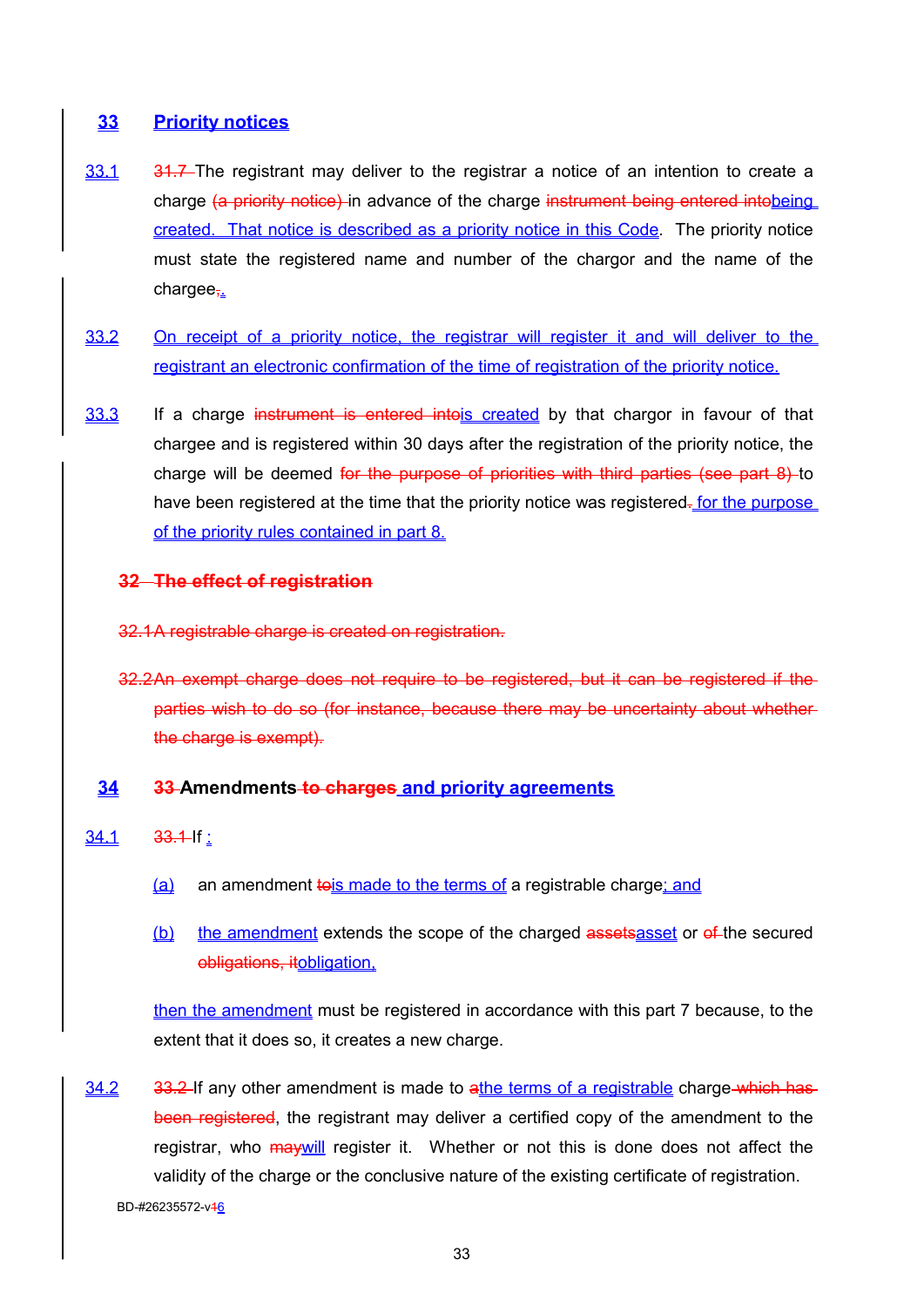34.3 If a priority agreement is entered into in relation to one or more registrable charges (see part 8), the registrant may deliver to the registrar either a certified copy of the agreement or a notice that a priority agreement has been entered into, in which event the registrar will register it with each registrable charge to which it relates. Whether or not this is done does not affect the validity or effectiveness of the priority agreement.

#### **35 34 Releases of charges**

- 35.1 34.1 The registrant may send to the registrar a notice that:
	- (a) the charge has been released; or
	- (b) specified assets have been released from the charge.
- 35.2 34.2 If the registrar has received confirmation from the chargee (or from a person acting on behalf of the chargee) that the notice is correct, the registrar will, as soon as reasonably practicable, register it and confirm that he has done so to the registrant.

34.3 [*It is sometimes impossible to get the confirmation of a chargee even where the charge has clearly been extinguished. It should be possible to tidy-up the register without confirmation from the chargee if there are appropriate safeguards.*]

## **35 Registration of receivables financing agreements**

- 35.1A receivables financing agreement is an agreement by which one person (the receivables financier) agrees to purchase receivables owing to a UK business (the customer) and the purpose, or one of the purposes, of the arrangement is to provide finance to the customer. The agreement can provide for the purchase of some or all of the customer's present and future receivables; or it can provide a framework under which receivables can be purchased in the future. Assignments of particular receivables can be effected under the agreement or by separate documents or arrangements. It includes securitisation, factoring and invoice discounting agreements.
- 35.2Where a receivables financing agreement has been entered into, the receivables financier, the customer, or a person acting on behalf of either of them (the registrant) may deliver to the registrar a document stating that the customer has entered into a receivables financing agreement and specifying:
	- (a) the registered name and number of the customer;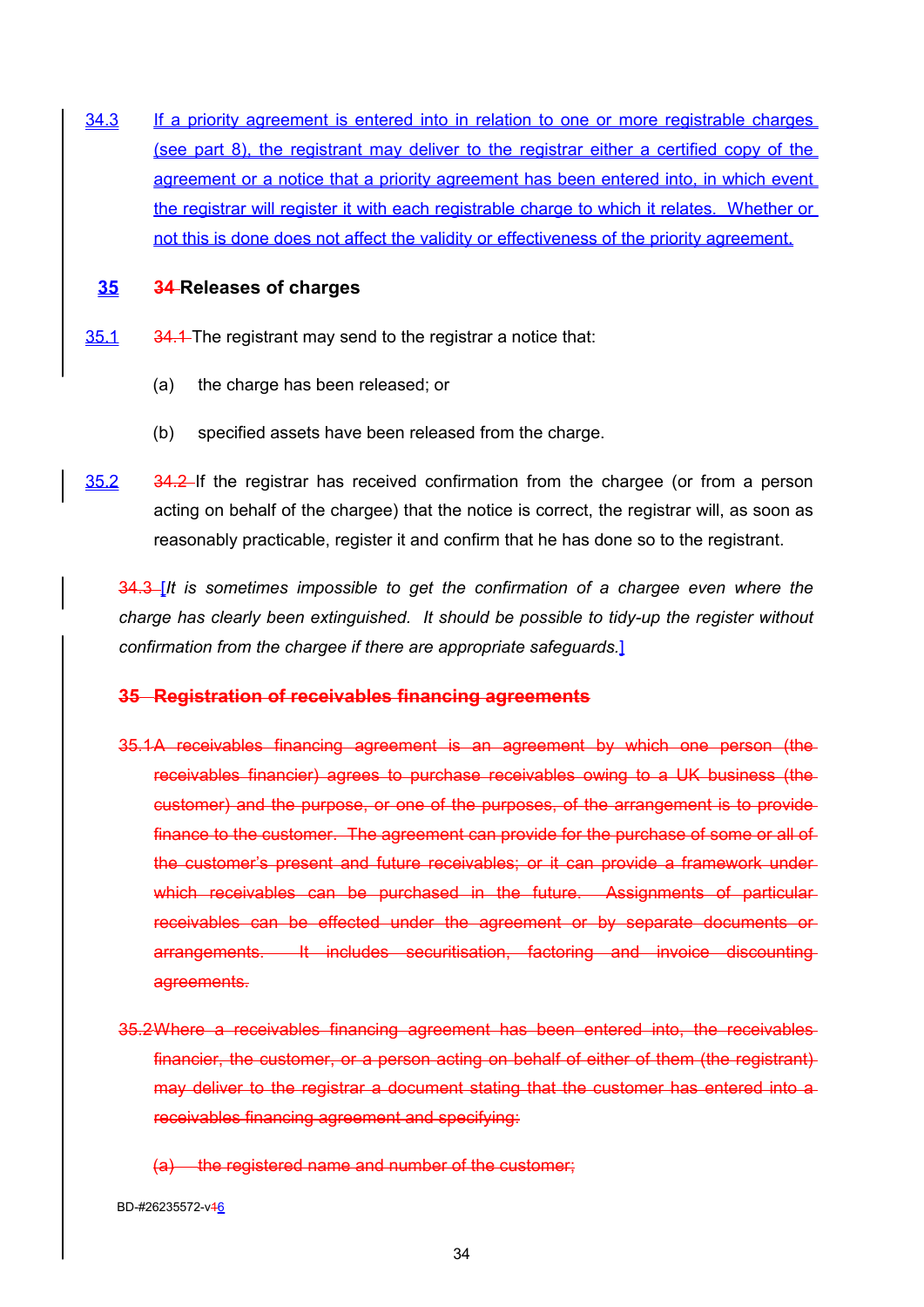- (b) the name of the receivables financier;
- (c) the date of creation of the receivables financing agreement; and
- (d) the extent of the receivables which will or may be purchased under the receivables financing agreement.
- 35.3As soon as reasonably practicable after receipt of those documents, the registrar will register them and will deliver to the registrant a notice confirming that the receivables financing document has been registered and the time of registration.
- 35.4The registration of a receivables financing agreement is voluntary. The agreement does not need to be registered in order to become effective. The reason for registration is to take advantage of the priority rules for receivables financing agreements described in part 8.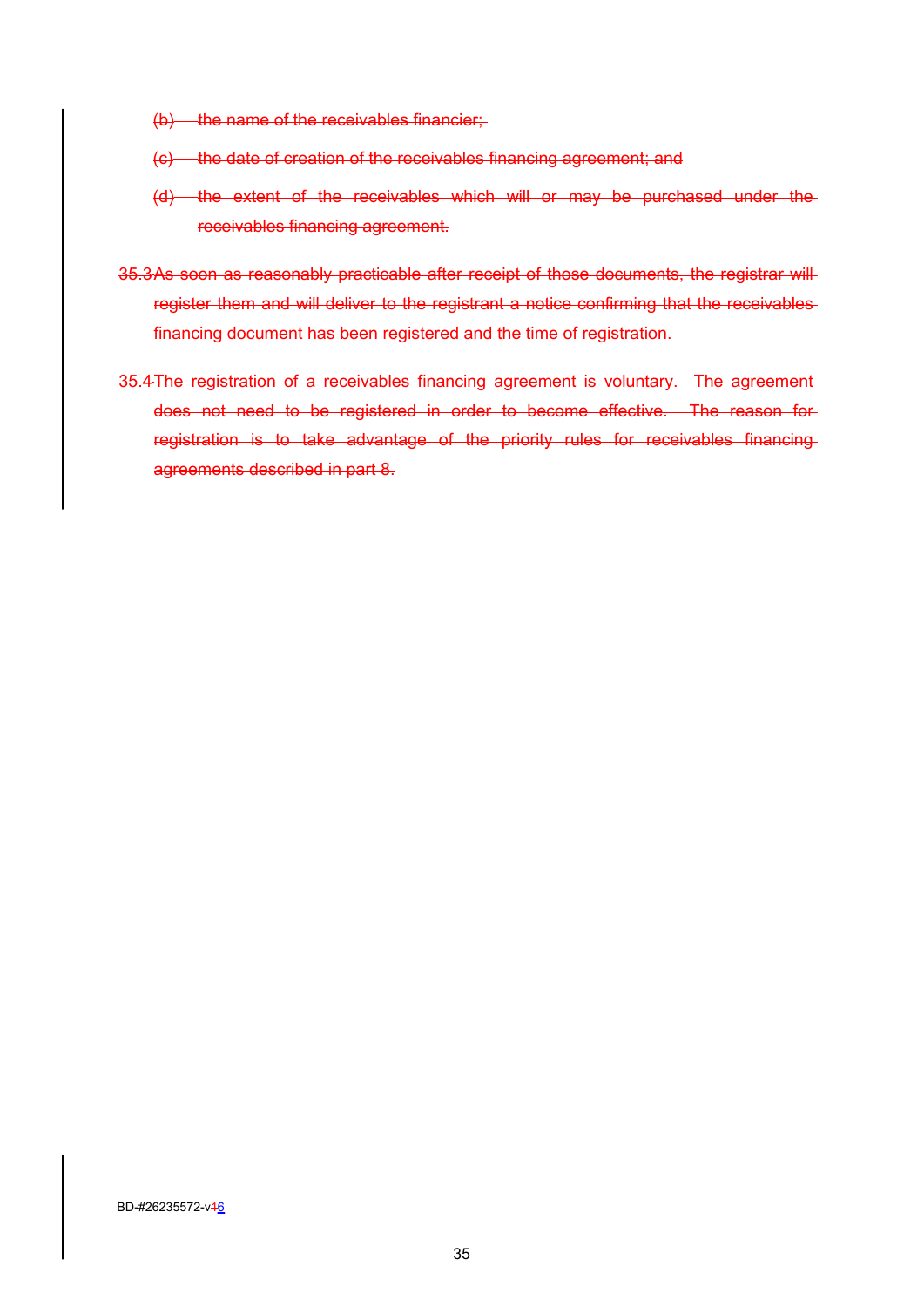## **PART 8: PRIORITIES**

#### **36 The scope of this part**

- 36.1 This part deals with the following priority issues:
	- (a) priorities between charges;
	- (b) priorities between receivables financing agreements;
	- (c) priorities between a charge and a receivables financing agreement;
	- (d) priorities between a charge and a subsequent transaction for which no value is given;
	- (e) the ability of a chargor to tack further advances; and
	- (b)  $(f)$ -priorities between a charge and a subsequent outright disposition of assets subject to the charge.
- 36.2 All these These priority issues are determined in accordance with this Code, which overrides any priority rule which would otherwise have applied under the general law.
- 36.3 All other priority issues are determined under the general law. In a priority dispute between a charge and another proprietary interest which is not determined under this Code, it may therefore depend on whether the charge concerned is a legal charge or an equitable charge. If a registrable charge has not been registered in accordance with part 7, it is of no effect against third parties. Accordingly, references to charges in this part are to:
	- (a) registrable charges which have been registered under part 7; and
	- (b) charges other than registrable charges.

## **37 Agreement**

- 37.1 The provisions contained in this part can be varied by agreement between the parties concerned. That agreement can be made and varied at any time.
- 37.2 If the charged interest or the charged asset is registrable in an asset registry, this is subject to the rules of the relevant asset registry.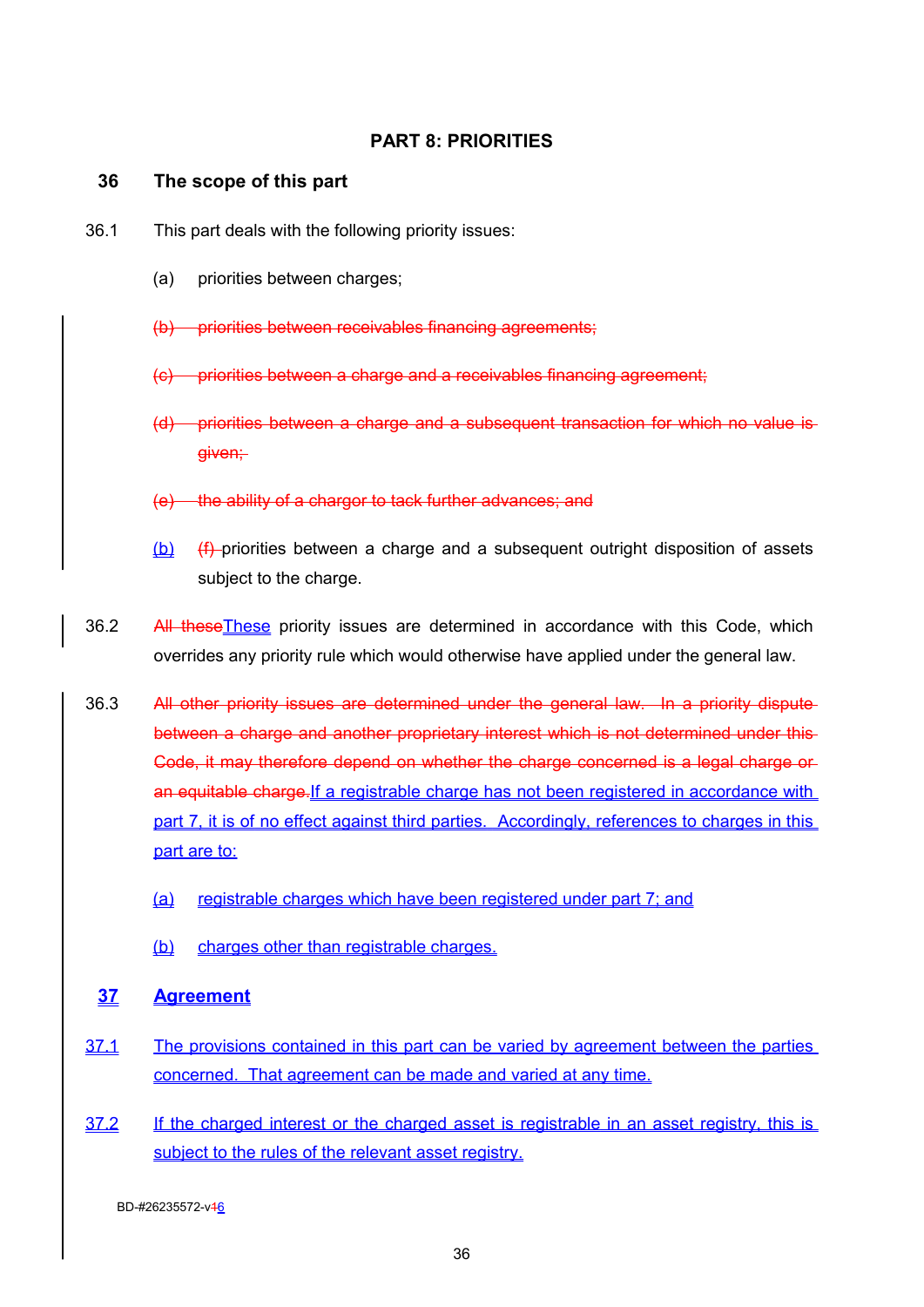#### **38 37 Priorities between charges**

- 37.1 The priority of charges between themselves is determined by the following rules, which are to be applied in the following order.
- 38.1 37.2 Rule 1: Where a chargor has created if more than one charge has been created over the same charged asset, the priority of the charges can be agreed by the chargorand the chargees concerned. Subject to the requirements of any between themselves is determined by the following Rules.
- 38.2 Rule 1: If a charged asset is registrable in an asset registry, priority between charges over the asset concerned is determined by the rules of the relevant asset registry, that agreement can be made at any time and without formality-to the extent that those rules resolve the priority issue concerned.
- 38.3 37.3 Rule 2: [If a charged asset is financial collateral and a chargee takes a chargeover an asset when it actually knows that it is already charged, the new charge will rank behind the earlier charge unless the persons concerned have agreed to the contrary or the asset is registrable in an asset registry and the rules of the asset registry provide to the contraryobtains control over the asset concerned, that chargee will take priority over any other chargees of that asset.]
- 38.4 37.4 Rule 3: To the extent that the charged assets consist of assets which are registrable in an asset registry and the parties have not agreed their priority in the manner required by the asset registry concerned, priority between charges depends on the rules of the relevant asset registry. In any other case, the priority of charges between themselves depends on the times they are created or (in the case of a registrable charge) registered under part 7. The first to be created or (in the case of a registrable charge) registered takes priority.

#### 37.5Rule 4:

*It may be necessary to have special priority rules for security over financial collateral.*

*In relation to cash and financial instruments, this may involve two rules:*

 *The basic rule would be that priority depends on the times when the chargees concerned obtained possession or control of the charged assets concerned: the first to take possession or control has priority. (In this context, "possession" and*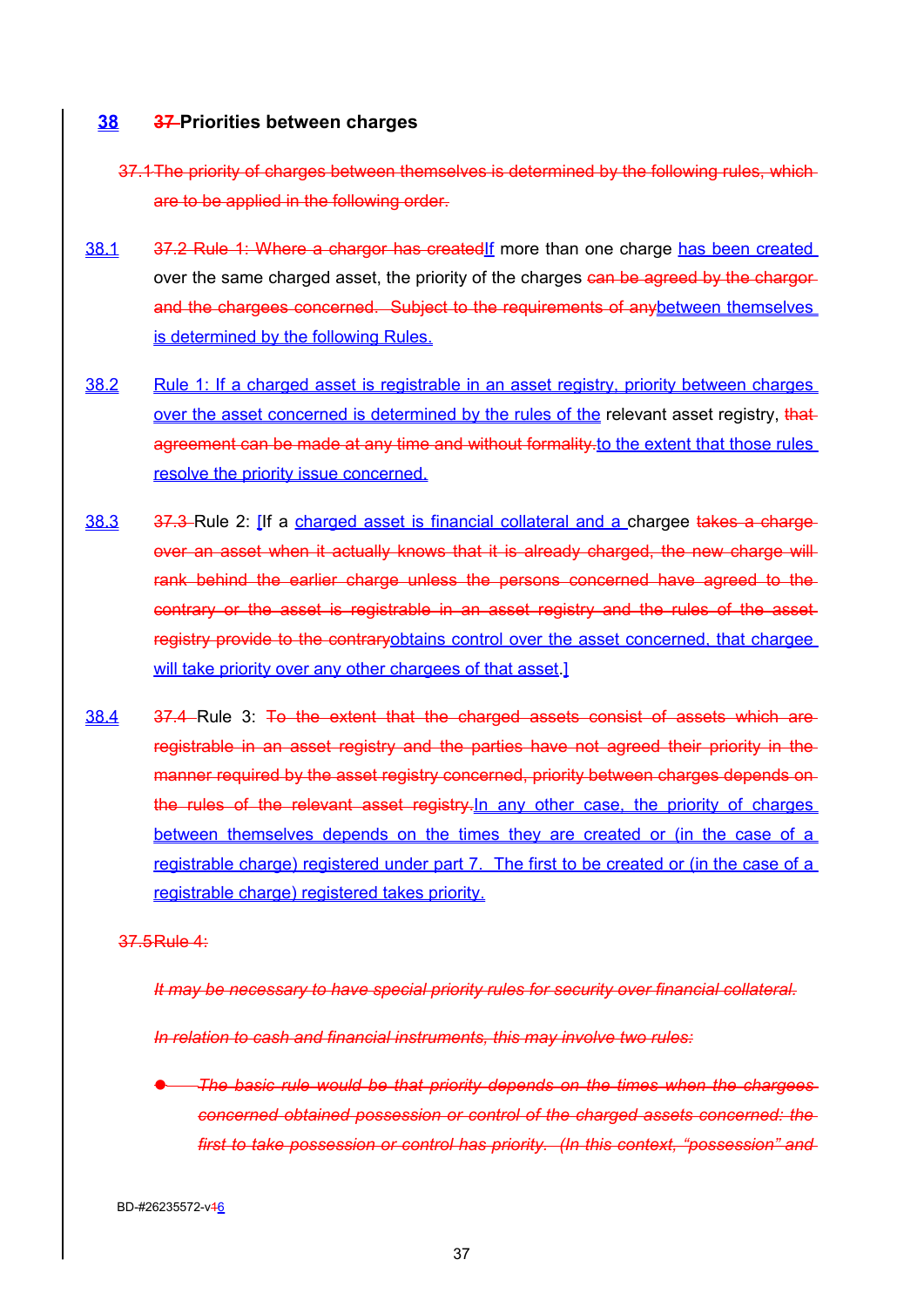*"control" would have the particular meanings given to them in the financial collateral legislation.)*

 *But this would be subject to the second rule: If the first chargee to take possession or control has an equitable charge, and the second chargee to do so has a legal charge, the second chargee will take priority over the first charge unless, at the time it took possession or control, the second chargee had actual (or possibly constructive) notice of the first charge.*

*In relation to credit claims, it may be necessary to continue to use the rule in Dearle v Hall.*

- 37.6Rule 5: In any other case, the priority of charges between themselves depends on the times they are created. As between two charges, the first to be created has priority. For this purpose, where there is a priority notice the date of creation means the date of registration of the priority notice.
- 38.5 37.7 When applying these rules to a charge, it makes no difference that the chargee has authorised the chargor to dispose of charged assets free of the charge, unless the parties have agreed to the contrary.
- 38.6 37.8 The asset registries are:
	- (a) Her Majesty's Land Registry;
	- (b) the register of British ships;
	- (c) the register of aircraft mortgages maintained by the Civil Aviation Authority;
	- (d) the registers of patents and of trade marks maintained by the Comptroller-General of Patents, Designs and Trade Marks.

*[Other registries may need to be added, for instance international registries.]*

#### **38 The priority of receivables financing agreements**

38.1Where:

(a) more than one receivables financing agreement; or

(b) one or more receivables financing agreements and one or more charges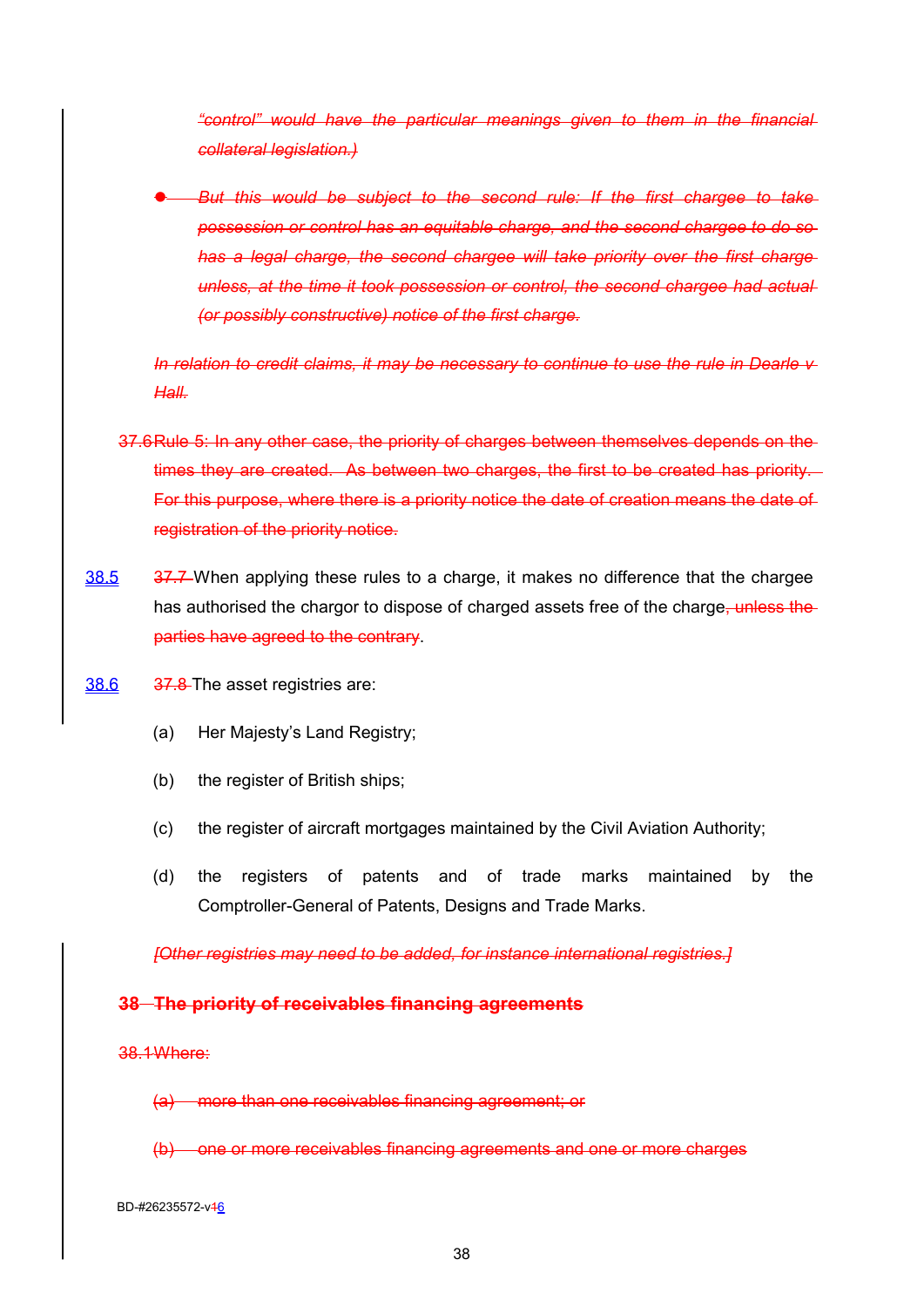have been created over the same receivables, the priority between them is determinedby the following rules, which are to be applied in the following order.

38.2In this section:

- (a) a financing is a receivables financing agreement or a charge; and
- (b) a financier is a chargee taking a charge or a receivables financier entering into a receivables financing agreement.
- 38.3Rule 6: The priority of financings between themselves can be agreed between the parties concerned. That agreement can be made at any time and without formality.
- 38.4Rule 7: If a financing is created when the financier actually knows the receivables are already subject to an existing financing, the new financing will rank behind the earlierone unless the parties have agreed to the contrary.
- 38.5Rule 8: In any other case, the priority of the financings between themselves depends on:
	- $(a)$  in the case of a charge, the time is created; and
	- (b) in the case of a receivables financing agreement, the time it is registered in accordance with part 7.

The first to be created (in the case of a charge) or registered (in the case of a receivables financing agreement) has priority.

## **39 Tacking further advances**

- 39.1 If a charge has priority over another proprietary interest (whether outright or by way of security), that priority extends to the entire secured obligation secured by the charge. regardless of the time advances were made.
- 39.2 All restrictions on tacking further advances are abolished.
- **40 39 Transactions for which no value is given**
- 40.1 39.1 If a person purports to obtainacquire a proprietary interest in a charged asset from a chargor for no consideration (for instance as a gift), that person takes its proprietary interest subject to the charge.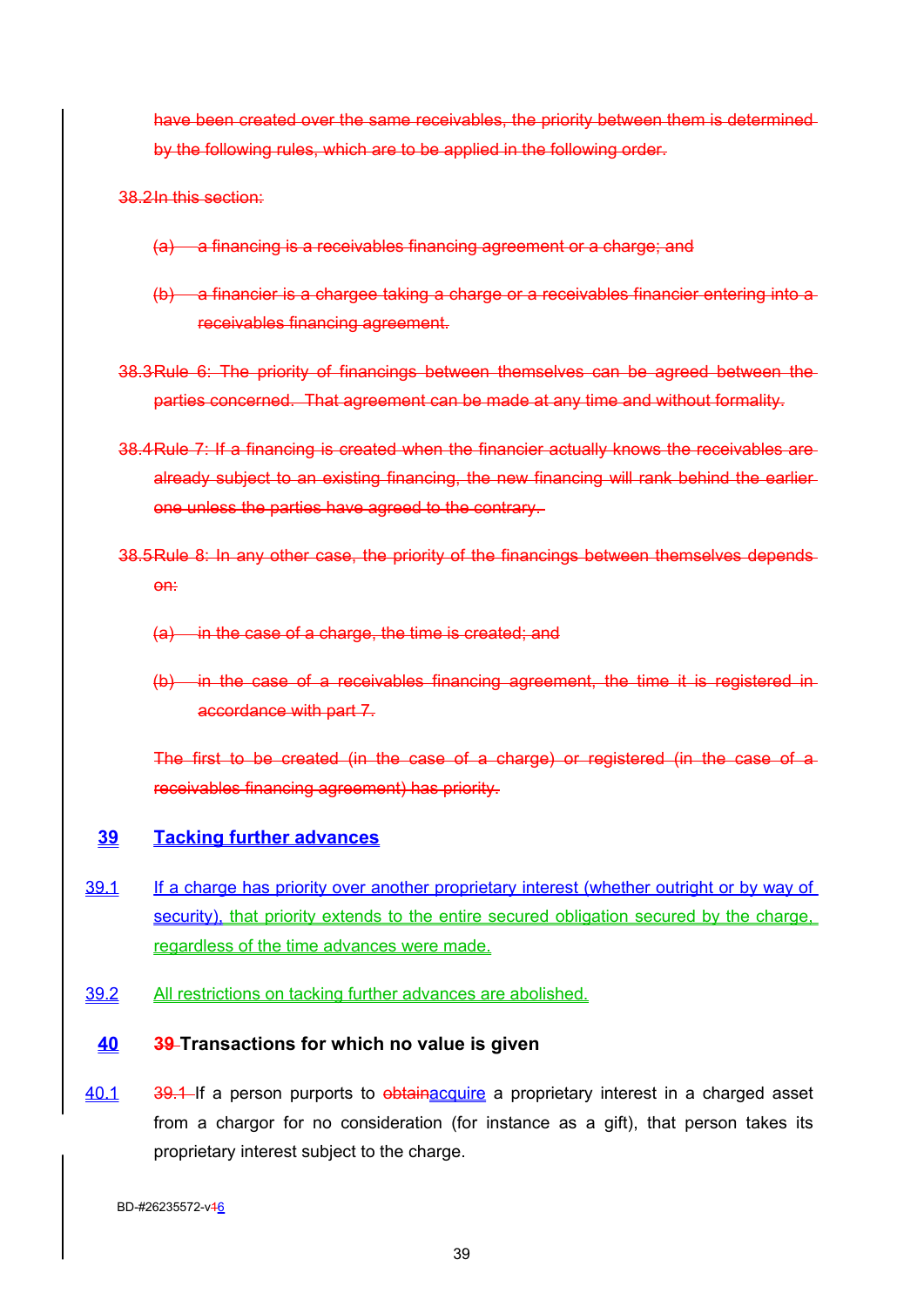40.2 39.2 If a person obtains execution of any kind over a charged asset, the execution is subject to the charge.

## **40 Tacking further advances**

- 40.1When a charge has priority over any other proprietary interest (whether outright or by way of security) that priority extends to the entire secured obligation secured by the charge, regardless of the time advances were made.
- 40.3 40.2 This is the case unless the parties have agreed to the contrary section is subject to regulation 35 of the Uncertificated Securities Regulations 2001 (2001/3755) and the rules or specifications contemplated by paragraphs 5(3) to (5) of Schedule 1 to those Regulations.

40.3All restrictions on tacking further advances are abolished.

## **41 Outright dispositions of assets**

- 41.1 If a person other than a receivables financier (the acquirer) purports to acquire an outright proprietary interest in a charged asset by contract from a chargor which is not in insolvency proceedings (see part 10), the acquirer will only obtain its interest in the asset free from the charge if:
	- (a) the chargor had the actual or apparent authority from the chargee to effect the transaction; or
	- (b) in the case of a  $\frac{currentfixed}{}$  asset, the following section applies; or
	- (c) in the case of a  $fixedcurrent$  asset, the next section but one applies.
- 41.2 A charged asset is a current asset if *it is*:
	- (a) the chargor carries on a business; and financial collaterall; or
	- (b) a reasonable person in the position of the acquirer would regard the asset as a current asset of that business under generally accepted accounting principles in the United Kingdom at the time the charge is created.goods other than ships or aircraft objects which, in the transaction concerned, a reasonable acquirer would expect the chargor to be able to sell free from a charge without the acquirer having to check whether the chargor has the actual or apparent authority from the chargee to effect the transaction.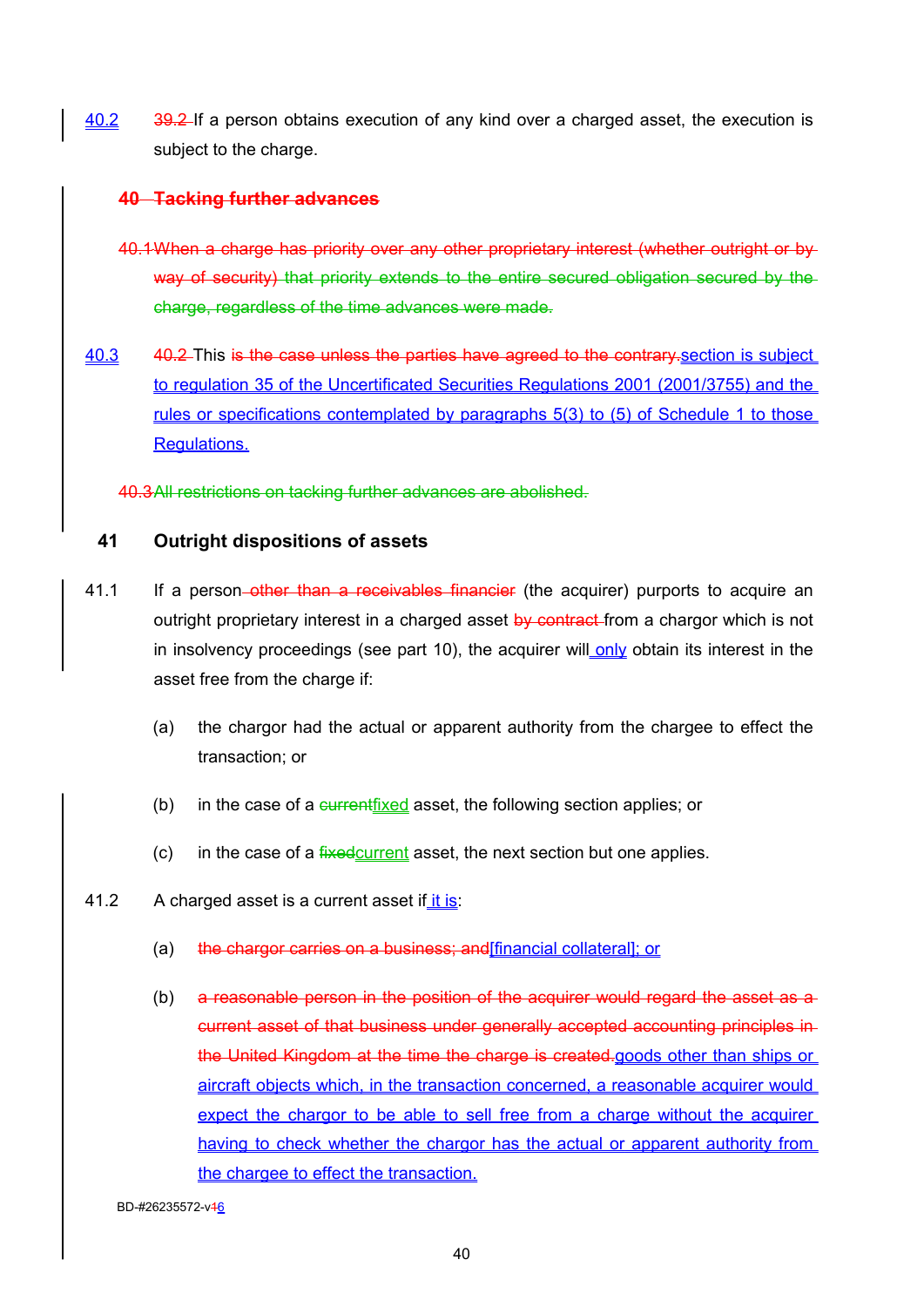41.3 A charged asset is a fixed asset if it is not a current asset.

#### **42 Outright dispositions of current assets**

- 41.4 42.1 If a person other than a receivables financier (the acquirer) purports to acquire anAn outright proprietary interest in a current asset by contract from a chargor which is not in insolvency proceedings (see part 10), the acquirer will obtain its interest free from the charge unless: is any proprietary interest other than a charge.
	- (a) the acquisition is prohibited in a contract entered into between the chargor and the chargee (a restriction on disposal); and
	- (b) the acquirer actually knew of the restriction on disposal at the time of the purported acquisition.
	- 42.2 Nothing in this section absolves the chargor from the consequences of any breach of contract which it commits as a result of breaching a restriction on disposal.
	- 42.3In the absence of fraud (in the sense of dishonesty), the acquirer is not liable to any person for any breach of a restriction on disposal of a current asset by the chargor (whether in tort, in equity or in any other manner).

#### **42 43 Outright dispositions of fixed assets**

- 42.1 43.1 If a person other than a receivables financier (the acquirer) purports to acquire an outright proprietary interest in a fixed asset by contract from a chargor which is not in insolvency proceedings (see part 10), the acquirer will obtain its interest free from the charge unless, at the time of the purported acquisition:
	- (a) the acquirer actually knew the asset was subject to a charge; or
	- (a)  $(b)$  the charge was on the register at Companies House or at an asset registry; or
	- (b) the acquirer actually knew the asset was subject to a charge; or
	- (c) the acquirer had constructive notice that the asset was subject to a charge.
- 42.2 43.2 A person will only have constructive notice that an asset is subject to a charge if that person would have discovered the existence of the charge if it had made all those enquiries which it ought reasonably to have made before entering into the transaction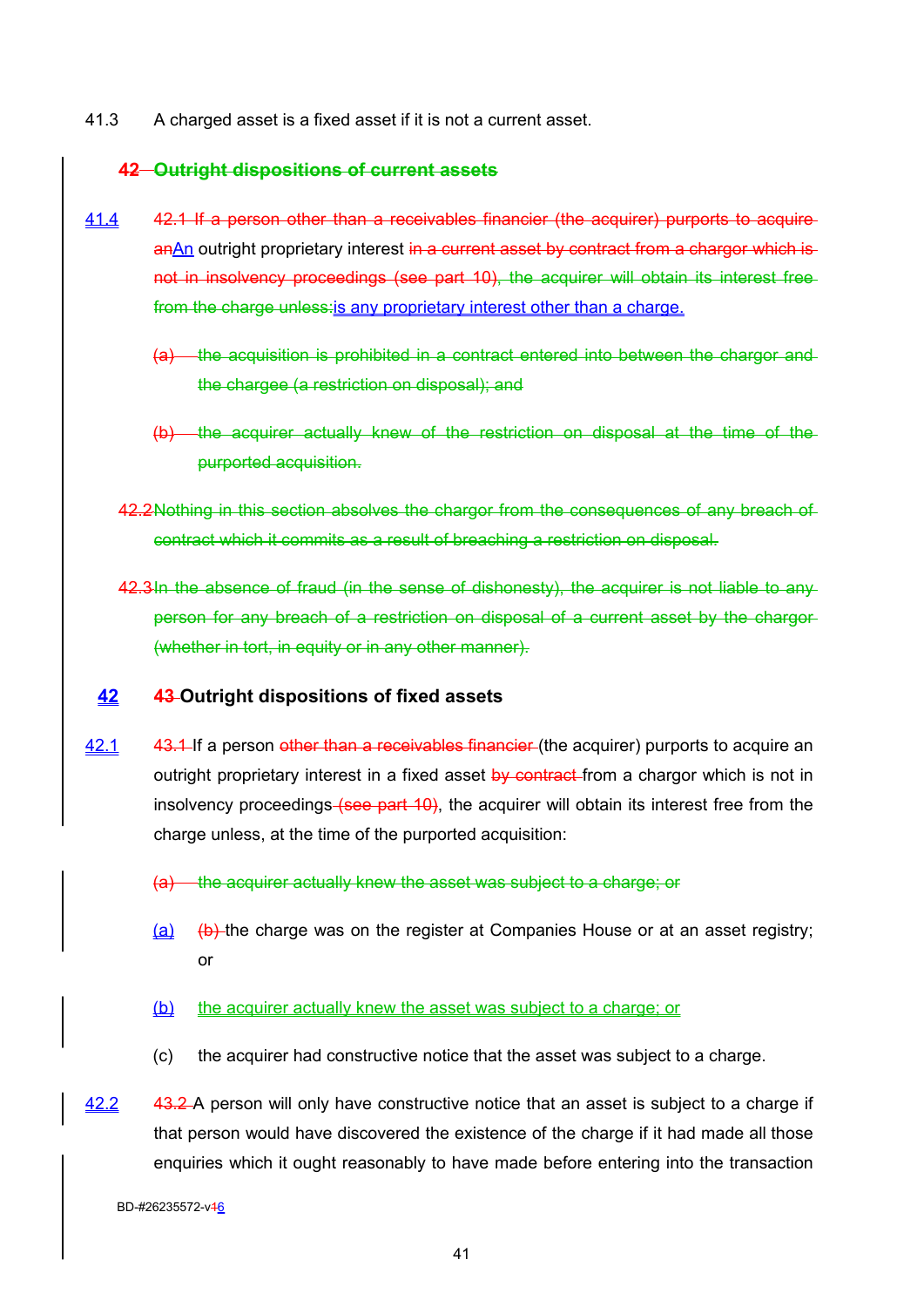concerned. What is reasonable depends on all the circumstances relating to the transaction (for instance, the identity of the parties, the nature of the assets concerned and the size of the transaction).

## **43 Outright dispositions of current assets**

- 43.1 If a person (the acquirer) purports to acquire an outright proprietary interest in a current asset from a chargor which is not in insolvency proceedings, the acquirer will obtain its interest free from the charge unless:
	- (a) the acquisition is prohibited in a contract entered into between the chargor and the chargee (a restriction on disposal); and
	- (b) the acquirer actually knew of the restriction on disposal at the time of the purported acquisition.
- 43.2 Nothing in this section absolves the chargor from the consequences of any breach of contract which it commits as a result of breaching a restriction on disposal.
- 43.3 In the absence of fraud (in the sense of dishonesty), the acquirer is not liable to any person for any breach of a restriction on disposal of a current asset by the chargor (whether in tort, in equity or in any other manner).

## **44 Other priority issues**

- 44.1 Any priority issues which are not determined by the Code will be determined under the general law.
- 44.2 For this purpose, to the extent that it is relevant, a charge will be treated as a legal interest.

*[We could try to codify the law further if there is a consensus as to how to do it.]*

 $(i)$  43.3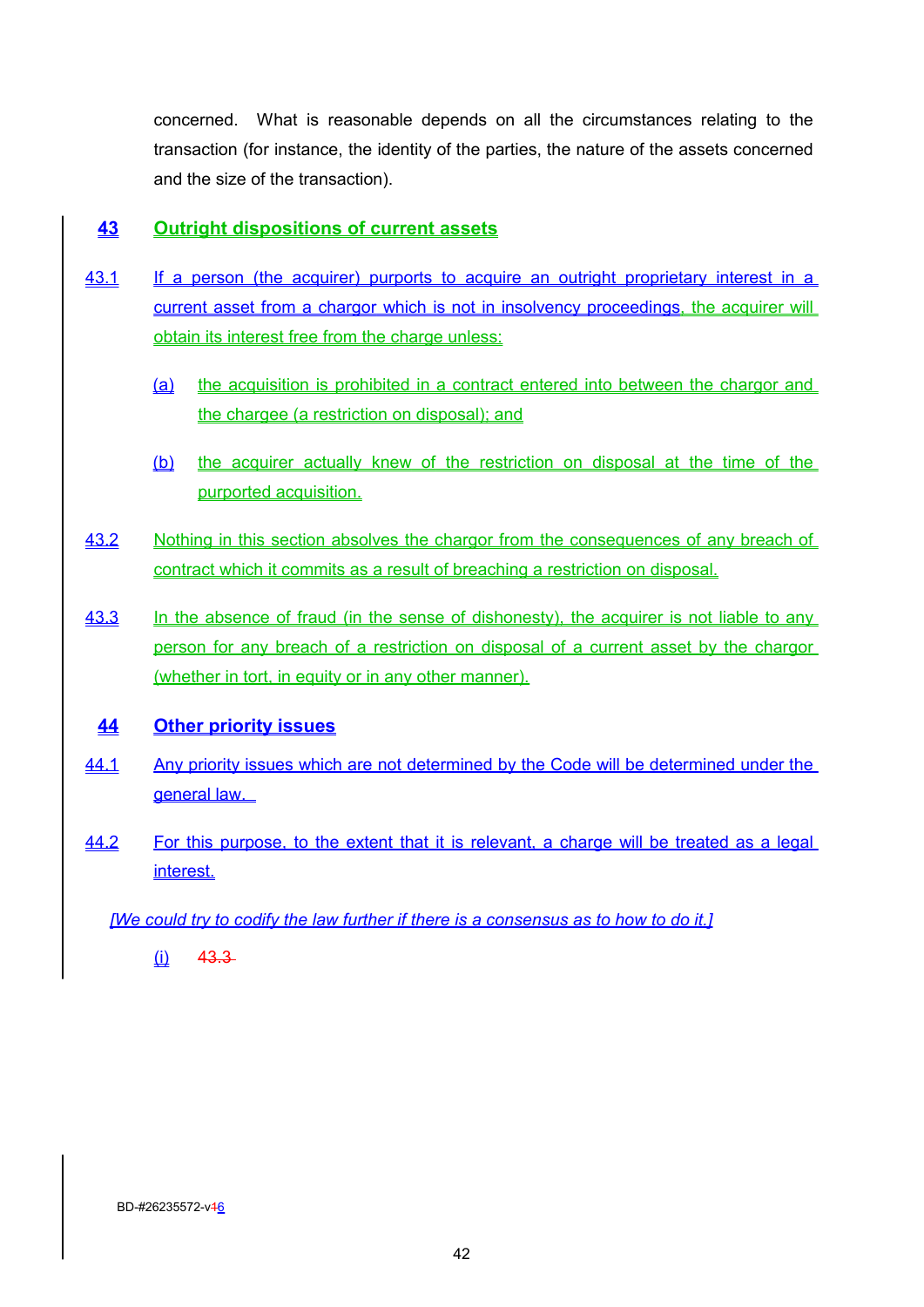#### **PART 9: ENFORCEMENT**

#### **45 44 The scope of this part**

- 45.1 44.1 This part applies to the enforcement of charges, except to the extent that other laws (for example those concerning financial collateral, financial markets or settlement finality) provide to the contrary.
- 45.2 44.2 Where the chargor is a natural personan individual, this part is subject to all laws concerning consumers.

#### **46 45 Time for enforcement**

- 46.1 45.1 A chargee can enforce a charge at the time provided for it in the charge instrument, or as otherwise agreed by the chargor.
- 46.2 45.2 If there is no such provision or agreement, the chargee can enforce the charge as soon as:
	- (a) all or any part of the secured obligation is  $\frac{1}{4}$  payable to be performed; and
	- (b) the person liable to payperform the secured obligation has received notice requiring it to be **paidperformed**; and
	- $(c)$  unless the chargor is insolvent or admits it is unable to  $\frac{b}{c}$  payperform the secured obligation in full, two business days have elapsed from the receipt of that notice, and the amount payablesecured obligation has not been paidperformed in full.

## **47 46 Enforcement powers**

- 47.1 46.1 A chargee can enforce a charge in the manner provided for in the charge instrument, or as otherwise agreed by the chargor.
- 47.2 46.2 Alf there is no such provision or agreement, a chargee has the following-default powers:
	- (a) to the extent permitted by the insolvency legislation (see part 10), to appoint an administrator or administrative receiver of the chargor; and
	- (b) to appoint a receiver over all or any part of the charged interest in the charged assets; and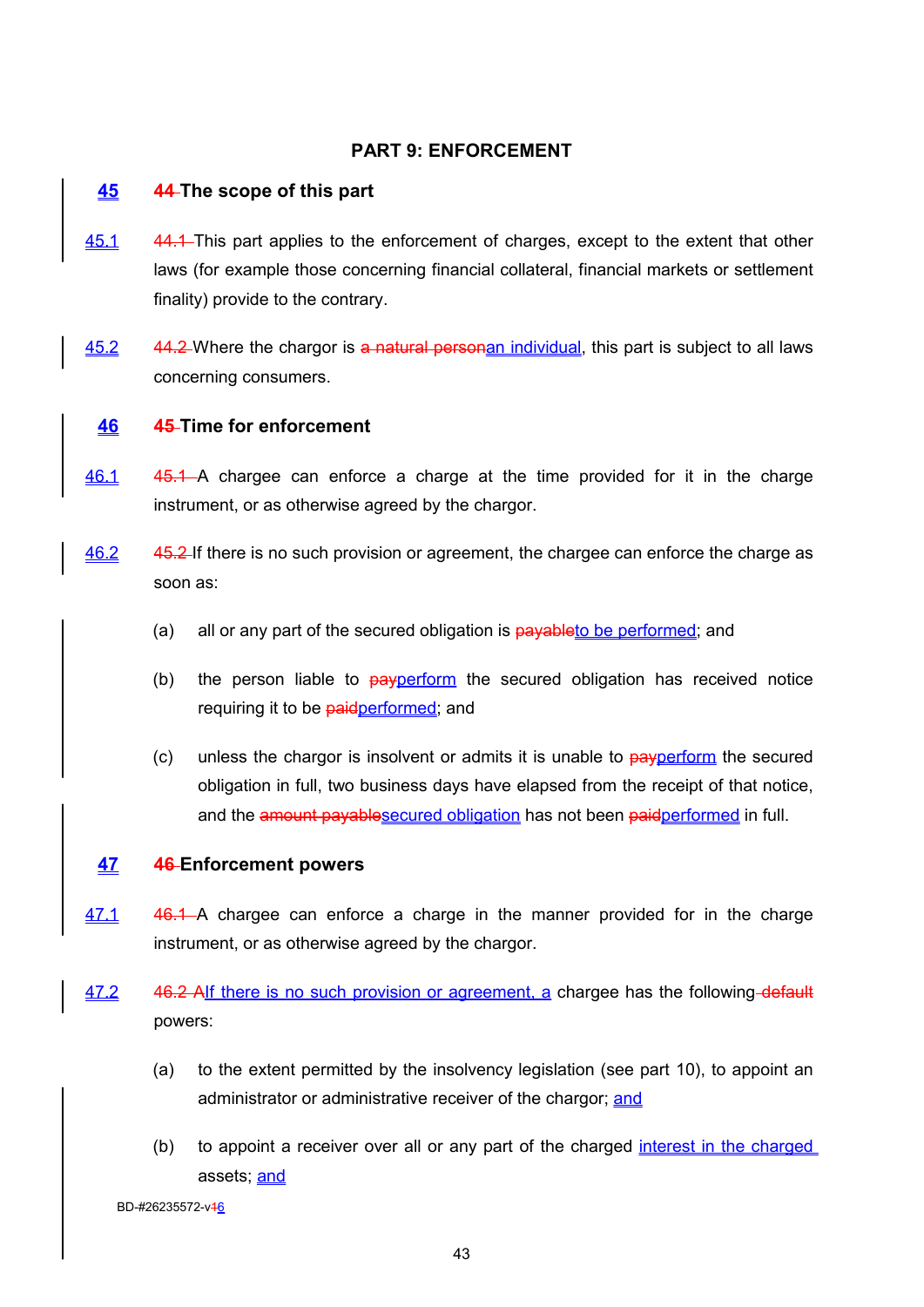#### (c) to apply to court for the sale of the charged assets; and

- (d)  $\left( \theta \right)$  (e) to take all such other actions (or to refrain from doing so) in relation to all or any part of the charged assets as the chargor could have done if they were not charged (for instance by taking possession of them, selling them or leasing them; exercising a power of netting; in the case of receivables, demanding and receiving payment; and, in the case of cross-claims, setting them off).
- 47.3 46.3 The default These powers do not apply to the extent that they are inconsistent with the terms of the charge or the agreement of the parties. They can be increased, reduced, disapplied or amended in any other way in the terms of the charge or by agreement between the parties.
- 47.4 46.4 For the purpose of enforcing a charge, the chargee can:
	- (a) transfer or procure the transfer of the legal title to a charged asset-even if it only has an equitable charge over it if the entire beneficial interest in the asset concerned has been charged; and
	- (b) execute a deed even if the charge instrument concerned is was not created by a deed.
- 47.5 46.5 To the extent that the charge is a financial collateral charge (see part 7), the chargee also has the powers (for instance, the power of appropriation) conferred on it by the Financial Collateral Arrangements (No 2) Regulations 2003 (SI 2003/3226) as amended from time to time.
- 47.6 46.6 The power to take possession of a dwelling-house is subject to the restrictions contained in section 36 of the Administration of Justice Act 1970, as amended by section 8 of the Administration of Justice Act 1973.
- 47.7 46.7 Foreclosure is abolished.

## **48 47 Powers of administrators and receivers**

- 48.1 47.1 An administrator has Administrators have the powers conferred on him or herthem by the insolvency legislation.
- 48.2 47.2 An administrative receiver and a receiverAdministrative receivers and receivers each have the powers conferred on them inby the terms of the charge or by agreement with the chargor.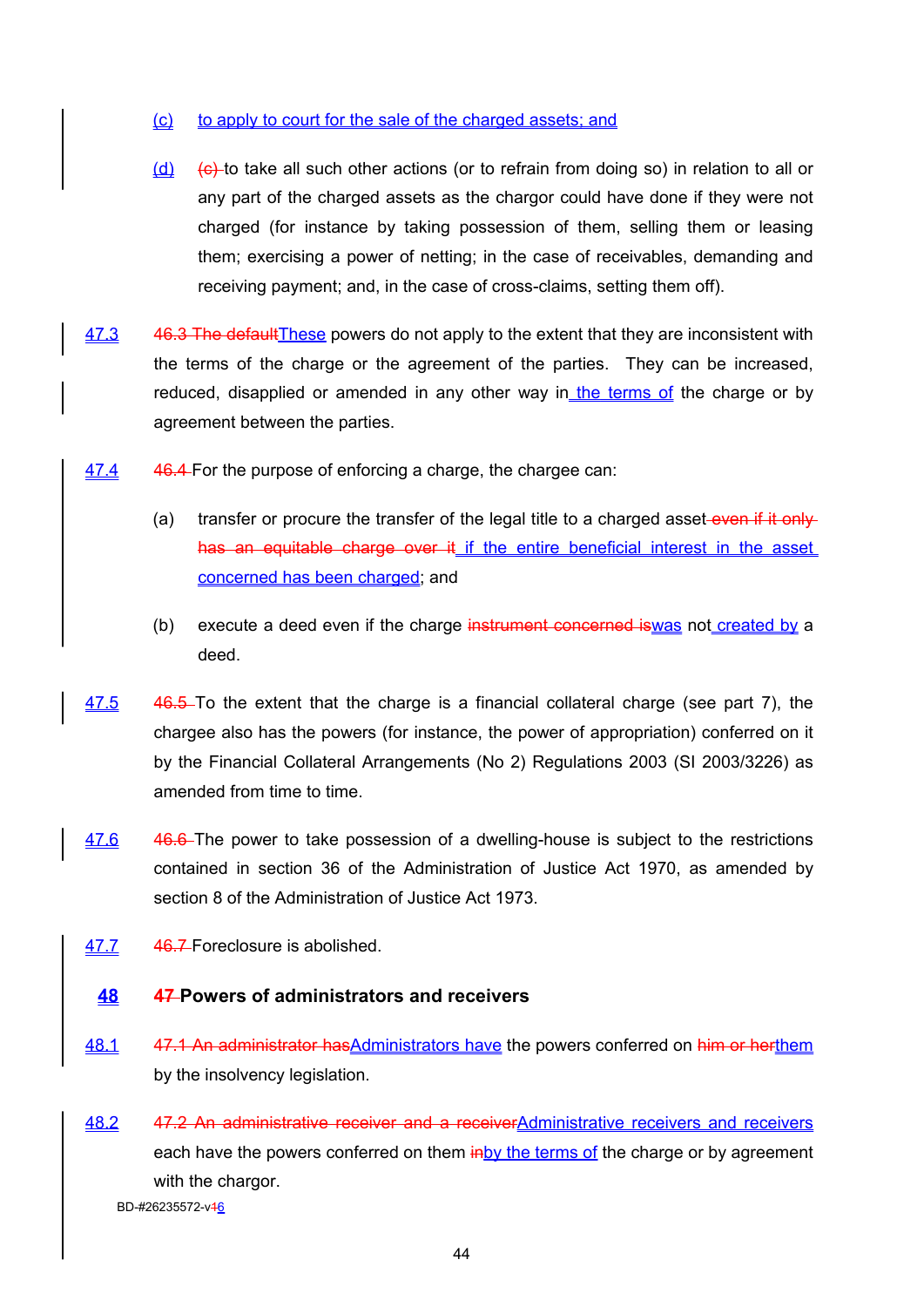- 48.3 47.3 Except to the extent that they are amended in by the terms of the chargeinstrument or by agreement with the chargor:
	- (a) an administrative receiverreceivers and a receiverreceivers each have the power to take all such actions (or refrain from doing so) in relation to all or any part of the charged assets over which they are appointed as the chargor could have done if they were not charged (for instance by taking possession of them, selling them or leasing them; exercising a power of netting; in the case of receivables, demanding and receiving payment; and, in the case of cross-claims, setting them off); and
	- (b) (without limitation)—**an** administrative receiver has receivers have the powers conferred on him or herthem by the insolvency legislation (see part 10).
- 48.4 47.4 An administrator, an administrative receiver and a receiver can:
	- (a) transfer legal title to a charged asset-even if he or she is only appointed under anequitable charge if the entire beneficial interest in the asset concerned has been charged; and
	- (b) execute a deed even if the charge instrument concerned iswas not created by a deed.
- 48.5 47.5 The power to take possession of a dwelling house is subject to the restrictions contained in section 36 of the Administration of Justice Act 1970, as amended by section 8 of the Administration of Justice Act 1973.

#### **49 48 More than one charge**

- 49.1 48.1 Where there is more than one charge over the same charged asset, the charged asset can be sold free from any charges which rank behind the charge concerned. If this happens, the rights of the subsequent chargees are transferred from the charged asset to its proceeds of sale.
- 49.2 48.2 Where there is more than one charge over the same charged asset, the charged asset can be sold under a second or subsequent charge subject to any charges which rank in priority.
- 49.3 48.3 This section is subject to any agreement to the contrary between the relevant parties.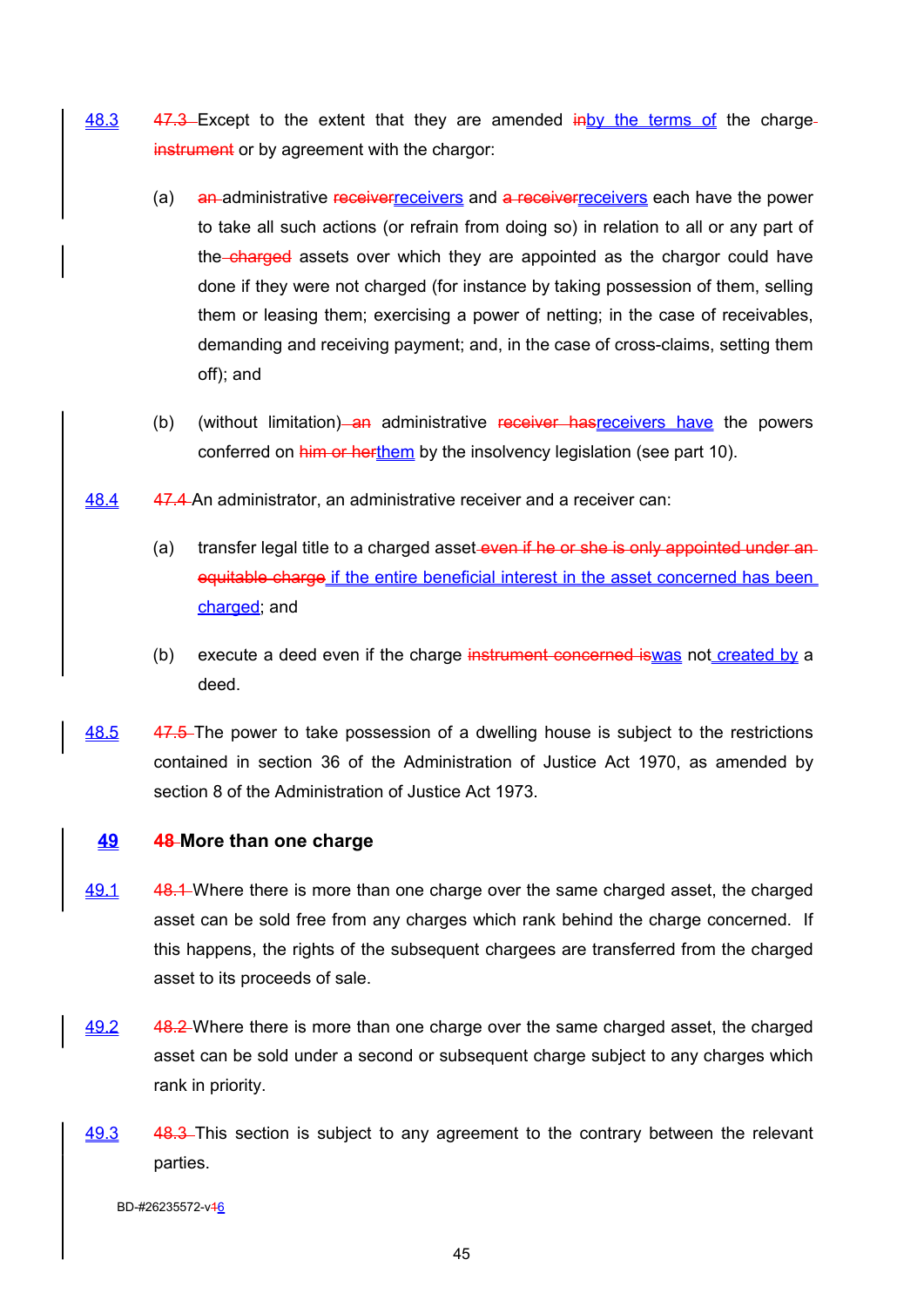#### **50 49 Effect on third parties**

- 50.1 49.1 An administrative receiver of a chargor and a receiver of charged assets is the agent of the chargor (even if the chargor enters into insolvency proceedings).
- 50.2 49.2 A person dealing with a chargee, or with a receiver or administrative receiver, is entitled to assume, unless it has actual knowledge to the contrary, that:
	- (a) those persons have the power to do those things which they are purporting to do; and
	- (b) they are exercising their powers properly.

## **51 50 Duties on enforcement**

- 51.1 50.1 When enforcing a charge over charged assets, the person doing so (the enforcer) owes a duty to each interested person to take reasonable care of the charged assets which are the subject of the enforcement.
- 51.2 50.2 An interested person is:
	- (a) the chargor (where it is in insolvency proceedings, acting through its insolvency officer – see part 10); and
	- (b) any chargee of the charged assets other than the enforcer; and
	- (c) any person (such as a guarantor) who is liable for all or part of the secured obligations concerned.
- 51.3 50.3 When selling charged assets, the enforcer owes a duty to each interested person to obtain the best price reasonably obtainable for the charged assets at the time of sale.
- 51.4 50.4 The enforcer can sell the charged assets when it decides to do so. It has no duty to accelerate or delay a sale even if to do so might increase the sale proceeds.
- 51.5 50.5 Any claim for breach of these duties by the enforcer must be brought by or on behalf of an interested person for the amount of loss suffered by that person as a result of the breach of duty. For this purpose, loss suffered by the an insolvent chargor includes loss suffered by its creditors (except to the extent that they are themselves interested persons and bring their own claim).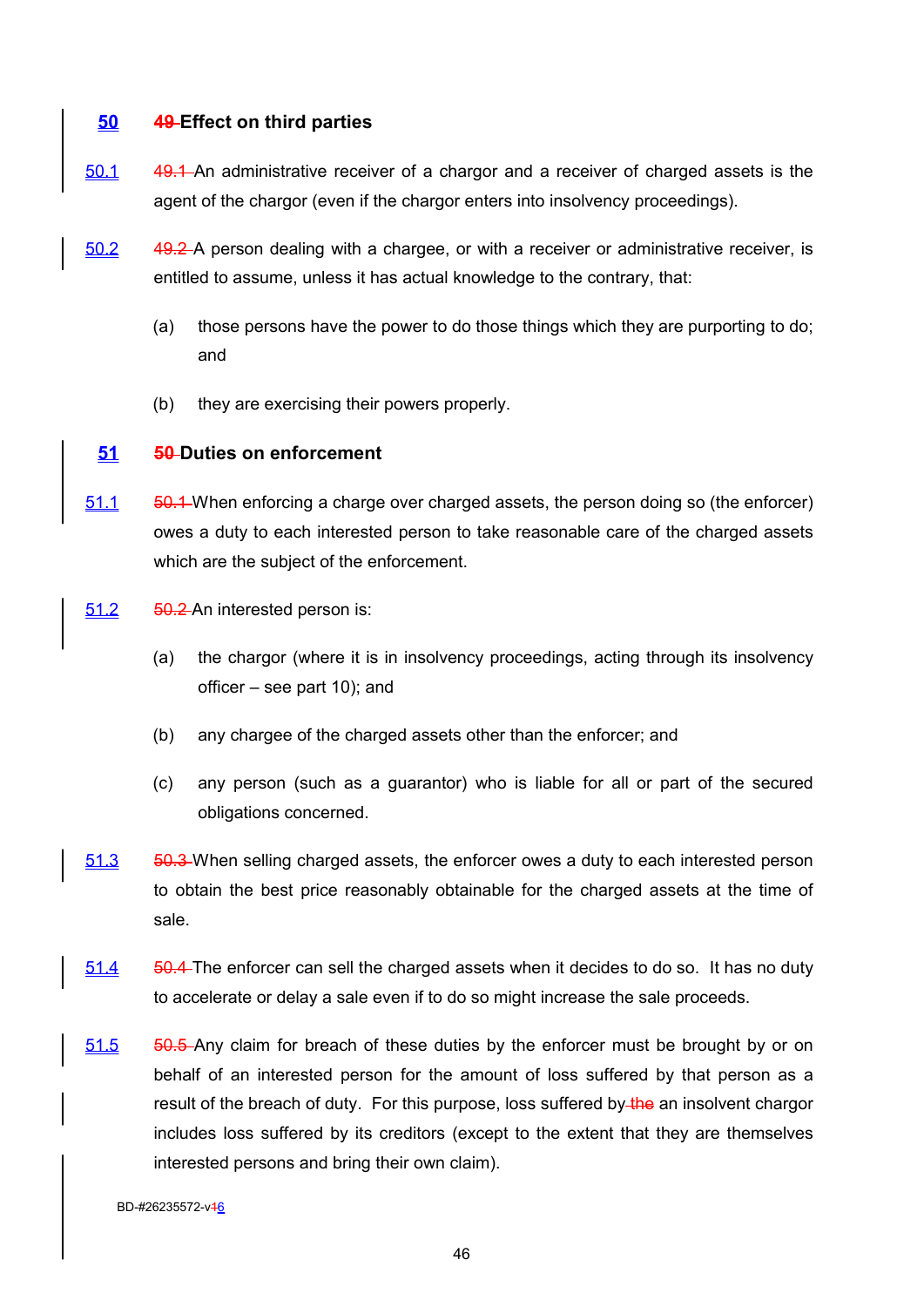51.6 50.6 An enforcer can sell charged assets to a person connected with the chargee or with anyone else with an interest in the charge. If it does so, it must have contemporaneous evidence from an independent person qualified to give it that, in that person's opinion, it has obtained the best price reasonably obtainable for the charged assets at the time of sale.

50.7An enforcer cannot sell charged assets to the chargee. *[It should be permitted to retain the charged asset free of the chargor's equity of redemption subject to protections for the chargor.]*

51.7 50.8 Where the charged assets consist of financial collateral, this section is subject to the rules concerning enforcement contained in the legislation concerning financial collateral. It is also subject to Part VII of the Companies Act 1989 and to the Financial Markets and Insolvency (Settlement Finality) Regulations 1999.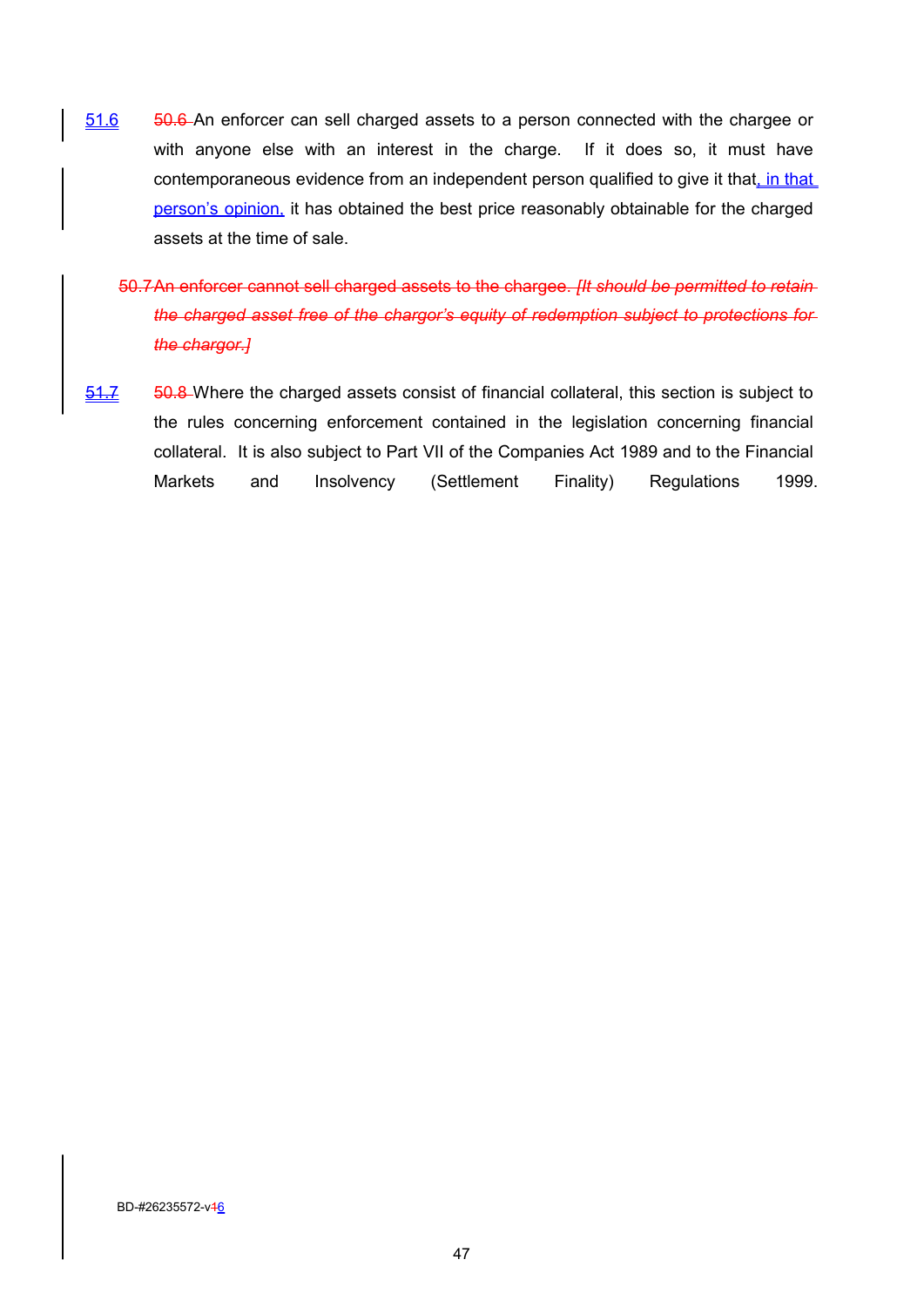### 51.8 This section is subject to any agreement to the contrary between the relevant parties.

*[Add a power for the chargee to "appropriate" the charged assets, subject to proper* **safeguards** *for for the chargor.]*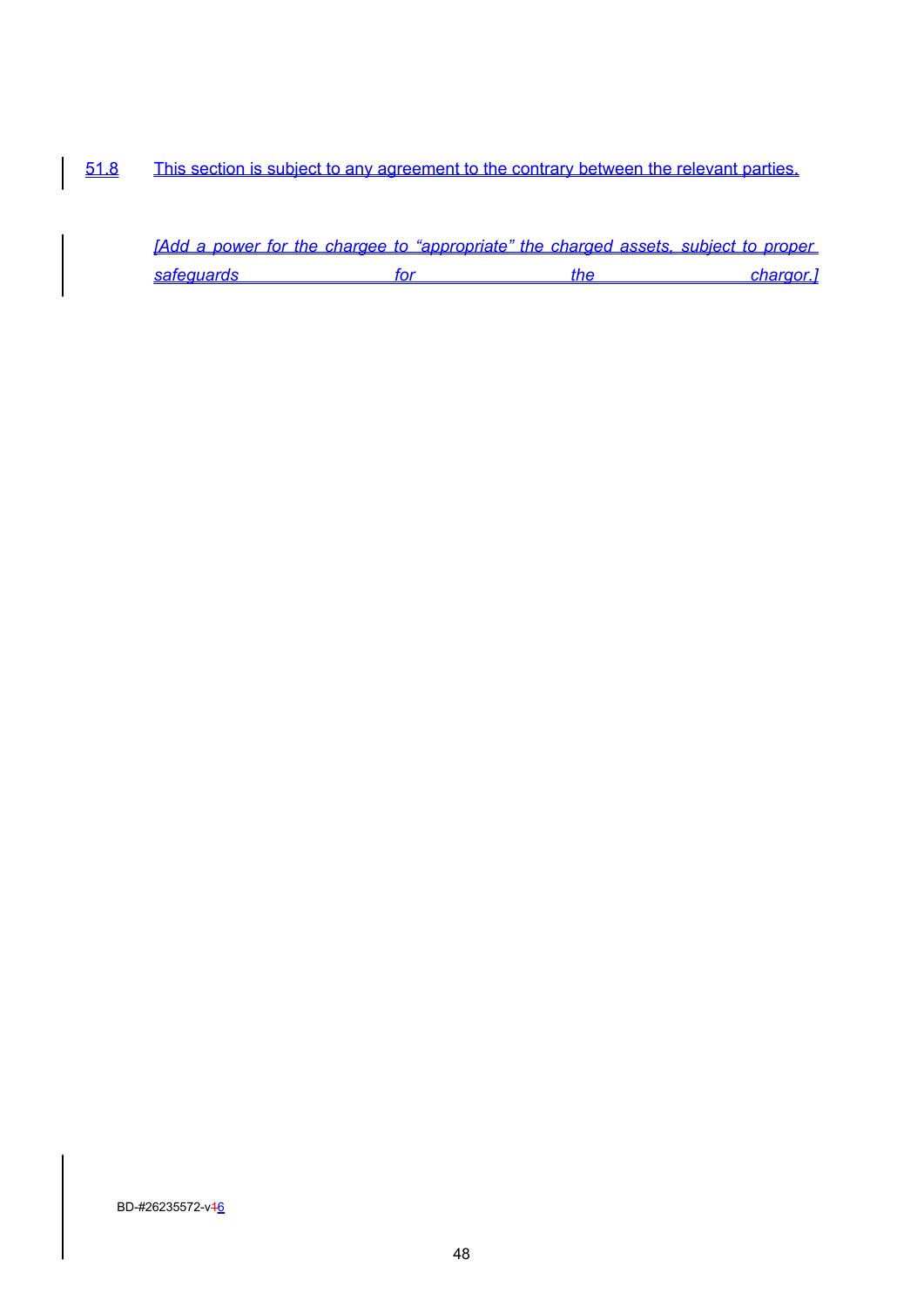## **PART 10: INSOLVENCY PROCEEDINGS**

#### **52 51 Effectiveness of charges**

- 52.1 51.1 A charge creates a proprietary interest in the charged asset and it remains effective until it is extinguished, even if the chargor is in insolvency proceedings.
- 52.2 51.2 If the chargor does enter into insolvency proceedings, the rights of the chargee in relation to the charge are subject to the insolvency legislation.
- 52.3 51.3 In this Code:
	- (a) insolvency legislation means:
		- (i) the Insolvency Act 1986 and secondary legislation made under it;
		- (ii) the European Insolvency Regulation (Regulation (EU) 2015/848 of 20 May 2015) as it may be amended from time to time; and
		- (iii) any other primary or secondary legislation in force in England from time to time relating to, or affecting, insolvency or reorganisation.
	- (b) insolvency proceedings means:
		- (i) where the chargor is a natural person, bankruptcy; and
		- (ii) in any other case, liquidation or administration;
	- (c) insolvency officer means a trustee in bankruptcy, liquidator or administrator of a chargor;
	- (d) insolvency claw-back proceedings means the proceedings described in section 52.53.

## **53 52 Insolvency claw-back proceedings**

- 53.1 52.1 Under the insolvency legislation, a charge may be set aside in whole or in part (and other remedies may be available) if:
	- (a) the charge is a voidable preference (see Insolvency Act 1986, sections 239 and 340); or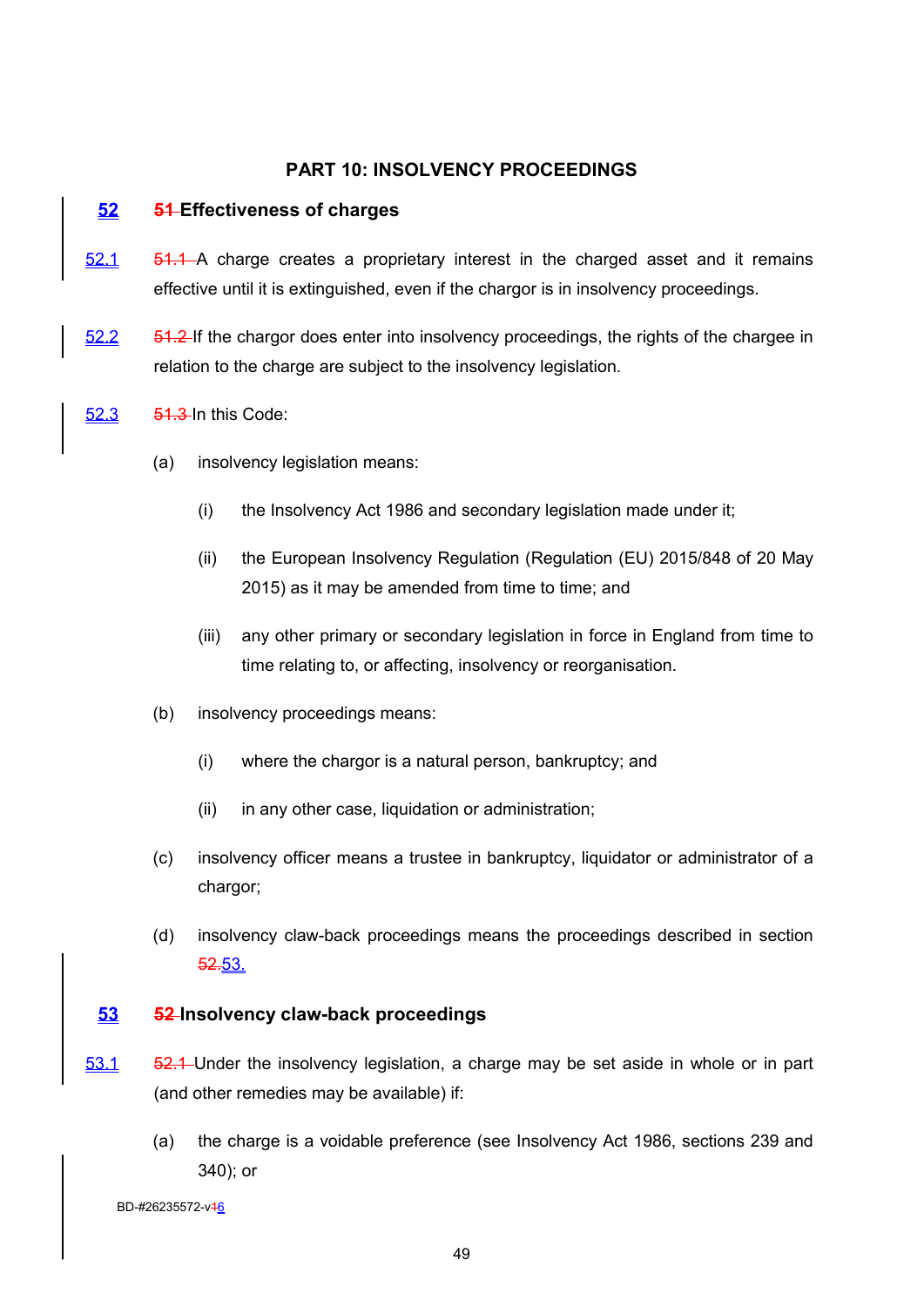- (b) [*the charge secures old money perhaps limited to a charge over all or substantially all of the chargor's assets*]; or
- (c) the charge is a transaction at an undervalue (see Insolvency Act 1986, sections 238 and 339); or
- (d) the charge is part of a transaction defrauding creditors (see Insolvency Act 1986, section 423).

*[Time limits for claw-back will need to start on the date of registration for registrable charges.]*

#### **54 53 Limitations of enforcement**

- 54.1 53.1 If the chargor is a company which goes into administration, there are limitations on the chargee's power to enforce the charge (see Insolvency Act 1986, paras 43 and 44 of Schedule B1).
- 54.2 53.2 There are similar limitations where a small company proposes to enter into a voluntary arrangement (see Insolvency Act 1986, Schedule A1).
- 54.3 53.3 [*Bank resolution proceedings*]

#### **55 54 Use of charged assets by a liquidator or administrator**

55.1 54.1 *It is envisaged that section 5455 will contain a power for an administration (and possibly a liquidator) to use a certain amount of charged assets in certain limited circumstances. As an interim measure, we may need to draft a provision which broadly replicates the way in which floating charge assets are dealt with on an insolvency.*

#### *Note: Cross-border transactions*

*Cross-border transactions are so important in practice that it is considered desirable to add a further part to the Code – Part 11: Cross-Border Transactions – to deal with the conflict of laws. There are difficult issues here – not least its relationship with EU law – and it has been decided not to propose drafting at this stage but first to see if it is possible to reach a consensus on what is both feasible and desirable.*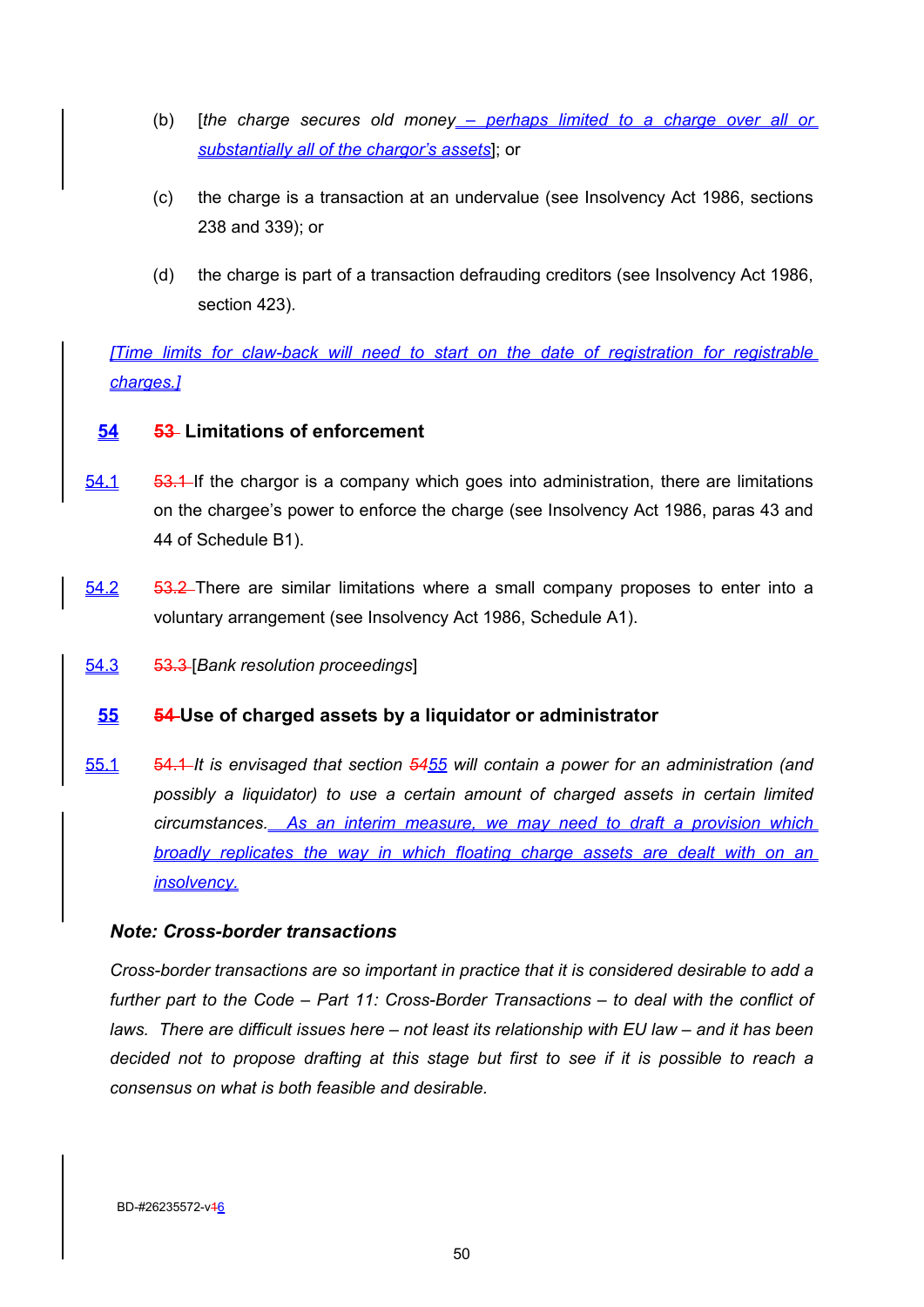BD-#26235572-v4<mark>6</mark>